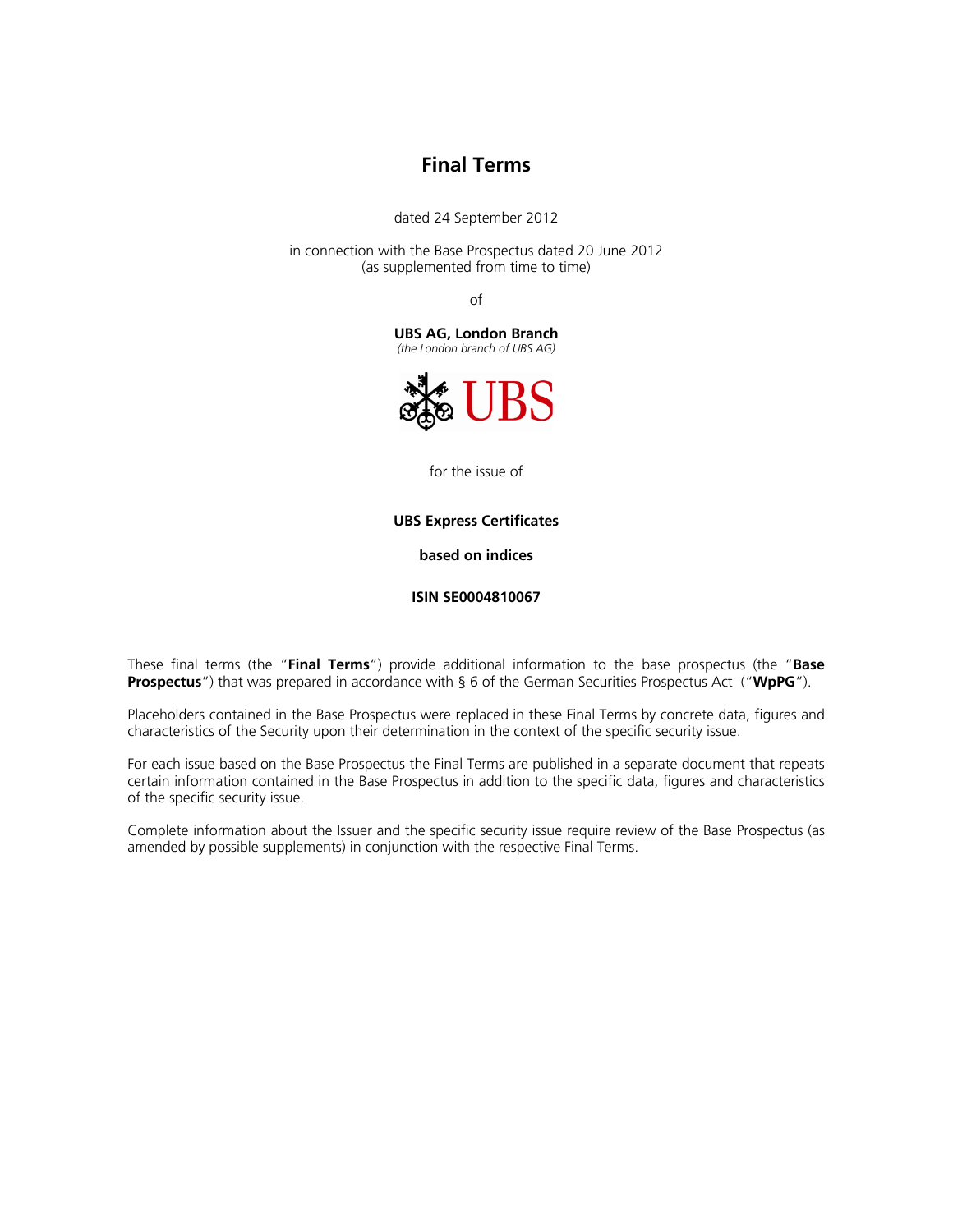# **TABLE OF CONTENTS**

| $\mathbb{I}$ .<br>III.                  |  |
|-----------------------------------------|--|
|                                         |  |
| $\parallel$ .<br>III                    |  |
|                                         |  |
|                                         |  |
|                                         |  |
| $\mathbf{L}$<br>$\mathbf{II}$ .<br>III. |  |
|                                         |  |
| Ш.<br>Ш<br>IV.<br>V.<br>VI.<br>VII.     |  |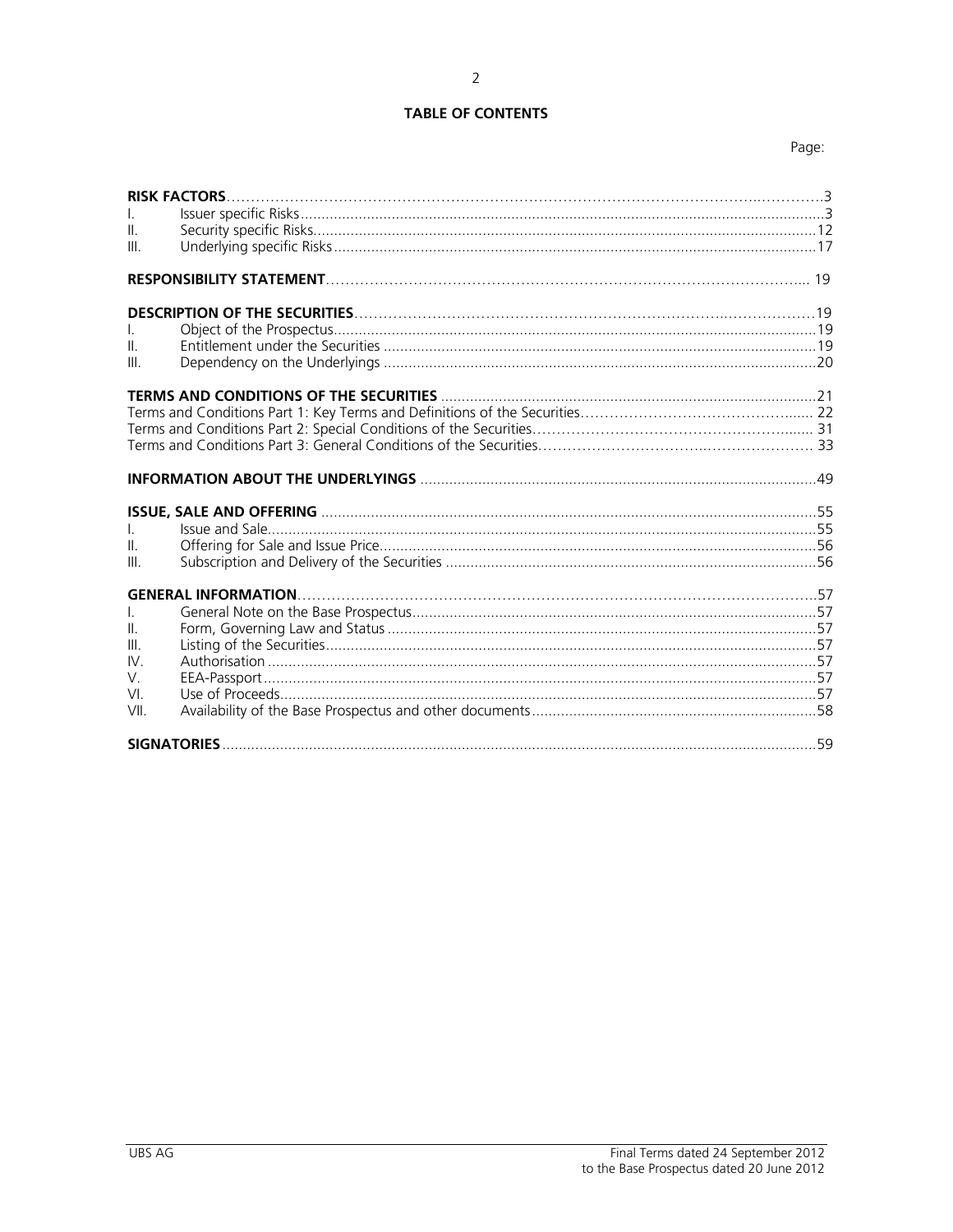# **RISK FACTORS**

The different risk factors associated with an investment in the Securities are outlined below. Which of these are relevant to the Securities issued under the Base Prospectus depends upon a number of interrelated factors, especially the type of Securities and of the Underlyings. Investments in the Securities should not be made until all the factors relevant to the Securities have been acknowledged and carefully considered. When making decisions relating to investments in the Securities, potential investors should consider all information contained in the Prospectus and, **if necessary, consult their legal, tax, financial or other advisor**.

# **I. Issuer specific Risks**

As a global financial services provider, the business activities of UBS are affected by the prevailing market situation. Different risk factors can impair the company's ability to implement business strategies and may have a direct, negative impact on earnings. Accordingly, UBS AG's revenues and earnings are and have been subject to fluctuations. The revenues and earnings figures from a specific period, thus, are not evidence of sustainable results. They can change from one year to the next and affect UBS AG's ability to achieve its strategic objectives.

# **General insolvency risk**

Each investor bears the general risk that the financial situation of the Issuer could deteriorate. The Securities constitute immediate, unsecured and unsubordinated obligations of the Issuer, which, in particular in the case of insolvency of the Issuer, rank *pari passu* with each other and all other current and future unsecured and unsubordinated obligations of the Issuer, with the exception of those that have priority due to mandatory statutory provisions. The obligations of the Issuer created by the Securities are not secured by a system of deposit guarantees or a compensation scheme. In case of an insolvency of the Issuer, Securityholders may, consequently, suffer a **total loss** of their investment in the Securities.

# **Effect of downgrading of the Issuer's rating**

The general assessment of the Issuer's creditworthiness may affect the value of the Securities. This assessment generally depends on the ratings assigned to the Issuer or its affiliated companies by rating agencies such as Standard & Poor's, Fitch and Moody's. As a result, any downgrading of the Issuer's rating by a rating agency may have a negative impact on the value of the Securities.

#### **Regulatory and legislative changes may adversely affect UBS's business and ability to execute its strategic plans**

Fundamental changes in the laws and regulations affecting financial institutions could have a material and adverse effect on UBS's business. In the wake of the recent financial crisis, and in light of the current instability in global financial markets, regulators and legislators have proposed, adopted, or are actively considering, a wide range of changes to these laws and regulations. The measures are generally designed to address the perceived causes of the crisis and to limit the systemic risks posed by major financial institutions. These measures include the following:

- significantly higher regulatory capital requirements;
- changes in the definition and calculation of regulatory capital, including the capital treatment of certain capital instruments issued by UBS and other banks;
- changes in the calculation of risk-weighted assets ("**RWA**");
- new or significantly enhanced liquidity requirements;
- requirements to maintain liquidity and capital in multiple jurisdictions where activities are conducted and booked;
- limitations on principal trading and other activities;
- new licensing, registration and compliance regimes;
- limitations on risk concentrations and maximum levels of risk:
- taxes and government levies that would effectively limit balance sheet growth;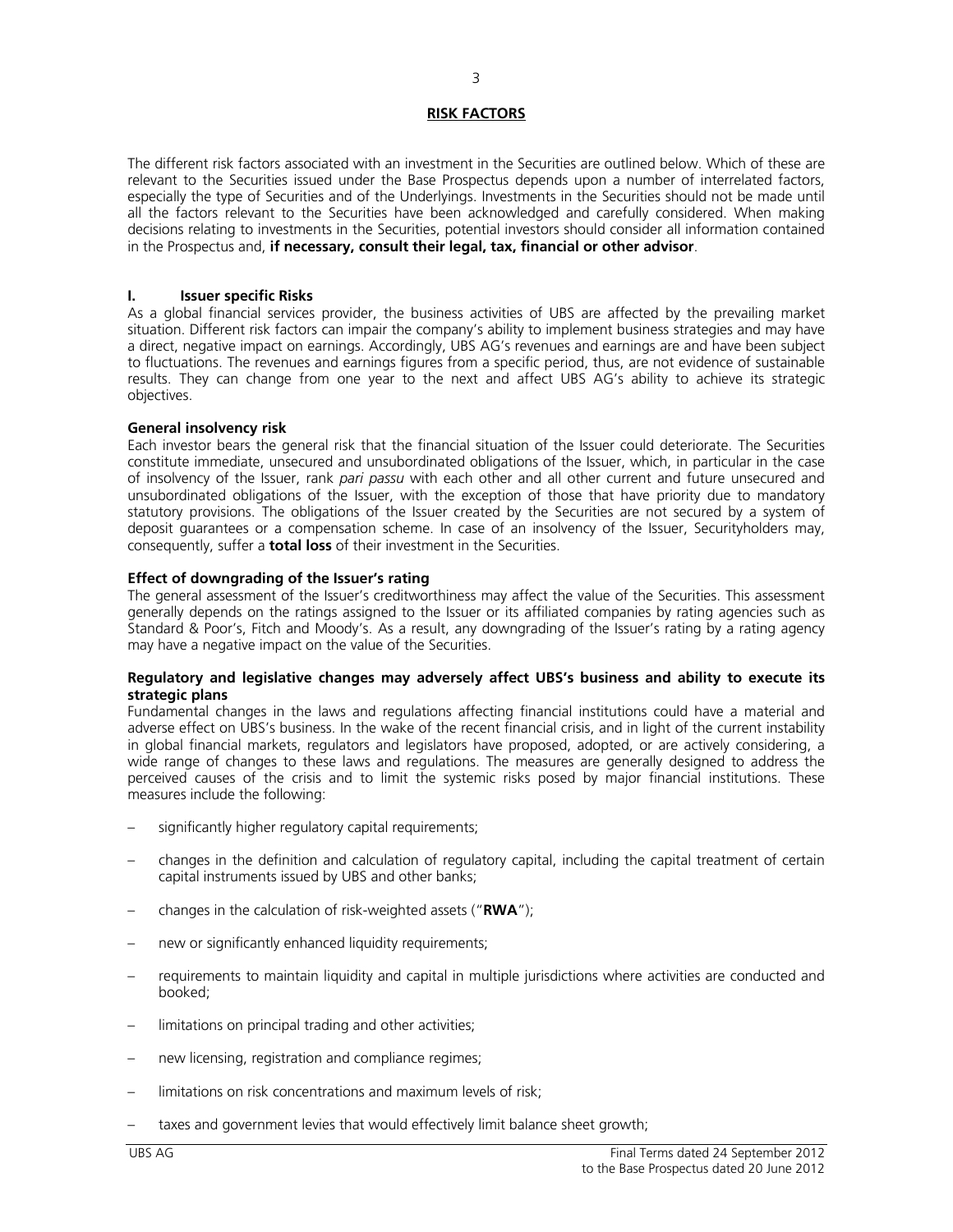- a variety of measures constraining, taxing or imposing additional requirements relating to compensation;
- requirements to adopt structural and other changes designed to reduce systemic risk and to make major financial institutions easier to wind down or disassemble.

A number of measures have been adopted and will be implemented in the next several years; some are subject to legislative action or to further rulemaking by regulatory authorities before final implementation. As a result, there is a high level of uncertainty regarding a number of the measures referred to above, including the timing of their implementation.

Notwithstanding attempts by regulators to coordinate their efforts, the proposals differ by jurisdiction and therefore enhanced regulation may be imposed in a manner that makes it more difficult to manage a global institution. The absence of a coordinated approach is also likely to disadvantage certain banks, such as UBS, as they attempt to compete with less strictly regulated financial institutions and unregulated non-bank competitors.

In September 2011, the Swiss parliament adopted the "too-big-to-fail" law to address the issues posed by large banks. The law became effective on 1 March 2012. Accordingly, Swiss regulatory change efforts are generally proceeding more quickly than those in other major jurisdictions, and the Swiss Financial Market Supervisory Authority ("**FINMA**"), the Swiss National Bank ("**SNB**") and the Swiss Federal Council are implementing requirements that are significantly more onerous and restrictive for major Swiss banks, such as UBS, than those adopted, proposed or publicly espoused by regulatory authorities in other major global banking centers.

The Swiss Federal Department of Finance has consulted on proposed changes to the banking ordinance and capital adequacy ordinance. These ordinances, when final, could in effect result in higher capital adequacy requirements than the 19 % of RWA that has been publicly discussed. In particular, de facto higher capital requirements (to be fulfilled at the level of the Group and the parent holding systemically relevant functions) may be the result of the leverage ratio if implemented as currently proposed, or of the planned early implementation in Switzerland of the anticyclical buffer requirement recommended by the Basel Committee on Banking Supervision. In addition, the Swiss Government's proposed changes to the risk weighting of residential mortgages would significantly increase the capital requirements for UBS's Swiss mortgage book.

The new ordinances will, among other things, contain provisions regarding emergency plans for systemically important functions, recovery and resolution planning and intervention measures that may be triggered when certain capital thresholds are breached. Those intervention levels may be set at higher capital levels than under current law, and may depend upon the capital structure and type of buffer capital the bank will have to issue to meet the specific Swiss requirements (6 % to cover systemic risk in addition to the 13 % to be required due to the combination of Basel III and the "Swiss finish"). The Swiss Federal Council will have to present the revised ordinances to the Swiss parliament for approval; the ordinances are expected to come into force on 1 January 2013.

If UBS is not able to demonstrate that its systemically relevant functions in Switzerland can be maintained even in case of a threatened insolvency, FINMA may impose more onerous requirements on UBS. Although the actions that FINMA may take in such circumstances are not yet defined, UBS could be required directly or indirectly, for example, to alter its legal structure (e.g., separate lines of business into dedicated entities, possibly with limitations on intra-group funding and guarantees), or in some manner to reduce business risk levels.

Regulatory changes in other locations in which UBS operates may subject it to requirements to move activities from UBS AG branches into subsidiaries, which in turn creates operational, risk control, capital and tax inefficiencies, as well as higher local capital requirements and potentially client and counterparty concerns about the credit quality of the subsidiary. Such changes could also negatively impact UBS's funding model and severely limit UBS's booking flexibility. For example, UBS has significant operations in the UK and uses London as a global booking center for many types of products. The UK Independent Commission on Banking ("**ICB**") has recommended structural and non-structural reform of the banking sector to promote financial stability and competition. Key measures proposed include the ring-fencing of retail activities in the UK, additional common equity tier 1 capital requirements of up to 3 % of RWA for retail banks, and the issuance of debt subject to "bail-in" provisions. Such measures could have a material effect on UBS's businesses located or booked in the UK, although the applicability and implications of such changes to offices and subsidiaries of foreign banks are not yet entirely clear. Already, UBS is being required by regulatory authorities to increase the capitalization of its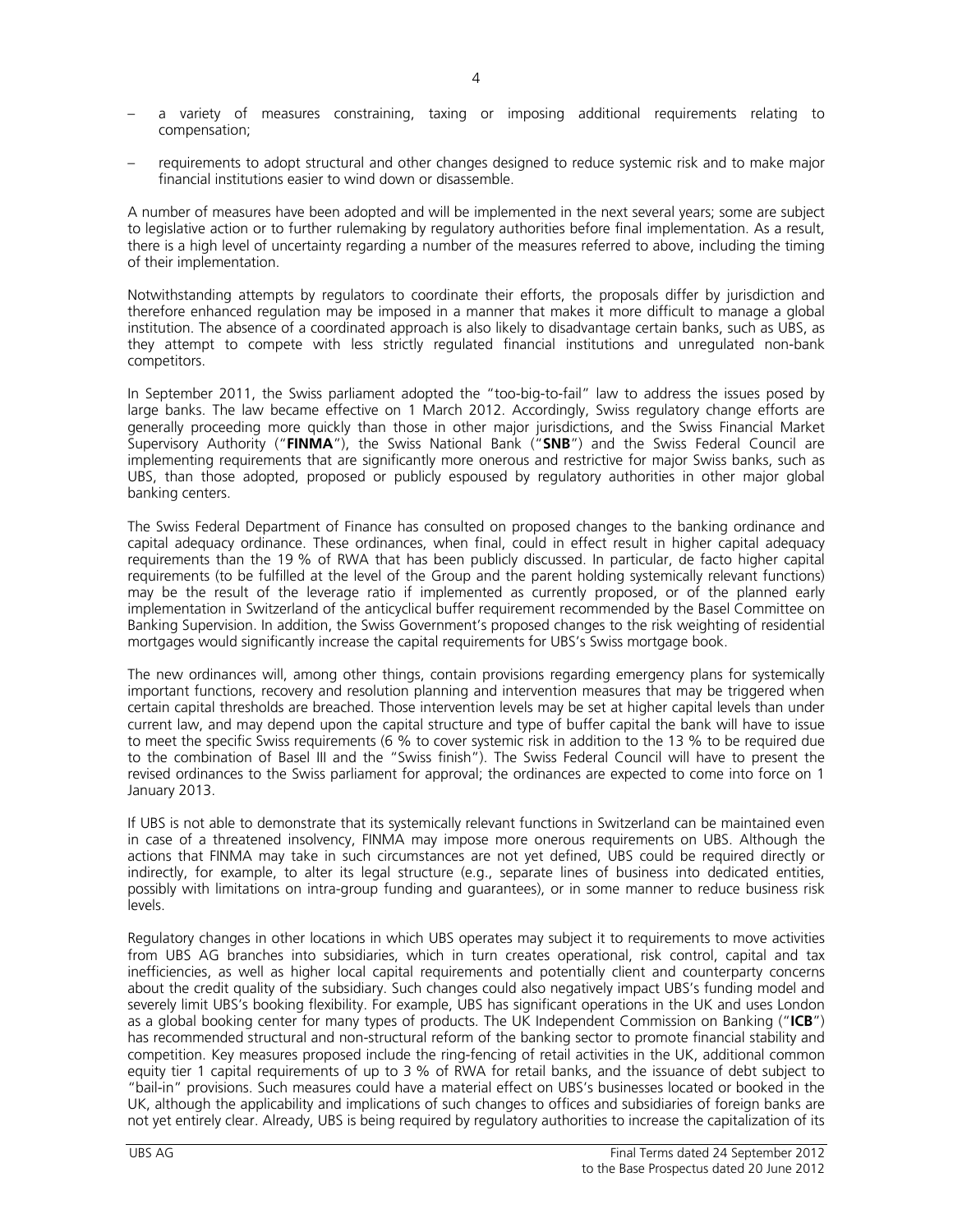UK bank subsidiary, UBS Limited, and expects to be required to change its booking practices to reduce or even eliminate its utilization of UBS AG London branch as a global booking center for the Investment Bank.

The adoption of the Dodd-Frank Act in the US will also affect a number of UBS's activities as well as those of other banks. The implementation of the Volcker Rule as of July 2012, for example, is one reason for UBS's announced decision to exit equities proprietary trading business segments within the Investment Bank. For other trading activity, UBS will be required to implement a compliance regime, including the calculation of detailed metrics for each trading book, and may be required to implement a compliance plan globally. Depending on the nature of the final rules, as well as the manner in which they are implemented, the Volcker Rule could have a substantial impact on market liquidity and the economics of market-making activities. The Volcker Rule broadly limits investments and other transactional activities between banks and covered funds. The proposed implementing regulations both expand the scope of covered funds and provide only a very limited exclusion for activities of UBS outside the US. If adopted as proposed, the regulations could limit certain of UBS's activities in relation to funds, particularly outside the US.

Because many of the regulations that must be adopted to implement the Dodd-Frank Act have not yet been finalized, the effect on business booked or conducted by UBS in whole or in part outside the US cannot yet be determined fully.

In addition, in 2009 the G20 countries committed to move all standardized over-the-counter ("**OTC**") derivative contracts on exchange and clear them through central counterparties by the end of 2012. This commitment is being implemented through the Dodd-Frank Act in the US and corresponding legislation in the European Union and other jurisdictions, and will have a significant impact on UBS's OTC derivatives business, primarily in the Investment Bank. For example, most OTC derivatives trading will move toward a central clearing model, increasing transparency through trading on exchanges or swap execution facilities.

Although UBS is preparing for these thematic market changes, they are likely to reduce the revenue potential of certain lines of business for market participants generally, and UBS may be adversely affected.

In connection with the rules being adopted on swaps and derivative markets in the US as part of the Dodd-Frank Act, UBS AG could be required to register as a swap dealer in the US during 2012. The new regulations will impose substantial new requirements on registered swap dealers, but no guidance has been issued yet on their application to the activities of swap dealers outside the US. The potential extra-territorial application of the new rules could create a significant operational and compliance burden and potential for duplicative and conflicting regulation.

UBS is currently required to produce recovery and resolution plans in the US, UK and Switzerland. Resolution plans may increase the pressure for structural change if UBS's analysis identifies impediments that are not acceptable to regulators. Such structural changes may negatively impact UBS's ability to benefit from synergies between business units.

The planned and potential regulatory and legislative developments in Switzerland and in other jurisdictions in which UBS has operations may have a material adverse effect on UBS's ability to execute its strategic plans, on the profitability or viability of certain business lines globally or in particular locations, and in some cases on UBS's ability to compete with other financial institutions. They are likely to be costly to implement and could also have a negative impact on UBS's legal structure or business model. Finally, the uncertainty related to legislative and regulatory changes may have a negative impact on UBS relationships with clients and its success in attracting client business.

Due to recent changes in Swiss regulatory requirements, and due to liquidity requirements imposed by certain jurisdictions in which UBS operates, UBS has been required to maintain substantially higher levels of liquidity overall than had been its usual practice in the past. Like increased capital requirements, higher liquidity requirements make certain lines of business, particularly in the Investment Bank, less attractive and may reduce UBS's overall ability to generate profits.

# **UBS's reputation is critical to the success of its business**

Damage to UBS's reputation can have fundamental negative effects on its business and prospects. UBS's reputation is critical to the success of its strategic plans. Reputational damage is difficult to reverse, and improvements tend to be slow and difficult to measure. This was demonstrated in recent years as UBS's very large losses during the financial crisis, the US cross-border matter and other events seriously damaged its reputation. Reputational damage was an important factor in UBS's loss of clients and client assets across its asset-gathering businesses, and contributed to its loss of and difficulty in attracting staff, in 2008 and 2009.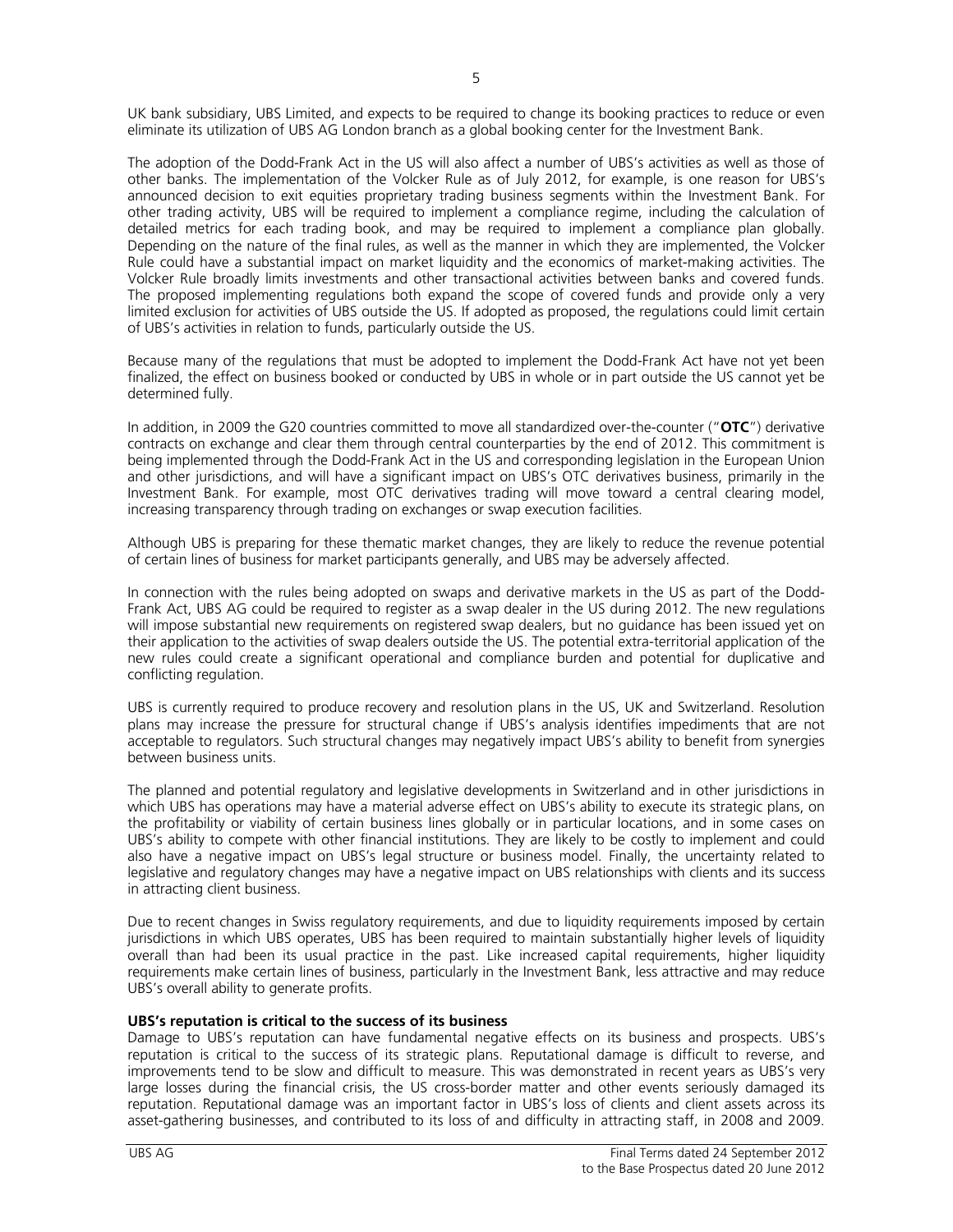These developments had short-term and also more lasting adverse effects on UBS's financial performance. UBS recognized that restoring its reputation would be essential to maintaining its relationships with clients, investors, regulators and the general public, as well as with its employees. The unauthorized trading incident that UBS announced in September 2011 also adversely affected its reputation. Any further reputational damage could have a material adverse effect on UBS's operational results and financial condition and on its ability to achieve its strategic goals and financial targets.

# **UBS's capital strength is important in supporting its strategy, client franchise and competitive position**

UBS's capital position, as measured by the BIS tier 1 and total capital ratios, is determined by (i) RWA (credit, non-counterparty related, market and operational risk positions, measured and risk-weighted according to regulatory criteria) and (ii) eligible capital. Both RWA and eligible capital are subject to change. Eligible capital would be reduced if UBS experiences net losses, as determined for the purpose of the regulatory capital calculation. Eligible capital can also be reduced for a number of other reasons, including certain reductions in the ratings of securitization exposures, adverse currency movements directly affecting the value of equity and prudential adjustments that may be required due to the valuation uncertainty associated with certain types of positions. RWA, on the other hand, are driven by UBS's business activities and by changes in the risk profile of UBS's exposures. For instance, substantial market volatility, a widening of credit spreads (the major driver of UBS's value-at-risk), a change in regulatory treatment of certain positions (such as the application of market stresses in accordance with Basel 2.5 adopted in the last quarter of 2011), adverse currency movements, increased counterparty risk or a deterioration in the economic environment could result in a rise in RWA. Any such reduction in eligible capital or increase in RWA could materially reduce UBS's capital ratios.

The required levels and calculation of UBS's regulatory capital and the calculation of UBS's RWA are also subject to changes in regulatory requirements or their interpretation. UBS is subject to regulatory capital requirements imposed by FINMA, under which UBS has higher RWA than would be the case under BIS guidelines. Forthcoming changes in the calculation of RWA under Basel III and FINMA requirements will significantly increase the level of UBS's RWA and, therefore, have an adverse effect on UBS's capital ratios. UBS has announced plans to reduce RWA very substantially and to mitigate the effects of the changes in the RWA calculation. However, there is a risk that UBS will not be successful in pursuing its plans, either because it is unable to carry out fully the actions it has planned or because other business or regulatory developments to some degree counteract the benefit of its actions.

In addition to the risk-based capital requirements, FINMA has introduced a minimum leverage ratio, which must be achieved by 1 January 2013. The leverage ratio operates separately from the risk-based capital requirements, and, accordingly, under certain circumstances could constrain UBS's business activities even if UBS is able to satisfy the risk-based capital requirements.

Changes in the Swiss requirements for risk-based capital or leverage ratios, whether pertaining to the minimum levels required for large Swiss banks or to the calculation thereof (including changes of the banking law under the "too-big-to-fail" measures), could have a material adverse effect on UBS's business and could affect its competitive position internationally compared with institutions that are regulated under different regimes. Moreover, although UBS has recently identified certain businesses that it plans to exit in response to regulatory and business changes, changes in the calculation and level of capital requirements or other regulatory changes may render uneconomic certain other businesses conducted in UBS's Investment Bank or in other business divisions, or may undermine their viability in other ways. The reduction or elimination of lines of business could adversely affect UBS's competitive position, particularly if competitors are subject to different requirements under which those activities continue to be sustainable.

# **Performance in the financial services industry is affected by market conditions and the economic climate**

The financial services industry prospers in conditions of economic growth; stable geopolitical conditions; transparent, liquid and buoyant capital markets and positive investor sentiment. An economic downturn, inflation or a severe financial crisis can negatively affect UBS's revenues and ultimately its capital base.

A market downturn can be precipitated by a number of factors, including geopolitical events, changes in monetary or fiscal policy, trade imbalances, natural disasters, pandemics, civil unrest, war or terrorism. Because financial markets are global and highly interconnected, even local and regional events can have widespread impacts well beyond the countries in which they occur. A crisis could develop, regionally or globally, as a result of disruptions in emerging markets which are susceptible to macroeconomic and political developments, or as a result of the failure of a major market participant. UBS has material exposures to certain emerging market economies, both as a wealth manager and as an investment bank. As UBS's presence and business in emerging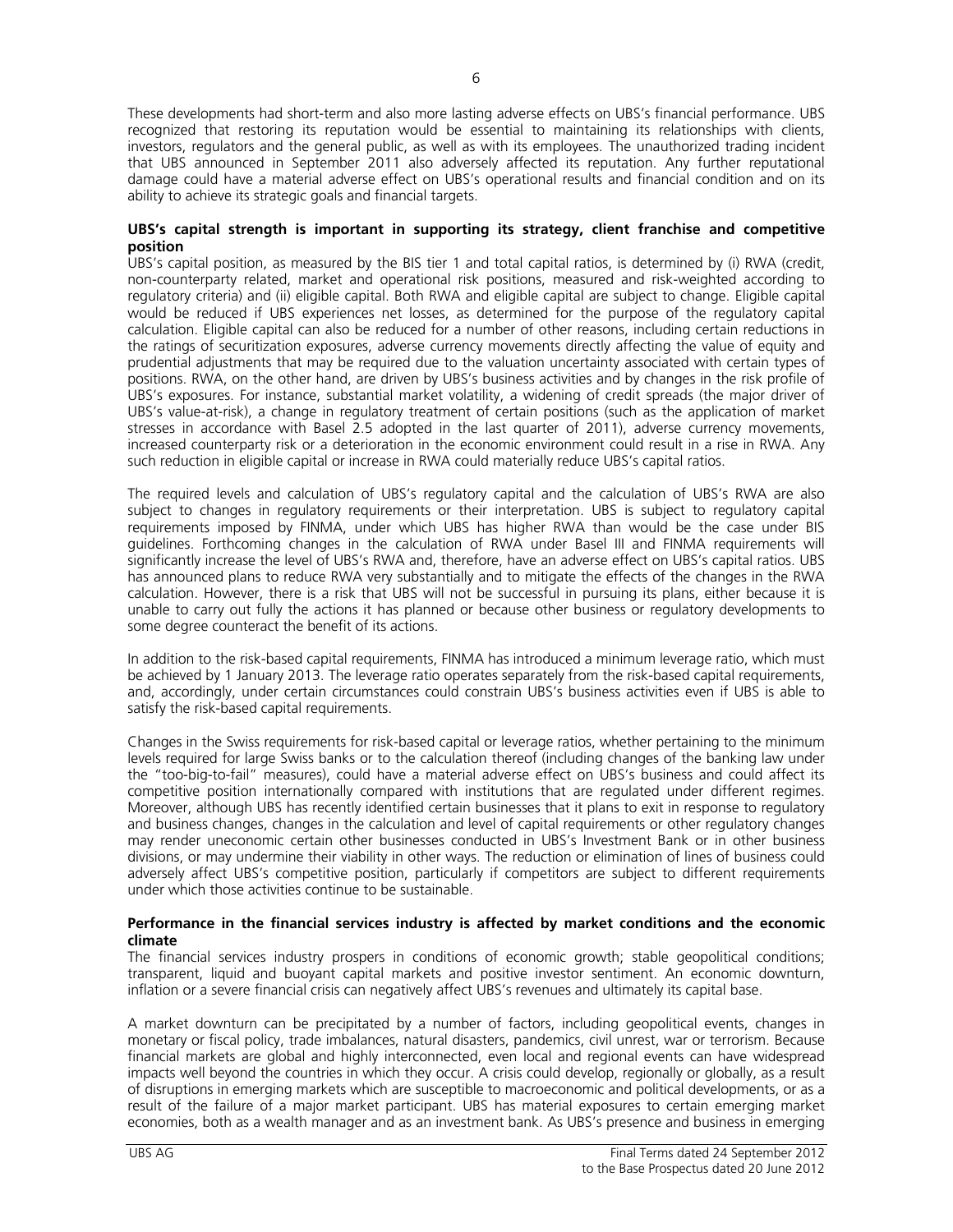markets increases, and as its strategic plans depend more heavily upon its ability to generate growth and revenue in the emerging markets, UBS becomes more exposed to these risks. The ongoing eurozone crisis demonstrates that such developments, even in more developed markets, can have similarly unpredictable and destabilizing effects. Adverse developments of these kinds have affected UBS's businesses in a number of ways, and may continue to have further adverse effects on UBS's businesses as follows:

- a general reduction in business activity and market volumes, as UBS has experienced in recent quarters, affects fees, commissions and margins from market-making and client-driven transactions and activities; local or regional economic factors, such as the ongoing eurozone sovereign debt and banking industry concerns, could also have an effect on UBS;
- a market downturn is likely to reduce the volume and valuations of assets UBS manages on behalf of clients, reducing UBS's asset- and performance-based fees;
- reduced market liquidity limits trading and arbitrage opportunities and impedes UBS's ability to manage risks, impacting both trading income and performance-based fees;
- assets UBS owns and accounts for as investments or trading positions could fall in value;
- impairments and defaults on credit exposures and on trading and investment positions could increase, and losses may be exacerbated by falling collateral values; and
- if individual countries impose restrictions on cross-border payments or other exchange or capital controls, or change their currency (for example, if one or more countries should leave the euro), UBS could suffer losses from enforced default by counterparties, be unable to access its own assets, or be impeded in – or prevented from – managing its risks.

Because UBS has very substantial exposures to other major financial institutions, the failure of one or more of such institutions could have a material effect on UBS.

The developments mentioned above can materially affect the performance of UBS's business units and of UBS as a whole, and ultimately UBS's financial condition. There is also a somewhat related risk that the carrying value of goodwill of a business unit might suffer impairments and deferred tax assets levels may need to be adjusted.

#### **UBS holds legacy and other risk positions that may be adversely affected by conditions in the financial markets; legacy risk positions may be difficult to liquidate**

UBS, like other financial market participants, was severely affected by the financial crisis that began in 2007. The deterioration of financial markets since the beginning of the crisis was extremely severe by historical standards, and UBS recorded substantial losses on fixed income trading positions, particularly in 2008 and to a lesser extent in 2009. Although UBS has significantly reduced its risk exposures starting in 2008, in part through transfers in 2008 and 2009 to a fund controlled by the SNB, UBS continues to hold substantial legacy risk positions, the value of which was reduced significantly by the financial crisis. In many cases these risk positions continue to be illiquid and have not recovered much of their lost value. In the fourth quarter of 2008 and the first quarter of 2009, certain of these positions were reclassified for accounting purposes from fair value to amortized cost; these assets are subject to possible impairment due to changes in market interest rates and other factors.

UBS has announced and begun to carry out plans to reduce drastically the risk-weighted assets associated with the legacy risk positions, but the continued illiquidity and complexity of many of these legacy risk positions could make it difficult to sell or otherwise liquidate these exposures. At the same time, UBS's strategy rests heavily on its ability to reduce sharply the risk-weighted assets associated with these exposures in order to meet its future capital targets and requirements without incurring unacceptable losses.

UBS holds positions related to real estate in various countries, including a very substantial Swiss mortgage portfolio, and UBS could suffer losses on these positions. In addition, UBS is exposed to risk in its prime brokerage, reverse repo and Lombard lending activities, as the value or liquidity of the assets against which UBS provides financing may decline rapidly.

# **UBS's global presence subjects it to risk from currency fluctuations**

UBS prepares its consolidated financial statements in Swiss francs. However, a substantial portion of UBS's assets, liabilities, invested assets, revenues and expenses are denominated in other currencies, particularly the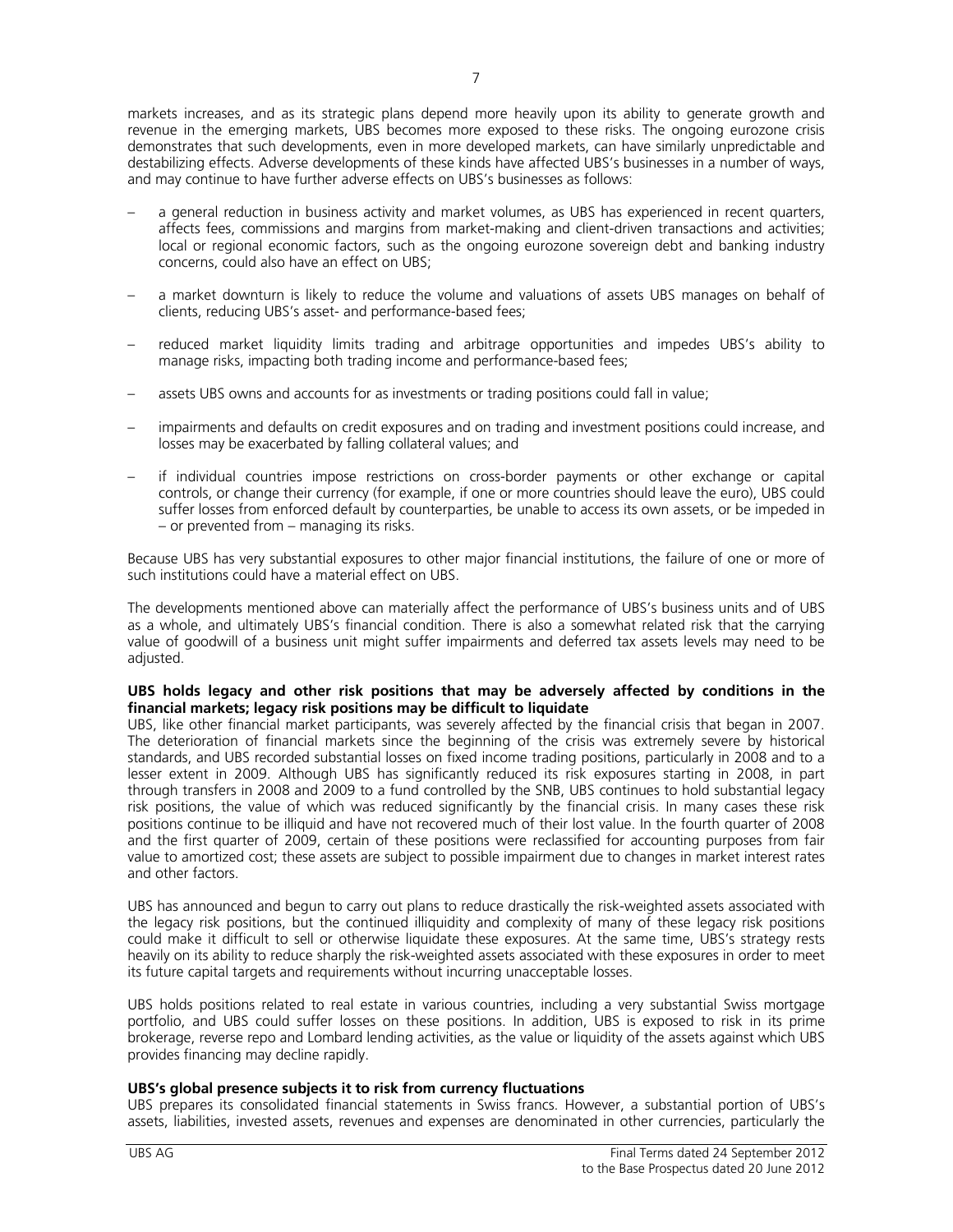US dollar, the euro and the British pound. Accordingly, changes in foreign exchange rates, particularly between the Swiss franc and the US dollar (US dollar revenue accounts for the largest portion of UBS's non-Swiss franc revenue) have an effect on UBS's reported income and expenses, and on other reported figures such as invested assets, balance sheet assets, RWA and tier 1 capital. For example, the strengthening of the Swiss franc especially against the US dollar and euro, which occurred during 2011, had an adverse effect on UBS's revenues and invested assets. Since exchange rates are subject to constant change, sometimes for completely unpredictable reasons, UBS's results are subject to risks associated with changes in the relative values of currencies.

#### **UBS is dependent upon its risk management and control processes to avoid or limit potential losses in its trading and counterparty credit businesses**

Controlled risk-taking is a major part of the business of a financial services firm. Credit is an integral part of many of UBS's retail, wealth management and Investment Bank activities. This includes lending, underwriting and derivatives businesses and positions. Changes in interest rates, credit spreads, equity prices and liquidity, foreign exchange levels and other market fluctuations can adversely affect UBS's earnings. Some losses from risk-taking activities are inevitable, but to be successful over time, UBS must balance the risks it takes against the returns it generates. UBS must, therefore, diligently identify, assess, manage and control its risks, not only in normal market conditions but also as they might develop under more extreme (stressed) conditions, when concentrations of exposures can lead to severe losses.

As seen during the financial crisis of 2007–2009, UBS is not always able to prevent serious losses arising from extreme or sudden market events that are not anticipated by UBS's risk measures and systems. Value-at-risk, a statistical measure for market risk, is derived from historical market data, and thus by definition could not have anticipated the losses suffered in the stressed conditions of the financial crisis. Moreover, stress loss and concentration controls and the dimensions in which UBS aggregates risk to identify potentially highly correlated exposures proved to be inadequate. Notwithstanding the steps UBS has taken to strengthen its risk management and control framework, UBS could suffer further losses in the future if, for example:

- UBS does not fully identify the risks in its portfolio, in particular risk concentrations and correlated risks;
- UBS's assessment of the risks identified or its response to negative trends proves to be inadequate or incorrect;
- markets move in ways that UBS does not expect in terms of their speed, direction, severity or correlation – and UBS's ability to manage risks in the resultant environment is, therefore, affected;
- third parties to whom UBS has credit exposure or whose securities UBS holds for its own account are severely affected by events not anticipated by UBS's models, and accordingly UBS suffers defaults and impairments beyond the level implied by its risk assessment; or
- collateral or other security provided by UBS's counterparties proves inadequate to cover their obligations at the time of their default.

UBS also manages risk on behalf of its clients in its asset and wealth management businesses. UBS's performance in these activities could be harmed by the same factors. If clients suffer losses or the performance of their assets held with UBS is not in line with relevant benchmarks against which clients assess investment performance, UBS may suffer reduced fee income and a decline in assets under management, or withdrawal of mandates.

If UBS decides to support a fund or another investment that UBS sponsors in its asset or wealth management businesses (such as the property fund to which Wealth Management & Swiss Bank has exposure), UBS might, depending on the facts and circumstances, incur charges that could increase to material levels.

Investment positions, such as equity holdings made as a part of strategic initiatives and seed investments made at the inception of funds that UBS manages, may also be affected by market risk factors. These investments are often not liquid and generally are intended or required to be held beyond a normal trading horizon. They are subject to a distinct control framework. Deteriorations in the fair value of these positions would have a negative impact on UBS's earnings.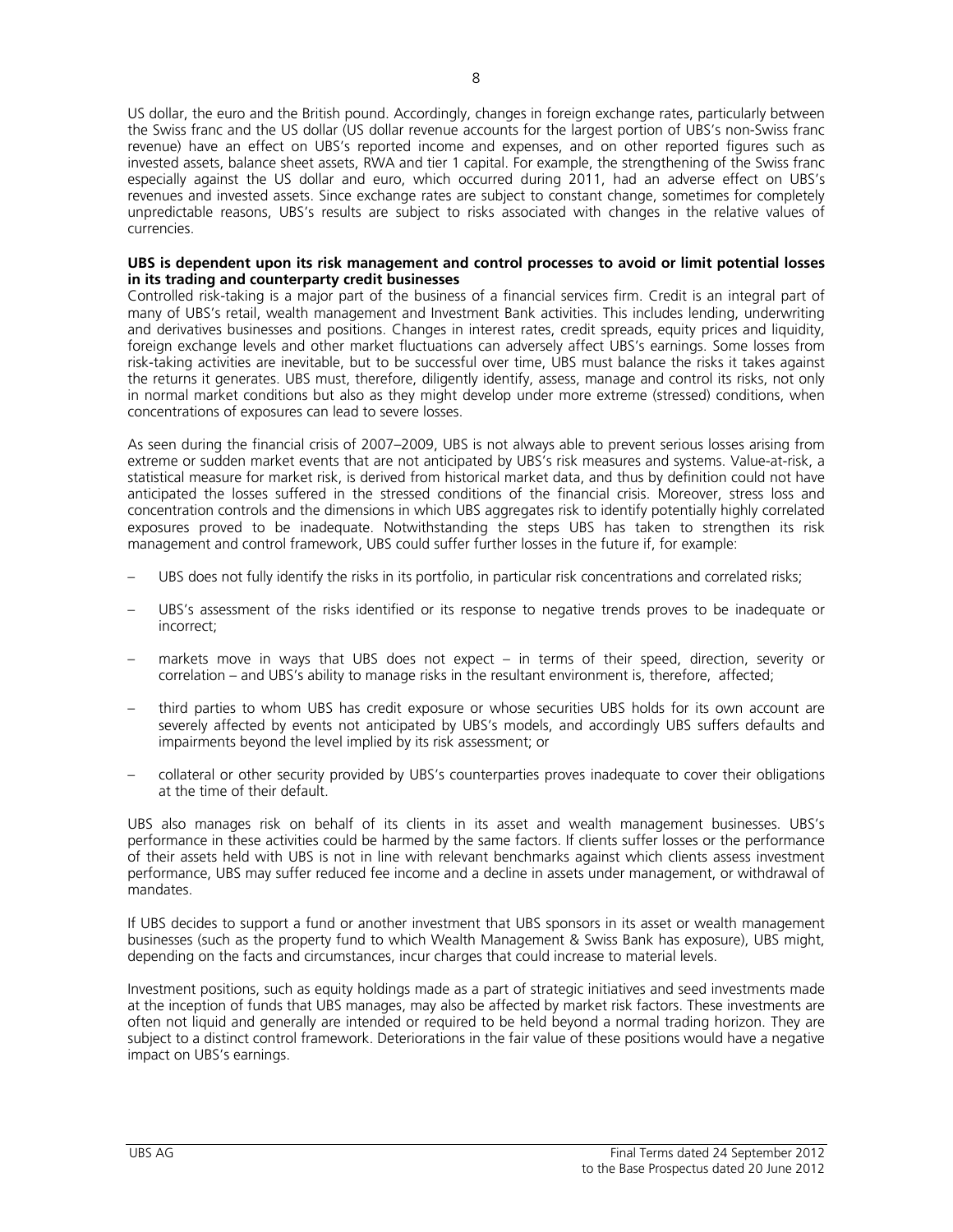#### **Valuations of certain assets rely on models; models have inherent limitations and may use inputs which have no observable source**

Where possible, UBS marks its trading book assets at their quoted market price in an active market. Such price information may not be available for certain instruments and, therefore, UBS applies valuation techniques to measure such instruments. Valuation techniques use "market observable inputs" where available, derived from similar assets in similar and active markets, from recent transaction prices for comparable items or from other observable market data. In the case of positions for which some or all of the inputs required for the valuation techniques are not observable or have limited observability, UBS uses valuation models with non-market observable inputs. There is no single market standard for valuation models of this type. Such models have inherent limitations; different assumptions and inputs would generate different results, and these differences could have a significant impact on UBS's financial results. UBS regularly reviews and updates its valuation models to incorporate all factors that market participants would consider in setting a price, including factoring in current market conditions. Judgment is an important component of this process. Changes in model inputs or in the models themselves, or failure to make the changes necessary to reflect evolving market conditions, could have a material adverse effect on UBS's financial results.

#### **UBS is exposed to possible outflows of client assets in its wealth management and asset management businesses**

UBS experienced substantial net outflows of client assets in its wealth management and asset management businesses in 2008 and 2009. The net outflows resulted from a number of different factors, including UBS's substantial losses, the damage to its reputation, the loss of client advisors, difficulty in recruiting qualified client advisors and developments concerning UBS's cross-border private banking business. Many of these factors have been successfully addressed, as evidenced by UBS's overall net new money inflows in 2011, but others, such as the long-term changes affecting the cross-border private banking business model, will continue to affect client flows for an extended period of time. If UBS experiences again material net outflows of client assets, the results of its wealth management and asset management businesses are likely to be adversely affected.

# **Liquidity and funding management are critical to UBS's ongoing performance**

The viability of UBS's business depends upon the availability of funding sources, and its success depends upon UBS's ability to obtain funding at times, in amounts, for tenors and at rates that enable UBS to efficiently support its asset base in all market conditions. A substantial part of UBS's liquidity and funding requirements is met using shortterm unsecured funding sources, including wholesale and retail deposits and the regular issuance of money market securities. The volume of UBS's funding sources has generally been stable, but could change in the future due to, among other things, general market disruptions, which could also influence the cost of funding. A change in the availability of short-term funding could occur quickly.

Reductions in UBS's credit ratings can increase its funding costs, in particular with regard to funding from wholesale unsecured sources, and can affect the availability of certain kinds of funding. In addition, as UBS experienced in recent years, ratings downgrades can require UBS to post additional collateral or make additional cash payments under master trading agreements relating to UBS's derivatives businesses. UBS's credit ratings, together with its capital strength and reputation, also contribute to maintaining client and counterparty confidence and it is possible that ratings changes could influence the performance of some of UBS's businesses.

The more stringent Basel III capital and liquidity requirements will likely lead to increased competition for both secured funding and deposits as a stable source of funding, and to higher funding costs.

# **Operational risks may affect UBS's business**

All of UBS's businesses are dependent on UBS's ability to process a large number of complex transactions across multiple and diverse markets in different currencies, to comply with requirements of many different legal and regulatory regimes to which UBS is subject and to prevent, or promptly detect and stop, unauthorized, fictitious or fraudulent transactions. UBS's operational risk management and control systems and processes are designed to help ensure that the risks associated with UBS's activities, including those arising from process error, failed execution, unauthorized trading, fraud, system failures, cyber-attacks and failure of security and physical protection, are appropriately controlled. If UBS's internal controls fail or prove ineffective in identifying and remedying such risks UBS could suffer operational failures that might result in material losses, such as the loss from the unauthorized trading incident announced in September 2011.

Certain types of operational control weaknesses and failures could also adversely affect UBS's ability to prepare and publish accurate and timely financial reports. UBS identified control deficiencies following the unauthorized trading incident announced in September 2011, and management determined that UBS had a material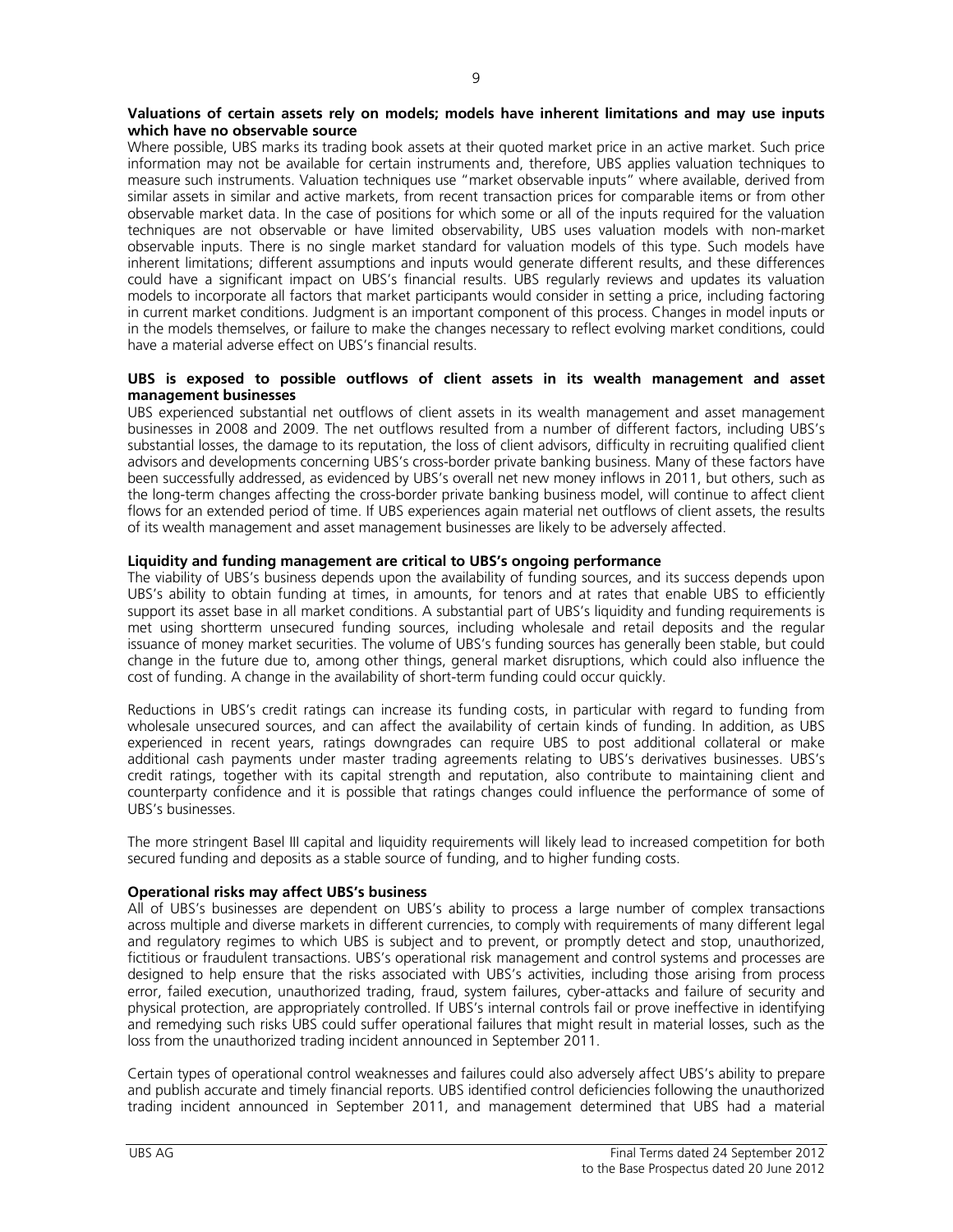weakness in its internal control over financial reporting as of the end of 2010 and 2011, although this has not affected the reliability of UBS's financial statements for either year.

# **Legal claims and regulatory risks and restrictions arise in the conduct of UBS's business**

Due to the nature of UBS's business, UBS is subject to regulatory oversight and liability risk. UBS is involved in a variety of claims, disputes, legal proceedings and government investigations in jurisdictions where UBS is active. These proceedings expose UBS to substantial monetary damages and legal defense costs, injunctive relief and criminal and civil penalties, in addition to potential regulatory restrictions on UBS's businesses. The outcome of these matters cannot be predicted and they could adversely affect UBS's future business or financial results. UBS continues to be subject to government inquiries and investigations, and is involved in a number of litigations and disputes, many of which arose out of the financial crisis of 2007–2009. The unauthorized trading incident announced in September 2011 has triggered a joint investigation by FINMA and the UK Financial Services Authority and separate enforcement proceedings by the two authorities. UBS is also subject to potentially material exposure in connection with claims relating to US RMBS and mortgage loan sales, the Madoff investment fraud, Lehman principal protection notes, LIBOR rate submissions and other matters.

UBS is in active dialogue with its regulators concerning the actions that it is taking to improve its operational and risk management controls, processes and systems. Ever since UBS's losses in 2007 and 2008, UBS has been subject to a very high level of regulatory scrutiny and to certain regulatory measures that constrain UBS's strategic flexibility. While UBS believes that it has largely remediated the deficiencies that led to the material losses during the recent financial crisis, the unauthorized trading incident announced in September 2011 has revealed different shortcomings that UBS is also urgently addressing. The unauthorized trading incident has presented UBS with further challenges and potential constraints on the execution of its business strategy, as UBS seeks once again to enhance its operational and control framework and demonstrate its effectiveness to regulatory authorities. Notwithstanding the remediation UBS has already completed and which is in process, the consequences of the ongoing regulatory review and enforcement proceedings arising from the incident cannot be predicted.

### **UBS might be unable to identify or capture revenue or competitive opportunities, or retain and attract qualified employees**

The financial services industry is characterized by intense competition, continuous innovation, detailed (and sometimes fragmented) regulation and ongoing consolidation. UBS faces competition at the level of local markets and individual business lines, and from global financial institutions that are comparable to UBS in their size and breadth. Barriers to entry in individual markets are being eroded by new technology. UBS expects these trends to continue and competition to increase.

UBS's competitive strength and market position could be eroded if UBS is unable to identify market trends and developments, does not respond to them by devising and implementing adequate business strategies or is unable to attract or retain the qualified people needed to carry them out.

The amount and structure of UBS's employee compensation are affected not only by UBS's business results but also by competitive factors and regulatory considerations. Constraints on the amount of employee compensation, higher levels of deferral and clawbacks and performance conditions may adversely affect UBS's ability to retain and attract key employees, and may in turn negatively affect its business performance. Starting with the performance year 2009, the portion of variable compensation granted in the form of deferred shares was much higher than in the past. Although UBS's peers have over time also increased their deferral percentages, UBS continues to be subject to the risk that key employees will be attracted by competitors and decide to leave UBS, or that UBS may be less successful than its competitors in attracting qualified employees. Regulatory constraints and pressure from regulators and other stakeholders affect not only UBS but also the other major international banks, but some of UBS's peers may have a competitive advantage due to differences in the requirements and intensity of pressure among different jurisdictions.

# **UBS's financial results may be negatively affected by changes to accounting standards**

UBS is required to report its results and financial position in accordance with International Financial Reporting Standards ("**IFRS**") as issued by the International Accounting Standards Board. Changes to IFRS may mean that UBS's reported results and financial position differ in the future from those expected. Such changes also may affect UBS's regulatory capital and ratios. When accounting changes are finalized, UBS assesses the potential impact and discloses significant future changes in its financial statements. Currently, there are a number of finalized and potential accounting changes that are expected to impact UBS's reported results, financial position and regulatory capital in the future.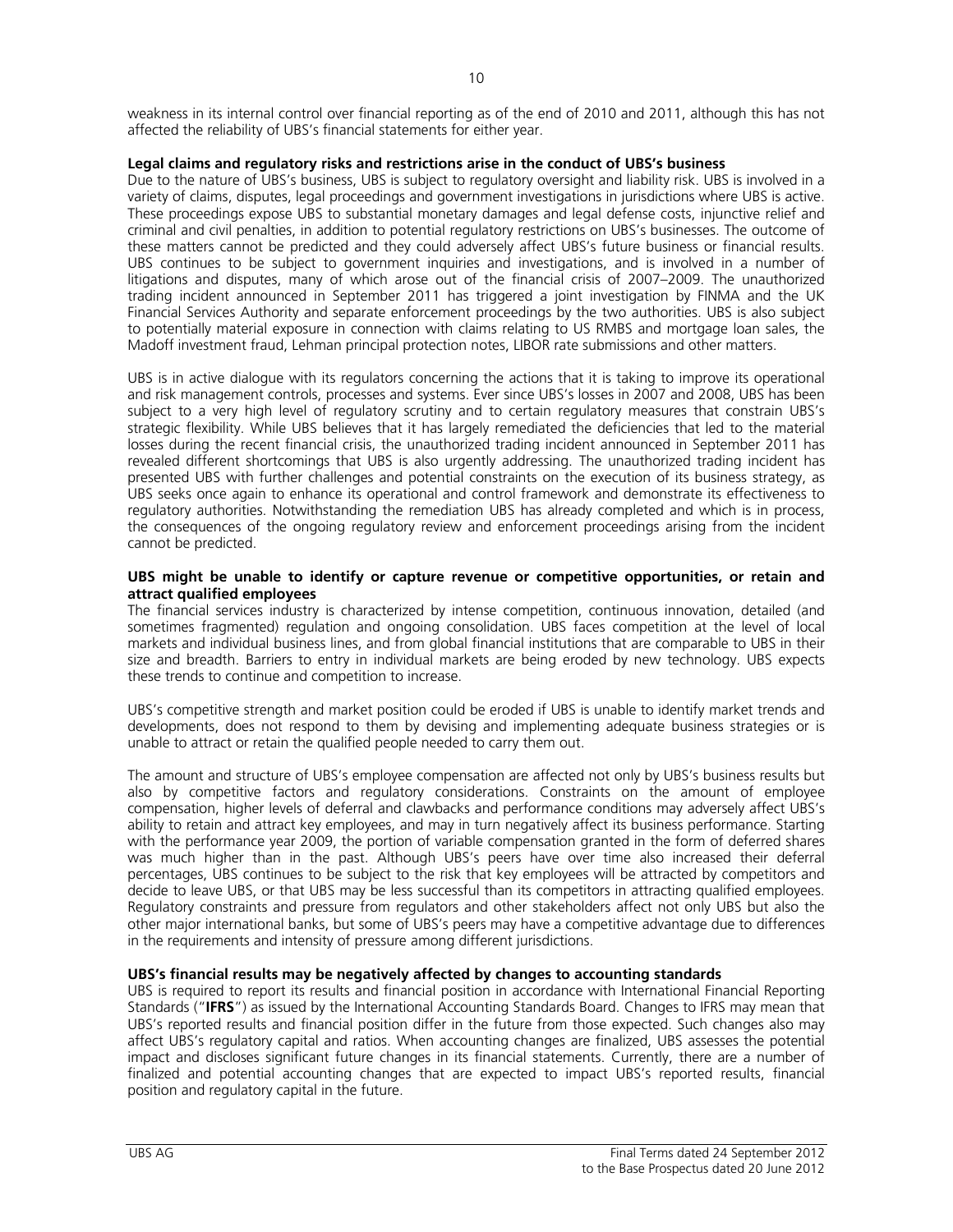### **UBS's financial results may be negatively affected by changes to assumptions supporting the value of its goodwill**

The goodwill UBS has recognized on its balance sheet is tested for impairment at least annually. UBS's impairment test in respect of the assets recognized as of 31 December 2011 indicated that the value of UBS's goodwill is not impaired. The impairment test is based on assumptions regarding estimated earnings, discount rates and long-term growth rates impacting the recoverable amount of each segment and on estimates of the carrying amounts of the segments to which the goodwill relates. If the estimated earnings and other assumptions in future periods deviate from the current outlook, the value of UBS's goodwill may become impaired in the future, giving rise to losses in the income statement.

# **UBS is exposed to risks arising from the different regulatory, legal and tax regimes applicable to its global businesses**

UBS operates in more than 50 countries, earn income and hold assets and liabilities in many different currencies and is subject to many different legal, tax and regulatory regimes. UBS's ability to execute its global strategy depends on obtaining and maintaining local regulatory approvals. This includes the approval of acquisitions or other transactions and the ability to obtain and maintain the necessary licenses to operate in local markets. Changes in local tax laws or regulations and their enforcement may affect the ability or the willingness of UBS's clients to do business with UBS or the viability of UBS's strategies and business model.

### **The effects of taxes on UBS's financial results are significantly influenced by changes in its deferred tax assets and final determinations on audits by tax authorities**

The deferred tax assets UBS has recognized on its balance sheet as of 31 December 2011 in respect of prior years' tax losses are based on profitability assumptions over a five-year horizon. If the business plan earnings and assumptions in future periods substantially deviate from the current outlook, the amount of deferred tax assets may need to be adjusted in the future. This could include write-offs of deferred tax assets through the income statement if actual results come in substantially below the business plan forecasts and / or if future business plan forecasts are revised downward substantially.

In the coming years, UBS's effective tax rate will be highly sensitive both to UBS's performance and to the development of new business plan forecasts. Currently unrecognized deferred tax assets in the UK and especially the US could be recognized if UBS's actual and forecasted performance in those countries is strong enough to justify further recognition of deferred tax assets under the governing accounting standard. UBS's results in recent periods have demonstrated that changes in the recognition of deferred tax assets can have a very significant effect on UBS's reported results. If, for example, the Group's performance in the UK and especially in the US is strong, UBS could be expected to write up additional US and / or UK deferred tax assets in the coming years. The effect of doing so would significantly reduce the Group's effective tax rate in years in which any write ups are made. Conversely, if UBS's performance in those countries does not justify additional deferred tax recognition, but nevertheless supports UBS's maintaining current deferred tax levels, UBS expects the Group's effective tax rate to be in the range of 20–25 % (although the tax rate may differ if there are significant book tax adjustments, which generally mainly affect Swiss taxable profits, for example own credit gains / losses).

UBS's effective tax rate is also sensitive to any future reductions in tax rates, particularly in the US and Switzerland, which would cause the expected future tax saving from items such as tax loss carry-forwards in those locations to diminish in value. This in turn would cause a write-down of deferred tax assets.

Additionally, the final effect of income taxes UBS accrues in the accounts is often only determined after the completion of tax audits (which generally takes a number of years) or the expiry of statutes of limitations. In addition, changes to, and judicial interpretation of, tax laws or policies and practices of tax authorities could cause the amount of taxes ultimately paid by UBS to materially differ from the amount accrued.

In 2011, the UK government introduced a balance sheet based levy payable by banks operating and / or resident in the UK. An expense for the year of CHF 109 million has been recognized in operating expenses (within pre-tax profit) in the fourth quarter of 2011. In November 2011 the UK government announced its intention to increase the rate of the levy by 17 % from 1 January 2012. The Group's bank levy expense for future years will depend on both the rate and the Group's taxable UK liabilities at each year end: changes to either factor could increase the cost. Whilst not yet certain, UBS expects that the annual bank levy expense will continue to be recognized for IFRS purposes as a one-off cost arising in the final quarter of each financial year, rather than being accrued throughout the year, as it is charged by reference to the year-end balance sheet position.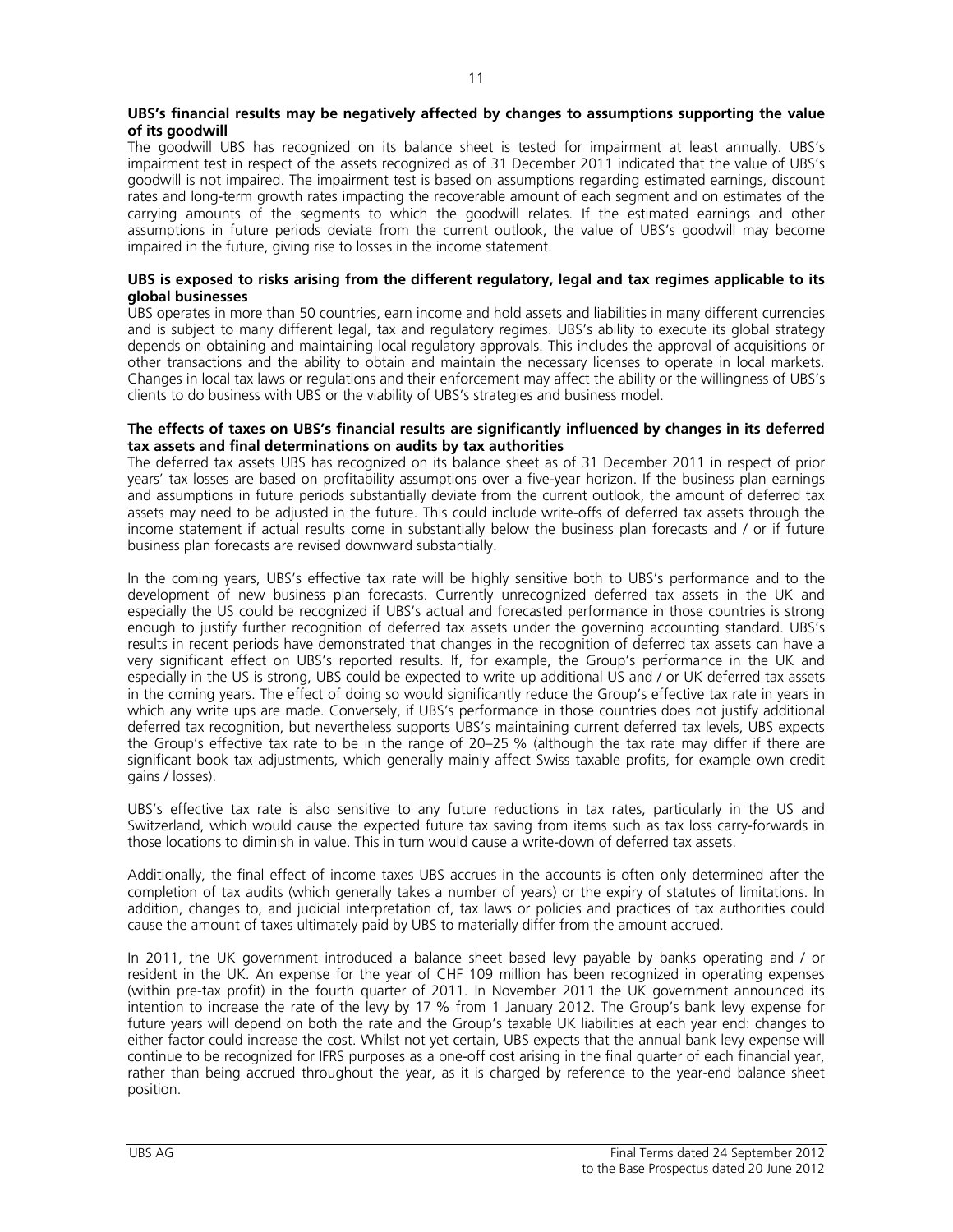# **Potential conflicts of interest**

The Issuer and affiliated companies may participate in transactions related to the Securities in some way, for their own account or for account of a client. Such transactions may not serve to benefit the Securityholders and may have a positive or negative effect on the value of the Underlyings and consequently on the value of the Securities. Furthermore, companies affiliated with the Issuer may become counterparties in hedging transactions relating to obligations of the Issuer stemming from the Securities. As a result, conflicts of interest can arise between companies affiliated with the Issuer, as well as between these companies and investors, in relation to obligations regarding the calculation of the price of the Securities and other associated determinations. In addition, the Issuer and its affiliates may act in other capacities with regard to the Securities, such as calculation agent, paying agent and administrative agent and/or index sponsor.

Furthermore, the Issuer and its affiliates may issue other derivative instruments relating to the Underlyings; introduction of such competing products may affect the value of the Securities. The Issuer and its affiliated companies may receive non-public information relating to the Underlyings, and neither the Issuer nor any of its affiliates undertakes to make this information available to Securityholders. In addition, one or more of the Issuer's affiliated companies may publish research reports on the Underlyings. Such activities could present conflicts of interest and may negatively affect the value of the Securities.

Within the context of the offering and sale of the Securities, the Issuer or any of its affiliates may directly or indirectly pay fees in varying amounts to third parties, such as distributors or investment advisors, or receive payment of fees in varying amounts, including those levied in association with the distribution of the Securities, from third parties. Potential investors should be aware that the Issuer may retain fees in part or in full. The Issuer or, as the case may be, the Manager, upon request, will provide information on the amount of these fees.

# **II. Security specific Risks**

Investing in the Securities involves certain risks. Among others, these risks may take the form of equity market, commodity market, bond market, foreign exchange, interest rate, market volatility and economic and political risks and any combination of these and other risks. The material risks are presented below. Prospective investors should be experienced with regard to transactions in instruments such as the Securities and in the Underlyings. **Prospective investors should understand the risks associated with an investment in the Securities and shall only reach an investment decision, after careful considerations with their legal, tax, financial and other advisors of (i) the suitability of an investment in the Securities in the light of their own particular financial, fiscal and other circumstances; (ii) the information set out in this document and (iii) the Underlyings.** An investment in the Securities should only be made after assessing the direction, timing and magnitude of potential future changes in the value of the Underlyings, as the value of the Securities and, hence, any amount, if any, payable according to the Conditions of the Securities will be dependent, *inter alia*, upon such changes. More than one risk factor may have simultaneous effects with regard to the Securities, so that the effect of a particular risk factor is not predictable. In addition, more than one risk factor may have a compounding effect which may not be predictable. No assurance can be given with regard to the effect that any combination of risk factors may have on the value of the Securities.

Prospective investors of the Securities should recognise that the Securities **constitute a risk investment** which can lead to a **total loss** of their investment in the Securities. Potential investors must therefore be prepared and able to sustain a partial or even a **total loss** of the invested capital. Any investors interested in purchasing the Securities should assess their financial situation, to ensure that they are in a position to bear the **risks of loss** connected with the Securities.

None of the Securities vests a right to payment of fixed or variable interest or dividends and, as such, they **generate no regular income**. Therefore, potential reductions in the value of the Securities cannot be offset by any other income from the Securities.

**It is expressly recommended that potential investors familiarise themselves with the specific risk profile of the product type described in this Prospectus and seek the advice of a professional, if necessary.** 

# **1. Special risks related to specific features of the security structure**

Prior to investing in the Securities, prospective investors should note that the following special features of the Securities may have a negative impact on the value of the Securities or, as the case may be, on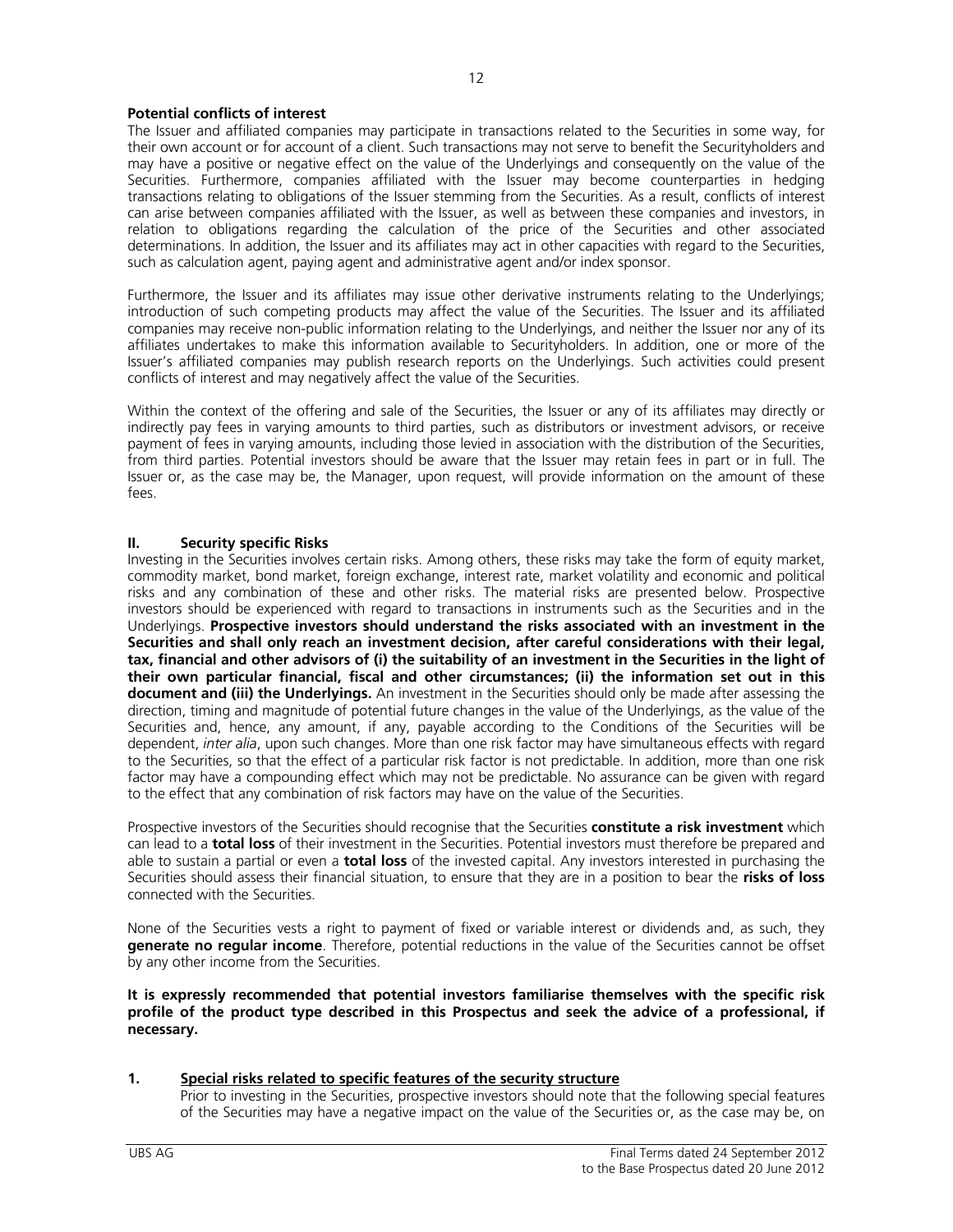any amount, if any, payable according to the Conditions of the Securities and that the Securities accordingly have special risk profiles:

#### **Effect of the express structure**

Prospective investors should consider that the Securities may according to the Conditions of the Securities under certain circumstances expire prior to the Maturity Date without any statement by the Issuer or the Securityholder being required, so-called express structure. In case the Securities expire prior to the Maturity Date, the Securityholder is entitled to demand the payment of an amount in relation to the early expiration. However, the Securityholder is not entitled to request any further payments on the Securities after such early expiration of the Securities.

The Securityholder, therefore, bears the risk of not participating in the performance of the Underlyings to the expected extent and during the expected period and, therefore, receives less than its capital invested.

In the case of an early expiration of the Securities, the Securityholder also bears the so-called risk of reinvestment. The Securityholder may be able to re-invest any amount paid by the Issuer in the case of an early expiration, if any, at market conditions, which are less favourable than those existing prevailing at the time of the acquisition of the Securities.

### **Effect of the application of certain thresholds, barriers or levels**

 Prospective investors should furthermore consider that the Redemption Amount, if any, under the Securities depends on whether the Price of the Underlyings equals and/or falls below respectively exceeds certain thresholds, barriers or levels at a given time or within a given period as determined by the Conditions of the Securities.

#### **Consequence of the linkage to the Relevant Underlying**

The calculation of the level of the Redemption Amount solely refers to the performance of the Relevant Underlying and, thereby, to the Underlying, showing the **lowest** performance with respect to the Settlement Price in relation to the Reference Level.

Prospective investors should, consequently, be aware that compared to Securities, which refer to only one underlying, the Securities show a higher exposure to loss. This risk may not be reduced by a positive performance of the remaining Underlyings, because the remaining Underlyings are not taken into account when calculating the level of the Redemption Amount.

# **2. Termination and Early Redemption at the option of the Issuer**

Potential investors in the Securities should furthermore be aware that the Issuer is in the case of the occurrence of a Termination Event pursuant to the Conditions of the Securities, entitled to terminate and redeem the Securities in total prior to the Maturity Date. In case the Issuer terminates and redeems the Securities prior to the Maturity Date, the Securityholder is entitled to demand the payment of an amount in relation to this early redemption. However, the Securityholder is not entitled to request any further payments on the Securities after the Termination Date or the Tax Termination Date, as the case may be.

The Securityholder, therefore, bears the risk of not participating in the performance of the Underlyings to the expected extent and during the expected period and, therefore, receives less than its capital invested.

In the case of a termination the Issuer shall pay to each Securityholder an amount in the Redemption Currency with respect to each Security held by it, which is determined by the Calculation Agent at its reasonable discretion pursuant to § 317 of the BGB and, if applicable, considering the then prevailing Price of the Underlyings and the expenses of the Issuer caused by the termination, as the fair market price of a Security at the occurrence of the termination. When determining a fair market price of a Security, the Calculation Agent is entitled to consider all factors, including any adjustments of option contracts on the Underlyings, without being bound to any third party measures or assessments, in particular any measures or assessments of any futures or options exchange. Due to the fact the Calculation Agent may take into consideration the market factors it considers to be relevant at its reasonable discretion pursuant to § 317 of the BGB without being bound to third party measures or assessments, it cannot be excluded that the amount determined by the Calculation Agent at its reasonable discretion pursuant to § 317 of the BGB as the fair market price of the Security at the occurrence of the termination – and, hence, the Termination Amount or, as the case may be, the Tax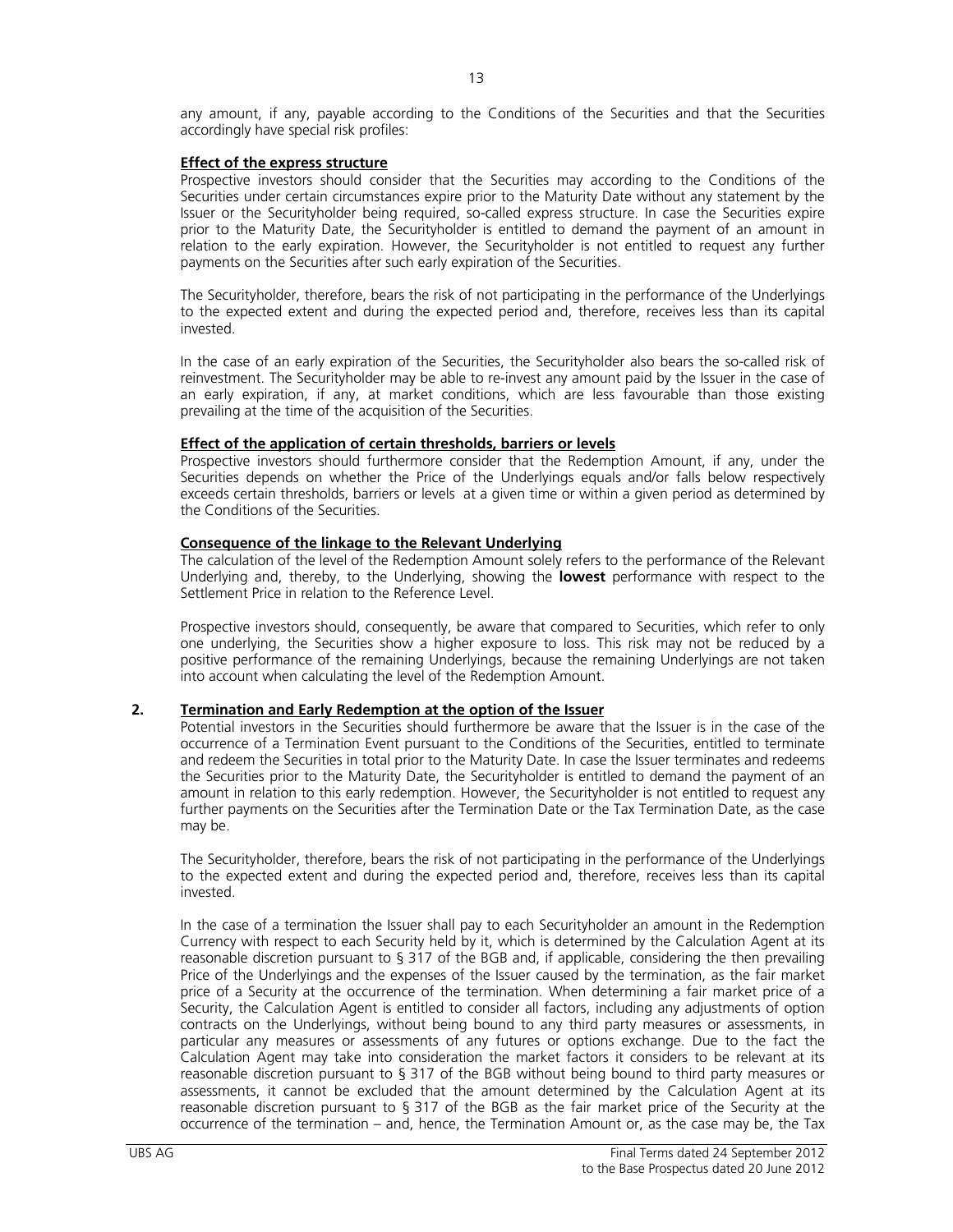Termination Amount - can differ from the market price of comparable Securities relating to the Underlyings, as determined by a third party.

In the case of a termination of the Securities by the Issuer, the Securityholder bears the risk of a reinvestment, *i.e.* the investor bears the risk that it will have to re-invest the Termination Amount or, as the case may be, the Tax Termination Amount, if any, paid by the Issuer in the case of termination at market conditions, which are less favourable than those existing prevailing at the time of the acquisition of the Securities.

# **3. No termination right of the Securityholders**

The Securityholders do not have a termination right and the Securities may, hence, not be terminated by the Securityholders during their term. Prior to the maturity of the Securities the realisation of the economic value of the Securities (or parts thereof), if any, is, consequently and except for the Issuer's termination and early redemption of the Securities, only possible by way of selling the Securities.

The selling of the Securities requires that market participants are willing to acquire the Securities at a certain price. In case that no market participants are readily available, the value of the Securities may not be realised. The Issuer is not obligated under the issuance of these Securities towards the Securityholders to compensate for or to repurchase the Securities.

# **4. Possible fluctuations in the Price of the Underlyings after termination of the Securities**

In the event that the term of the Securities is terminated early by the Issuer pursuant to the Conditions of the Securities, potential investors of the Securities should note that any adverse fluctuations in the Price of the Underlyings between the announcement of the termination by the Issuer and the determination of the Price of the Underlyings relevant for the calculation of the then payable Termination Amount or the Tax Termination Amount, as the case may be, are borne by the Securityholders.

# **5. Adverse impact of adjustments of the Security Right**

It cannot be excluded that certain events occur or certain measures are taken (by parties other than the Issuer) in relation to the Underlyings, which potentially lead to changes to the Underlyings or result in the underlying concept of the Underlyings being changed, so-called potential adjustment events. In the case of the occurrence of a potential adjustment event, the Issuer shall be entitled to effect adjustments according to the Conditions of the Securities to account for these events or measures. These adjustments might have a negative impact on the value of the Securities.

# **6. Other factors affecting the value**

The value of a Security is determined not only by changes in the Price of the Underlyings, but also by a number of other factors. Since several risk factors may have simultaneous effects on the Securities, the effect of a particular risk factor cannot be predicted. In addition, several risk factors may have a compounding effect which may not be predictable. No assurance can be given with regard to the effect that any combination of risk factors may have on the value of the Securities.

These factors include the term of the Securities, the frequency and intensity of price fluctuations (volatility), as well as the prevailing interest rate and dividend levels. A decline in the value of the Security may therefore occur even if the Price of the Underlyings remains constant.

Prospective investors of the Securities should be aware that an investment in the Securities involves a valuation risk with regard to the Underlyings. They should have experience with transactions in securities with a value derived from the Underlyings. The value of the Underlyings may vary over time and may increase or decrease by reference to a variety of factors which may include UBS corporate action, macro economic factors and speculation. In addition, the historical performance of the Underlyings is not an indication of their future performance. Changes in the market price of the Underlyings will affect the trading price of the Securities, and it is impossible to predict whether the market price of the Underlyings will rise or fall.

# **7. Effect of ancillary costs**

Commissions and other transaction costs incurred in connection with the purchase or sale of Securities may result in charges, particularly in combination with a low order value, **which can substantially reduce any Redemption Amount, if any, to be paid under the Securities.** Before acquiring a Security, prospective investors should therefore inform themselves of all costs incurred through the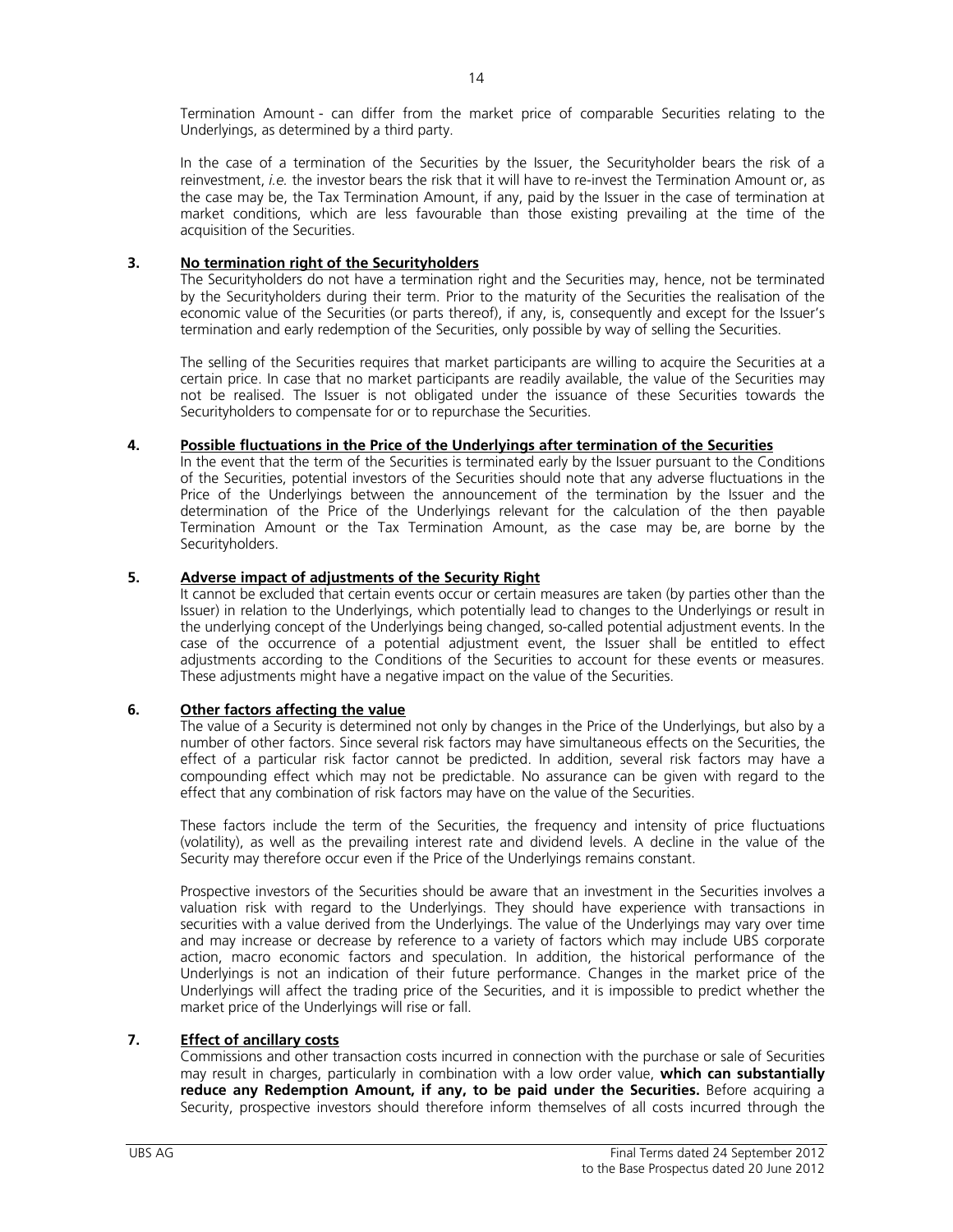purchase or sale of the Security, including any costs charged by their custodian banks upon purchase and maturity of the Securities.

# **8. Transactions to offset or limit risk**

Prospective investors of the Securities should not rely on the ability to conclude transactions at any time during the term of the Securities that will allow them to offset or limit relevant risks. This depends on the market situation and the prevailing conditions. Transactions designed to offset or limit risks might only be possible at an unfavourable market price that will entail a loss for investors.

# **9. Trading in the Securities / Illiquidity**

It is not possible to predict if and to what extent a secondary market may develop in the Securities or at what price the Securities will trade in the secondary market or whether such market will be liquid or illiquid.

If so specified in this Prospectus, applications will be or have been made to the Security Exchange specified for admission or listing of the Securities. If the Securities are admitted or listed, no assurance is given that any such admission or listing will be maintained. The fact that the Securities are admitted to trading or listed does not necessarily denote greater liquidity than if this were not the case. If the Securities are not listed or traded on any exchange, pricing information for the Securities may be more difficult to obtain and the liquidity of the Securities may be adversely affected. The liquidity of the Securities may also be affected by restrictions on the purchase and sale of the Securities in some jurisdictions. Additionally, the Issuer has the right (but no obligation) to purchase Securities at any time and at any price in the open market or by tender or private agreement. Any Securities so purchased may be held or resold or surrendered for cancellation.

In addition, it cannot be excluded that the number of subscribed Securities is less than the Aggregate Nominal Amount of the Securities. There is the risk that due to the low volume of subscriptions in the Securities the liquidity of the Securities is lower than if all Securities were subscribed by investors.

The Manager intends, under normal market conditions, to provide bid and offer prices for the Securities of an issue on a regular basis. However, the Manager makes no firm commitment to the Issuer to provide liquidity by means of bid and offer prices for the Securities, and assumes no legal obligation to quote any such prices or with respect to the level or determination of such prices. **Potential investors therefore should not rely on the ability to sell Securities at a specific time or at a specific price.**

# **10. Form and governing law of the Securities**

The Securities are cleared through Euroclear Sweden AB as the Clearing System and issued in uncertificated and dematerialised book-entry form, and registered at Euroclear Sweden AB in accordance with the relevant CA Rules. No physical notes, such as global temporary or permanent notes or definitive securities will be issued in respect of the Securities. The Securities are transferable in accordance with the relevant CA Rules. Such transfer becoming effective upon registration of the transfer in the records of the Clearing System. Securityholders will have to rely on the procedures of the Clearing System for transfer, payment and communication with the Issuer. Securityholders are not entitled to request the delivery of definitive securities. The Issuer shall be entitled to obtain from the Clearing System information based on the Clearing System's register regarding the Securities for the purpose of performing its obligations pursuant to the Securities.

The Securities are governed by German law, except for  $\S 4$  (1), (3) and (4) of the Conditions of the Securities which shall be governed by the laws of the Kingdom of Sweden.

**The Issuer shall not be held liable under any circumstances for any acts and omissions of any Clearing System or any other relevant clearing system as well as for any losses which might occur to a Securityholder out of such acts and omissions and for the records relating to, or payments made in respect of, beneficial interests in the Securities in book-entry form in particular.** 

# **11. Pricing of Securities**

Unlike most other securities the pricing of these Securities is regularly not based on the principle of offer and demand in relation to Securities, since the secondary market traders might quote independent bid and offer prices. This price calculation is based on price calculation models prevailing in the market, whereas the theoretical value of the Securities is, in principle, determined on the basis of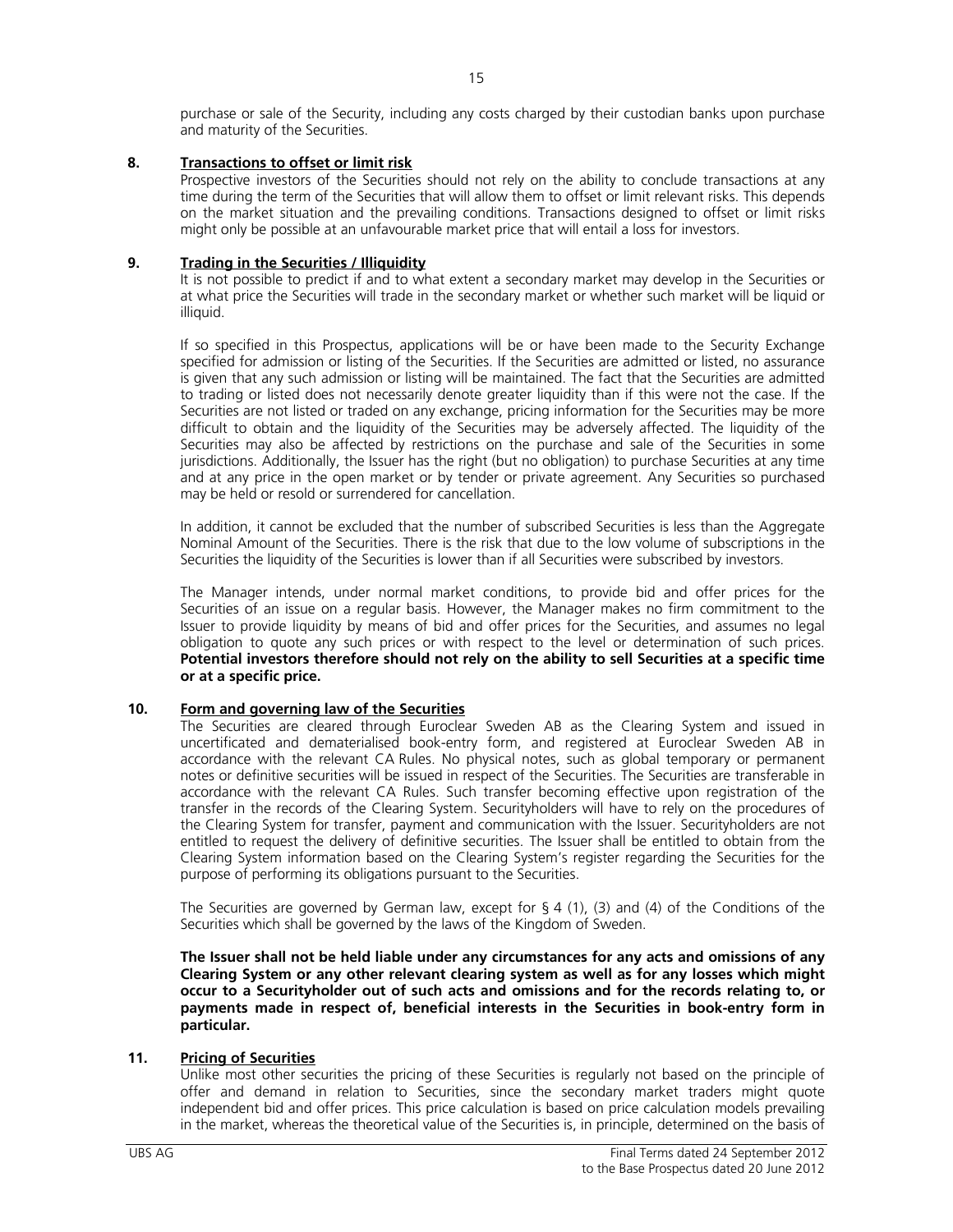the value of the Underlyings and the value of other features attached to the Securities, each of which features may, in economic terms, be represented by another derivative financial instrument.

The potentially quoted prices do not necessarily correspond to the Securities' intrinsic value as determined by a trader.

# **12. Expansion of the spread between bid and offer prices**

In special market situations, where the Issuer is completely unable to conclude hedging transactions, or where such transactions are very difficult to conclude, the spread between the bid and offer prices may be temporarily expanded, in order to limit the economic risks to the Issuer. Therefore, Securityholders who wish to sell their Securities via a stock exchange or in the over-the-counter trading might sell at a price considerably lower than the actual price of the Securities at the time of their sale.

# **13. Borrowed funds**

If the purchase of Securities is financed by borrowed funds and investors' expectations are not met, they not only suffer the loss incurred under the Securities, but in addition also have to pay interest on and repay the loan. This produces a substantial increase in investors' risk of loss. Investors of Securities should never rely on being able to redeem and pay interest on the loan through gains from a Securities transaction. Rather, before financing the purchase of a Security with borrowed funds, the investors' financial situations should be assessed, as to their ability to pay interest on or redeem the loan immediately, even if they incur losses instead of the expected gains.

# **14. The effect on the Securities of hedging transactions by the Issuer**

The Issuer may use all or some of the proceeds received from the sale of the Securities to enter into hedging transactions relating to the risks incurred in issuing the Securities. In such a case, the Issuer or one of its affiliated companies may conclude transactions that correspond to the Issuer's obligations arising from the Securities. Generally speaking, this type of transaction will be concluded before or on the Issue Date of the Securities, although these transactions can also be concluded after the Securities have been issued. The Issuer or one of its affiliated companies may take the necessary steps for the closing out of any hedging transactions, on or prior to the relevant Valuation Date. It cannot be excluded that the Price of the Underlyings might, in certain cases, be affected by these transactions. In the case of Securities whose value depends on the occurrence of a specific event in relation to the Underlyings, entering into or closing out such hedging transactions may affect the likelihood of this event occurring or not occurring.

# **15. Taxation in relation to the Securities**

Potential investors should be aware that they may be required to pay taxes or other documentary charges or duties in accordance with the laws and practices of the country where the Securities are transferred or other jurisdictions. In some jurisdictions, no official statements of the tax authorities or court decisions may be available for innovative financial instruments such as the Securities. Potential investors are advised not to rely upon the tax summary contained in the Base Prospectus and/or in the Final Terms but to ask for their own tax adviser's advice on their individual taxation with respect to the acquisition, sale and redemption of the Securities. Only these advisors are in a position to duly consider the specific situation of the potential investor.

# **16. Payments on the Securities may be subject to U.S. withholding under FATCA**

The Issuer and other financial institutions through which payments on the Securities are made may be required to withhold at a rate of up to 30 % on all, or a portion of, payments made after 31 December 2016 in respect of any Securities which are issued (or materially modified) after 1 January 2013 or that are treated as equity for U.S. federal tax purposes whenever issued, pursuant to Sections 1471 through 1474 of the U.S. Internal Revenue Code (commonly referred to as "**FATCA**", the Foreign Account Tax Compliance Act).

The Issuer is a foreign financial institution ("**FFI**") for the purposes of FATCA. If the Issuer becomes obliged to provide certain information on its account holders pursuant to a FATCA agreement with the U.S. Internal Revenue Service ("**IRS**") (i.e. the Issuer is a "**Participating FFI**") then withholding may be triggered if: (i) the Issuer has a positive "passthru payment percentage" (as determined under FATCA), and (ii) (a) an investor does not provide information sufficient for the relevant Participating FFI to determine whether the investor is a U.S. person or should otherwise be treated as holding a "United States Account" of the Issuer, (b) an investor does not consent, where necessary, to have its information disclosed to the IRS or (c) any FFI that is an investor, or through which payment on the Securities is made, is not a Participating FFI. An investor that is withheld upon generally will be able to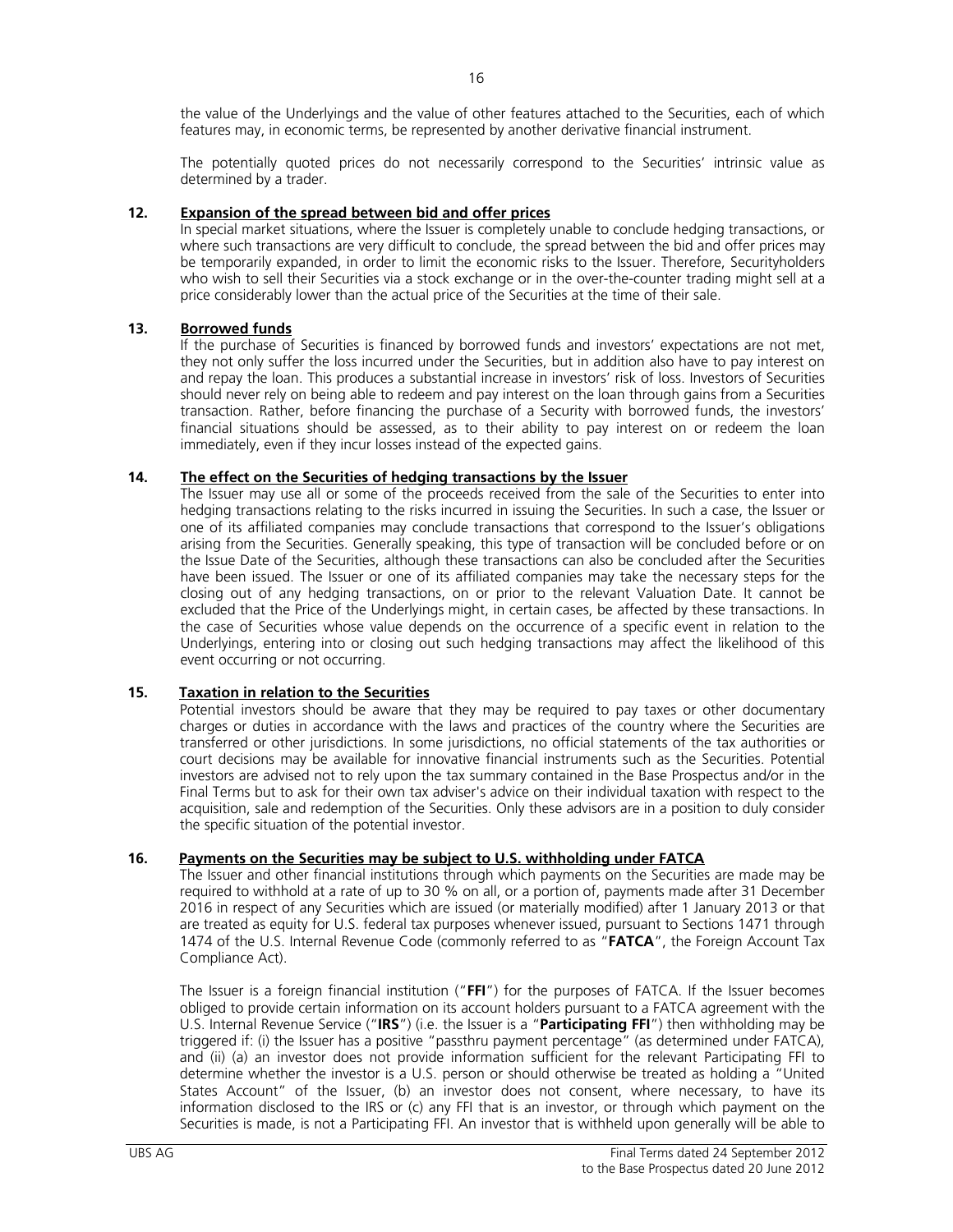obtain a refund only to the extent an applicable income tax treaty with the United States entitles such institution to a reduced rate of tax on the payment that was subject to withholding under these rules, provided the required information is furnished in a timely manner to the IRS.

The application of FATCA to interest, principal or other amounts paid with respect to the Securities is not clear. If an amount in respect of FATCA or as required under an intergovernmental approach to FATCA were to be deducted or withheld from interest, principal or other payments on the Securities, the Issuer will have no obligation to pay additional amounts or otherwise indemnify a holder for any such withholding or deduction by the Issuer, a Paying Agent or any other party, to any person where such person (other than where such person is acting as an agent of the Issuer) is not entitled to receive payments free of such withholding. As a result, investors may, if FATCA is implemented as currently proposed by the IRS or in consequence of the implementation of an intergovernmental approach, receive less interest or principal than expected. If the Issuer becomes a Participating FFI, the determination of whether FATCA withholding may be imposed will depend on the status of each recipient of payments between the Issuer and investors. The Issuer does not expect in practice that payments made either by it or by its Paying Agents in relation to the Securities held in clearing systems will be subject to FATCA withholding as it is expected that the Paying Agents and the relevant clearing systems will be Participating FFIs to the extent necessary to avoid being subject to FATCA withholding. However, it is possible that other parties may be required to withhold on payments on account of FATCA as set out above.

In addition, under proposed regulations, U.S. withholding tax at a rate of 30 % (or lower treaty rate) would be imposed on payments, accruals, or adjustments that are determined by reference to dividends from sources within the United States. Since the payments made under the Securities are linked to the Index used as an Underlying, it is possible that these rules could apply to these Securities. If an amount in respect of such U.S. withholding tax were to be deducted or withheld from payments on the Securities, none of the Issuer, any paying agent or any other person would, pursuant to the Terms and Conditions of the Securities, be required to pay additional amounts as a result of the deduction or withholding of such tax.

The discussion in relation to the FATCA rules above is based on proposed regulations and preliminary guidance. **Holders of Securities should, consequently, be aware that payments under the Securities may under certain circumstances be subject to U.S. withholding under FATCA**.

# **17. Changes in Taxation in relation to the Securities**

The considerations concerning the taxation of the Securities set forth in this Prospectus reflect the opinion of the Issuer on the basis of the legal situation identifiable as of the date hereof. However, a different tax treatment by the fiscal authorities and tax courts cannot be precluded. In addition, the tax considerations set forth in this Prospectus cannot be the sole basis for the assessment of an investment in the Securities from a tax point of view, as the individual circumstances of each investor also have to be taken into account. Therefore, the tax considerations set forth in this Prospectus are not to be deemed any form of definitive information or tax advice or any form of assurance or guarantee with respect to the occurrence of certain tax consequences. Each investor should seek the advice of his or her personal tax consultant before deciding whether to purchase the Securities.

Neither the Issuer nor the Manager assumes any responsibility vis-à-vis the Securityholders for the tax consequences of an investment in the Securities.

#### **III. Underlying specific Risks**

Investing in the Securities also involves certain risks that are related to the Underlyings:

# **1. General risks related to the Underlyings**

Investors should be aware that some risks are related to the Underlyings in general:

# **Risk of fluctuations in value**

The performance of the Underlyings is subject to fluctuations. Therefore, Securityholders cannot foresee what consideration they can expect to receive for the Securities they hold on a certain day in the future. When the Securities are redeemed, exercised or otherwise disposed of on a certain day, they may be worth a lot less than if they were disposed of at a later or earlier point in time.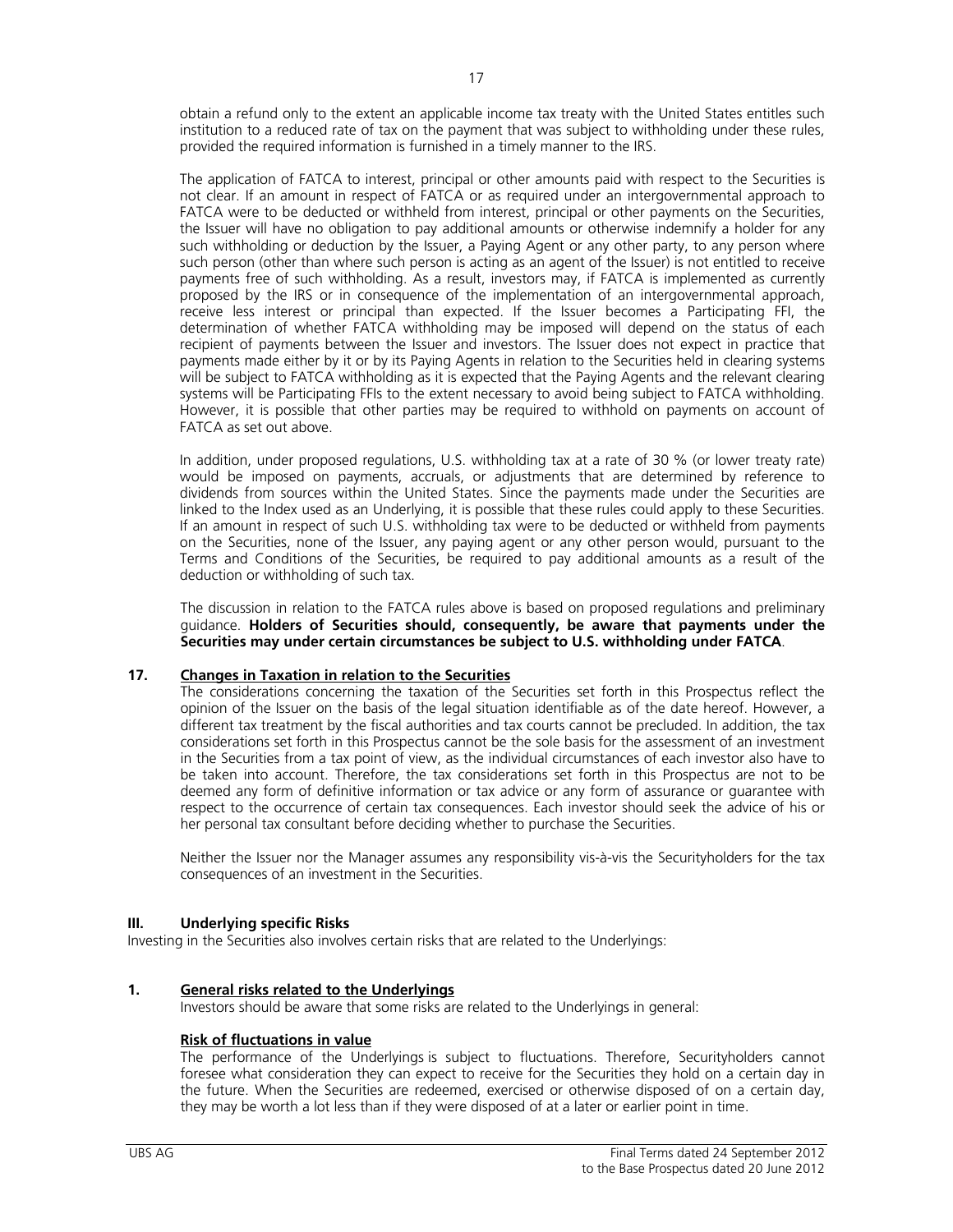# **Uncertainty about the future performance**

It is not possible to reliably predict the future performance of the Underlyings of the Securities. Likewise, the historical data of the Underlyings does also not allow for any conclusions to be drawn about the future performance of the Underlyings and the Securities.

# **2. Specific risks related to the Underlyings**

In addition, the following risks are specifically related to the Underlyings:

#### **No influence of the Issuer**

The composition of the index used as an Underlying is determined by the index sponsor alone or in cooperation with other entities. The Issuer cannot influence the composition of the index.

In principle, the index sponsor is free to make changes to the composition or calculation of the index, which may have a negative effect on the performance of the Securities, or to permanently discontinue the calculation and publication of the index used as an Underlying without issuing a successor index.

Potential investors in the Securities should furthermore be aware that the Issuer is in case that the calculation and/or publication of the index used as an Underlying is permanently discontinued, pursuant to the Conditions of the Securities, entitled to terminate and redeem the Securities in total prior to the Maturity Date.

### **Dividends are not taken into account / price index**

The index used as an Underlying is calculated as a so-called price index, *i.e.* dividends or other distributions, if any, that are paid out from the index components are not taken into account when calculating the level of the index.

As a result, Securityholders do generally not participate in any dividends or other distributions paid on the shares contained in the index used as an Underlying.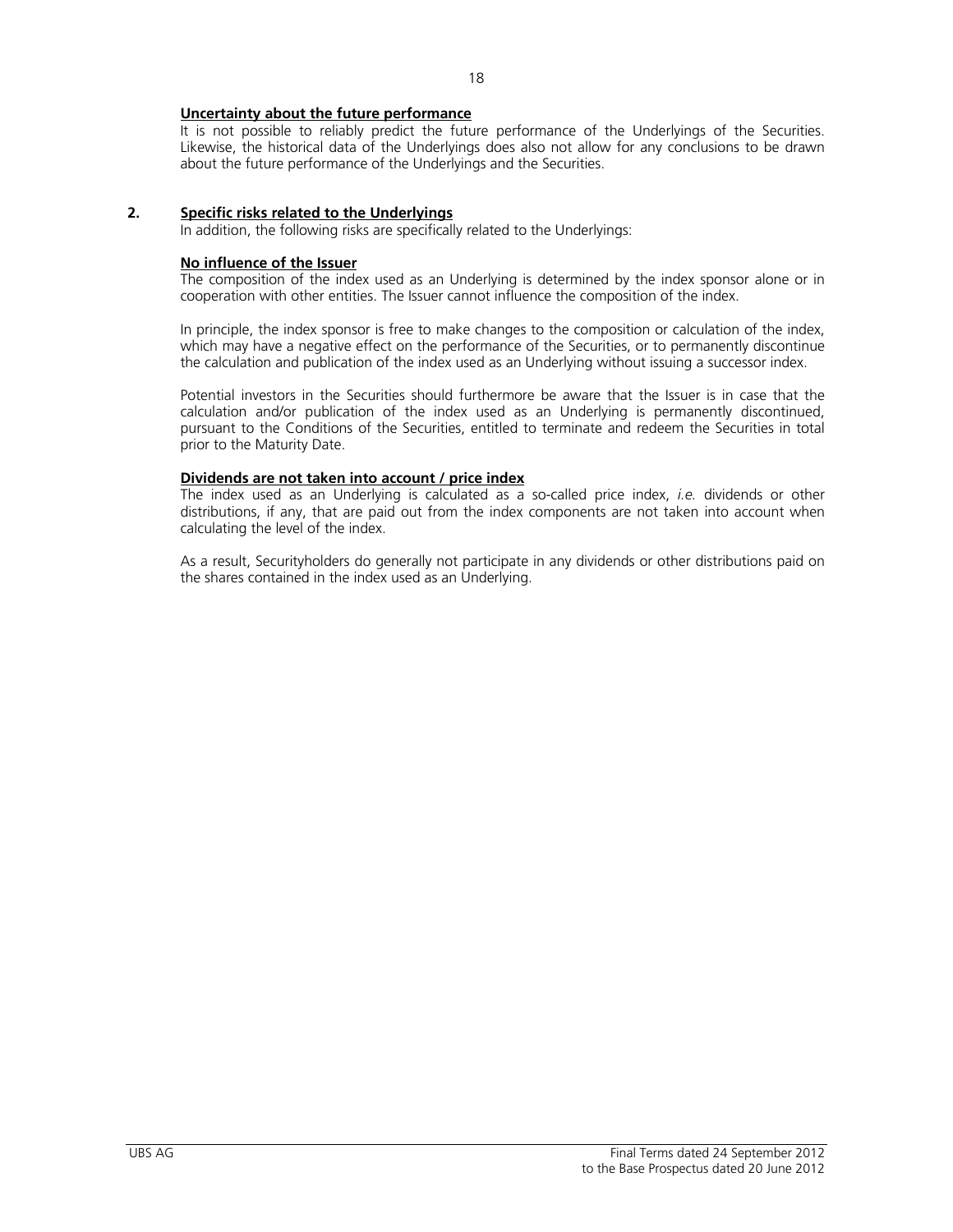# **RESPONSIBILITY STATEMENT**

UBS AG, having its registered offices at Bahnhofstrasse 45, 8001 Zurich, Switzerland, and Aeschenvorstadt 1, 4051 Basel, Switzerland, as Issuer accepts responsibility for the content of this Prospectus and declares that the information contained in this Prospectus is, to the best of its knowledge, accurate and that no material facts have been omitted.

Where this Prospectus contains information obtained from third parties, such information was reproduced accurately, and to the best knowledge of the Issuer - as far as it is able to ascertain from information provided or published by such third party - no facts have been omitted which would render the reproduced information inaccurate or misleading.

The Issuer is liable for the Summary including any translation thereof contained in this Prospectus, but only if the Summary is misleading, inaccurate or inconsistent when read together with the other parts of the Prospectus.

The Issuer accents that following the date of publication of this Prospectus, events and changes may occur, which render the information contained in this Prospectus incorrect or incomplete. Supplemental information will only be published as required by and in a manner stipulated in section 16 of the German Securities Prospectus Act (*Wertpapierprospektgesetz* - "**WpPG**") and, in the case of a listing of Securities at SIX Swiss Exchange ("**SIX**"), as required by and in a manner stipulated in the rules and regulations of SIX.

# **DESCRIPTION OF THE SECURITIES**

The following description of the Securities includes a description of the entitlement and further features of the Securities, as provided for in the Terms and Conditions of the Securities, and terms and expressions defined in other parts of the Prospectus and not otherwise defined in this "Description of the Securities" shall have the same meanings in this part of the Prospectus.

#### **I. Object of the Prospectus**

The object of this Prospectus are UBS Express Certificates with the International Security Identification Number (as defined in the section "Key Terms and Definitions of the Securities"), issued by UBS AG, acting through its London Branch, in accordance with German law, and issued in the Aggregate Nominal Amount (as defined in the section "Key Terms and Definitions of the Securities").

The Securities are each based on indices (each an "**Underlying**" or, collectively, the "**Underlyings**", where the term "Underlying" shall also refer to all Underlyings<sub>(i=1)</sub> to  $_{(i=4)}$ ), as described in the sections "Key Terms and Definitions of the Securities" and "Information about the Underlyings".

The Securities expire – provided that the Securities are not terminated or expired early in accordance with the Conditions of the Securities – on the Expiration Date (as defined in the section "Key Terms and Definitions of the Securities").

# **II. Entitlement under the Securities**

With the purchase of each (1) Security, the investor acquires the right, under certain conditions and as provided for in the Conditions of the Securities, to demand from the Issuer the payment of a settlement amount in the Redemption Currency depending on the performance of the Underlyings (the "**Redemption Amount**") (the "**Security Right**") all as defined in the section "Key Terms and Definitions of the Securities".

The Securityholders shall not be entitled to any interim payments. None of the Securities vests a right to payment of fixed or variable interest or dividends and, as such, they **generate no regular income**. Therefore, potential reductions in the value of the Securities cannot be offset by any other income from the Securities.

All payments relating to the Securities are made in the Redemption Currency (as defined in the section "Key Terms and Definitions of the Securities").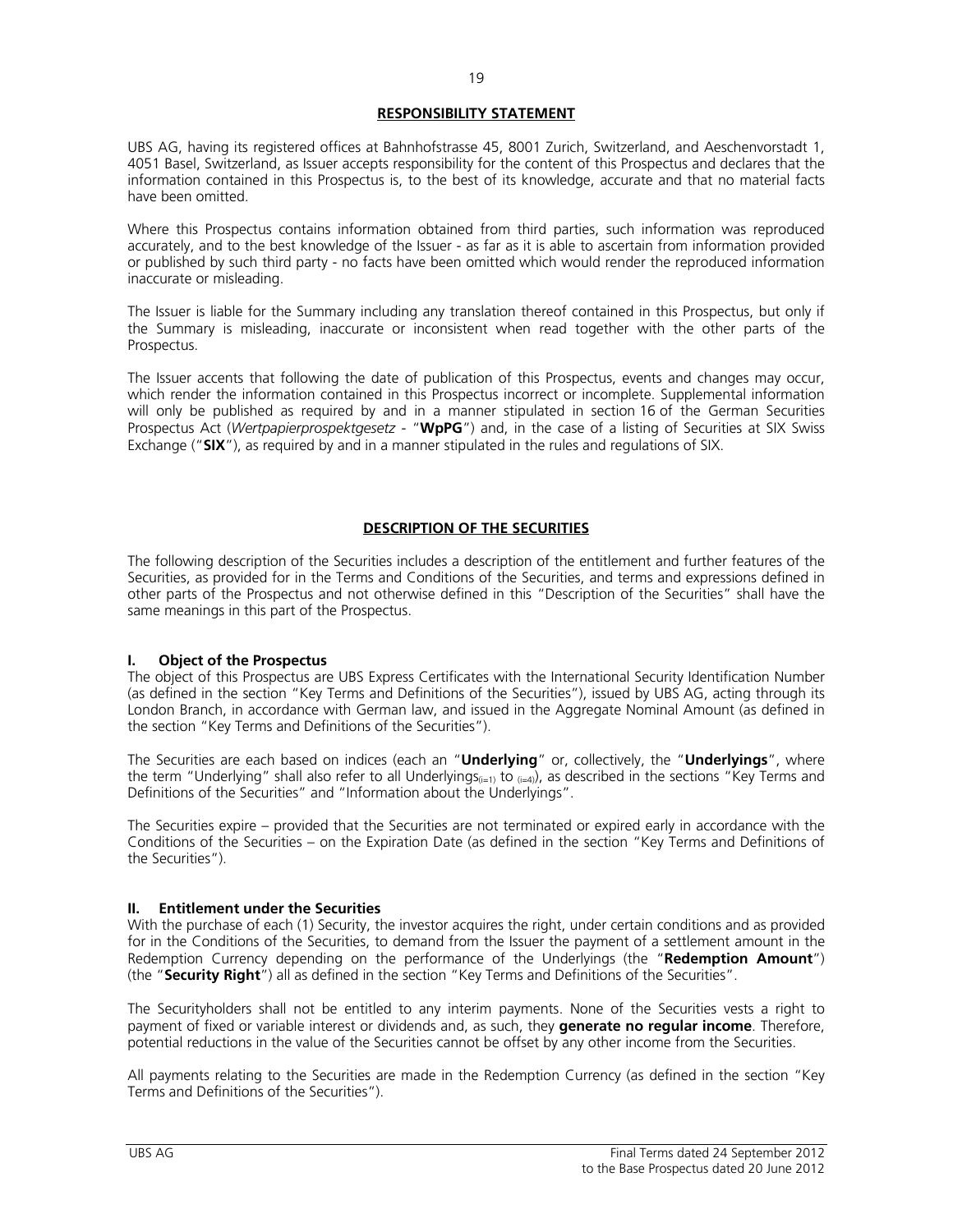# **III. Dependency on the Underlyings**

The following features describe the dependency of the value of the Securities or, as the case may be, of any amount, if any, payable according to the Conditions of the Securities from the Underlyings:

### **Effect of the express structure**

 Prospective investors should consider that the Securities may according to the Conditions of the Securities under certain circumstances expire prior to the Maturity Date without any statement by the Issuer or the Securityholder being required, so-called express structure. In case the Securities expire prior to the Maturity Date, the Securityholder is entitled to demand the payment of an amount in relation to the early expiration. However, the Securityholder is not entitled to request any further payments on the Securities after such early expiration of the Securities.

The Securityholder, therefore, bears the risk of not participating in the performance of the Underlyingto the expected extent and during the expected period and, therefore, receives less than its capital invested.

 In the case of an early expiration of the Securities, the Securityholder also bears the so-called risk of reinvestment. The Securityholder may be able to re-invest any amount paid by the Issuer in the case of an early expiration, if any, at market conditions, which are less favourable than those existing prevailing at the time of the acquisition of the Securities.

#### **Effect of the application of certain thresholds, barriers or levels**

 Prospective investors should consider that the Redemption Amount, if any, under the Securities depends on whether the Price of the Underlyings equals and/or falls below respectively exceeds certain thresholds, barriers or levels at a given time or within a given period as determined by the Conditions of the Securities.

# **Consequence of the linkage to the Relevant Underlying**

 The calculation of the level of the Redemption Amount, solely refers to the performance of the Relevant Underlying and, thereby, to the Underlying, showing the **lowest** performance with respect to the Settlement Price in relation to the Reference Level.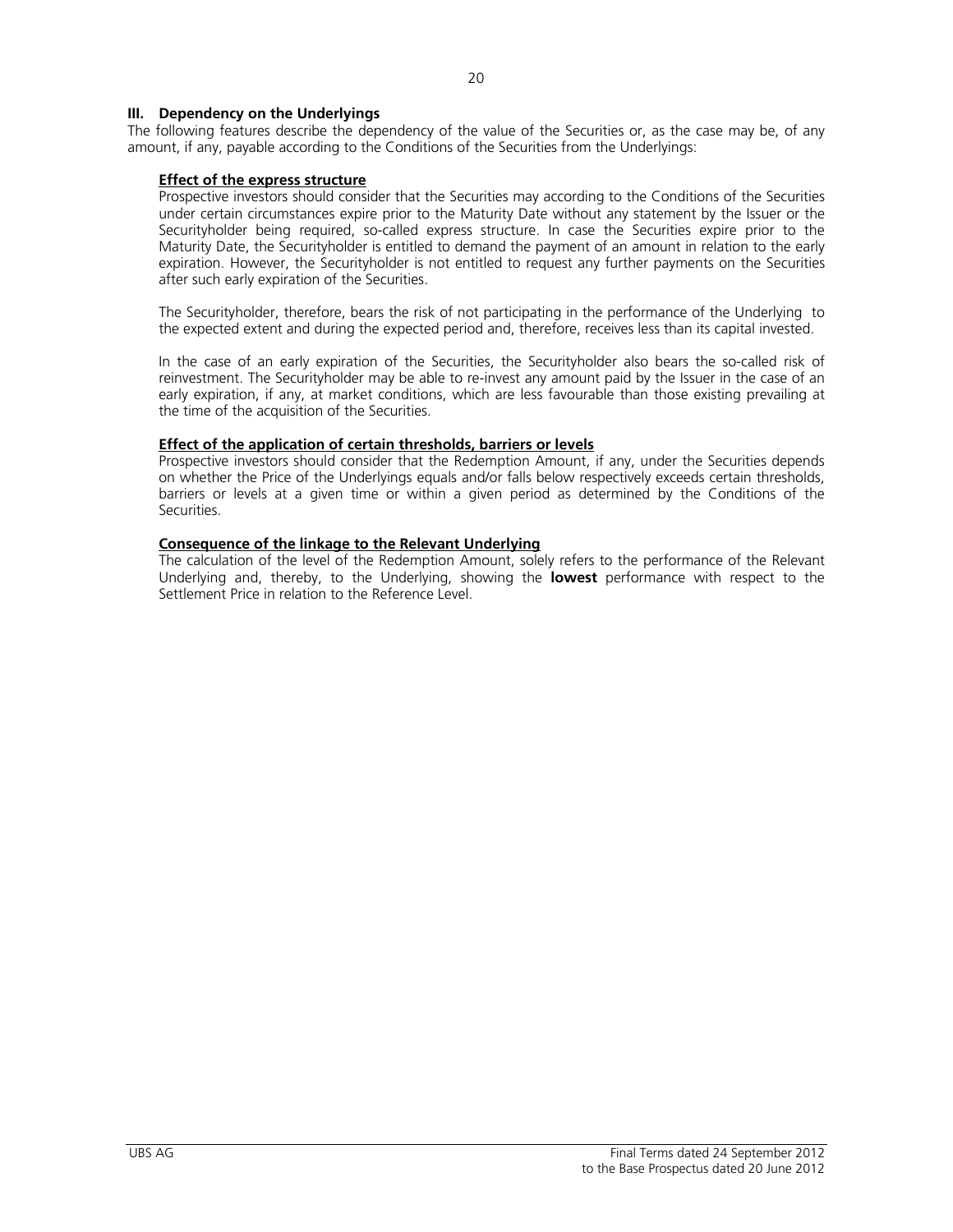# **TERMS AND CONDITIONS OF THE SECURITIES**

# **Wertpapierbedingungen Terms and Conditions of the Securities**

*Die nachfolgenden Bedingungen der Wertpapiere, bestehend aus den produktspezifischen Besonderen Wertpapierbedingungen und den Allgemeinen Wertpapierbedingungen, sind in Zusammenhang mit und nach Maßgabe der "Ausstattungsmerkmale und Definitionen der Wertpapiere" (die "***Bedingungen***") zu lesen.* 

*Die Bedingungen der Wertpapiere sind gegliedert in The Conditions of the Securities are composed of* 

- **Teil 1: Ausstattungsmerkmale und Definitionen der Wertpapiere**
- 
- **Teil 3: Allgemeine Wertpapierbedingungen Part 3: General Conditions of the Securities**

*The following terms and conditions of the Securities, comprising the Special Conditions of the Securities and the General Conditions of the Securities, shall be read in conjunction with, and are subject to, the "Key Terms and Definitions of the Securities" (the "***Conditions***").* 

- 
- **Part 1: Key Terms and Definitions of the Securities**
- **Teil 2: Besondere Wertpapierbedingungen Part 2: Special Conditions of the Securities**
	-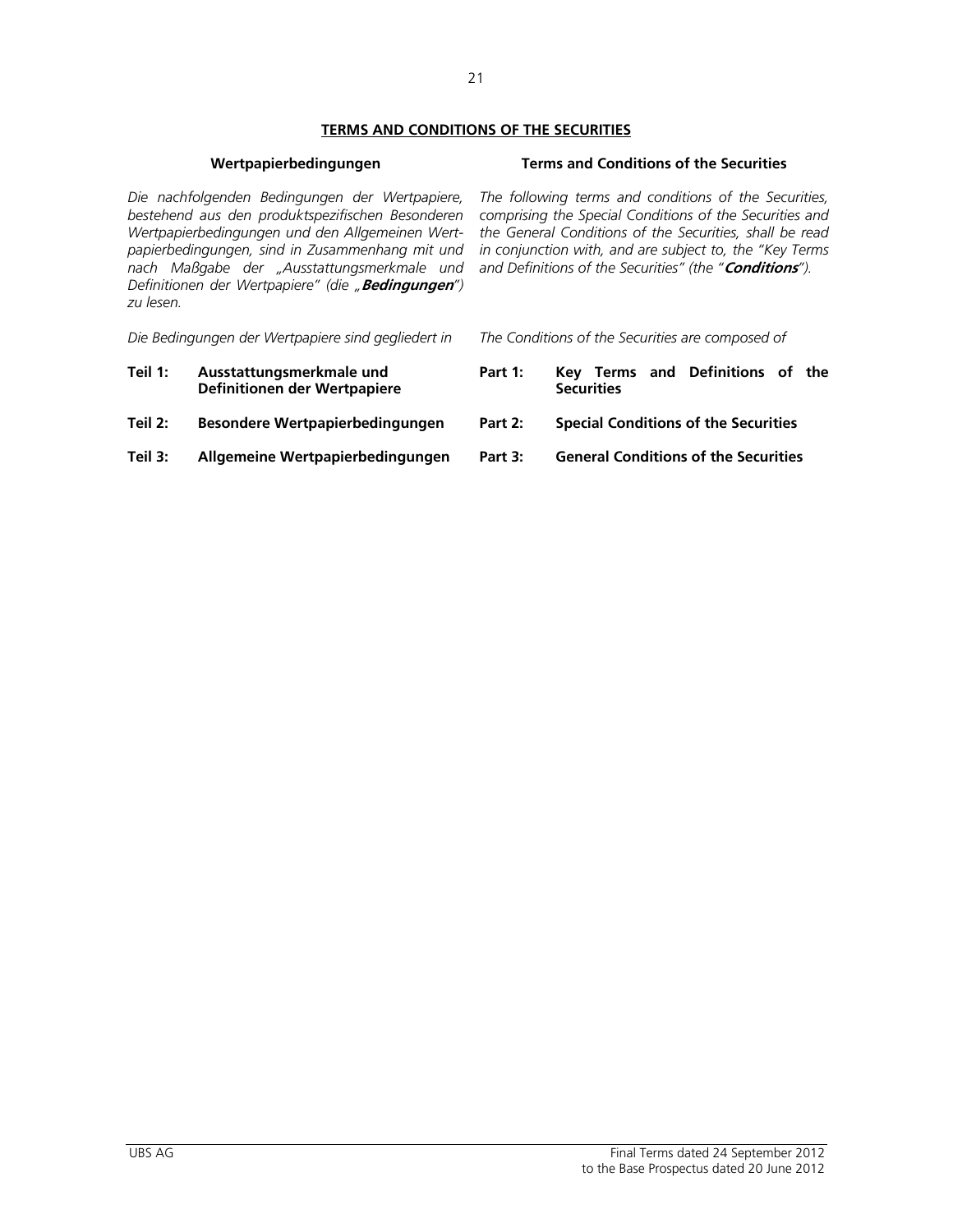# **Wertpapierbedingungen Teil 1: Ausstattungsmerkmale und Definitionen der Wertpapiere /**

# **Terms and Conditions of the Securities Part 1: Key Terms and Definitions of the Securities**

Die Wertpapiere weisen folgende Definitionen bzw., vorbehaltlich einer Anpassung in Übereinstimmung mit den Bedingungen der Wertpapiere, folgende Ausstattungsmerkmale, jeweils in alphabetischer Reihenfolge (bezogen auf die deutsche Sprachfassung) dargestellt, auf. Diese Übersicht stellt keine vollständige Beschreibung der Wertpapiere dar, unterliegt den Bedingungen der Wertpapiere, den allgemeinen Emissionsbedingungen sowie allen anderen Abschnitten dieses Prospekts und ist in Verbindung mit diesen zu lesen. Die nachfolgende Verwendung des Symbols "\*" in den Ausstattungsmerkmalen und Definitionen der Wertpapiere gibt an, dass die entsprechende Festlegung von der Berechnungsstelle bzw. der Emittentin getroffen und danach unverzüglich gemäß den jeweiligen rechtlichen Anforderungen der maßgeblichen Rechtsordnung bekannt gemacht wird. /

*The Securities use the following definitions and have, subject to an adjustment according to the Conditions of the Securities, the following key terms, both as described below in alphabetical order (in relation to the German language version). The following does not represent a comprehensive description of the Securities, and is subject to and should be read in conjunction with the Conditions of the Securities, the general offering terms of the Securities and all other sections of this Prospectus. The following use of the symbol "\*\*" in the Key Terms and Definitions of the Securities indicates that the relevant determination will be made by the Calculation Agent or the Issuer, as the case may be, and will be published without undue delay thereafter in accordance with the applicable legal requirements of the relevant jurisdiction.* 

| А.<br>Abrechnungskurs / Settlement<br>Price:        | Der Abrechnungskurs des Basiswerts <sub>(i)</sub> entspricht dem Kurs des<br>Basiswerts <sub>(i)</sub> an dem Bewertungstag zur Bewertungszeit. /                                                                  |  |  |
|-----------------------------------------------------|--------------------------------------------------------------------------------------------------------------------------------------------------------------------------------------------------------------------|--|--|
|                                                     | The Settlement Price of the Underlying <sub>(i)</sub> equals the Price of the<br>Underlying <sub>(i)</sub> on the Valuation Date at the Valuation Time.                                                            |  |  |
| Ausgabepreis / Issue Price:                         | Der Ausgabepreis entspricht 100 % des Nennbetrags. /                                                                                                                                                               |  |  |
|                                                     | The Issue Price equals 100 % of the Nominal Amount.                                                                                                                                                                |  |  |
| Ausgabetag / Issue Date:                            | Der Ausgabetag bezeichnet den 22. November 2012.                                                                                                                                                                   |  |  |
|                                                     | Bei Verkürzung oder Verlängerung der Zeichnungsfrist kann sich der<br>Ausgabetag entsprechend verschieben. /                                                                                                       |  |  |
|                                                     | The Issue Date means 22 November 2012.                                                                                                                                                                             |  |  |
|                                                     | In the case of abbreviation or extension of the Subscription Period the<br>Issue Date may be changed accordingly.                                                                                                  |  |  |
| Auszahlungswährung /<br><b>Redemption Currency:</b> | Die Auszahlungswährung entspricht der<br>Schwedischen<br>Krone<br>$($ "SEK"). /                                                                                                                                    |  |  |
|                                                     | The Redemption Currency means Swedish Krona ("SEK").                                                                                                                                                               |  |  |
| В.<br>Bankgeschäftstag / Banking Day:               | Der Bankgeschäftstag steht für jeden Tag, an dem die Banken in                                                                                                                                                     |  |  |
|                                                     | Frankfurt am Main, Bundesrepublik Deutschland, in London, Vereinigtes<br>Königreich, und in Stockholm, Schweden, für den Geschäftsverkehr<br>geöffnet sind und das Clearingsystem Wertpapiergeschäfte abwickelt. / |  |  |
|                                                     | The Banking Day means each day on which the banks in Frankfurt am<br>Main, Federal Republic of Germany, in London, United Kingdom, and in                                                                          |  |  |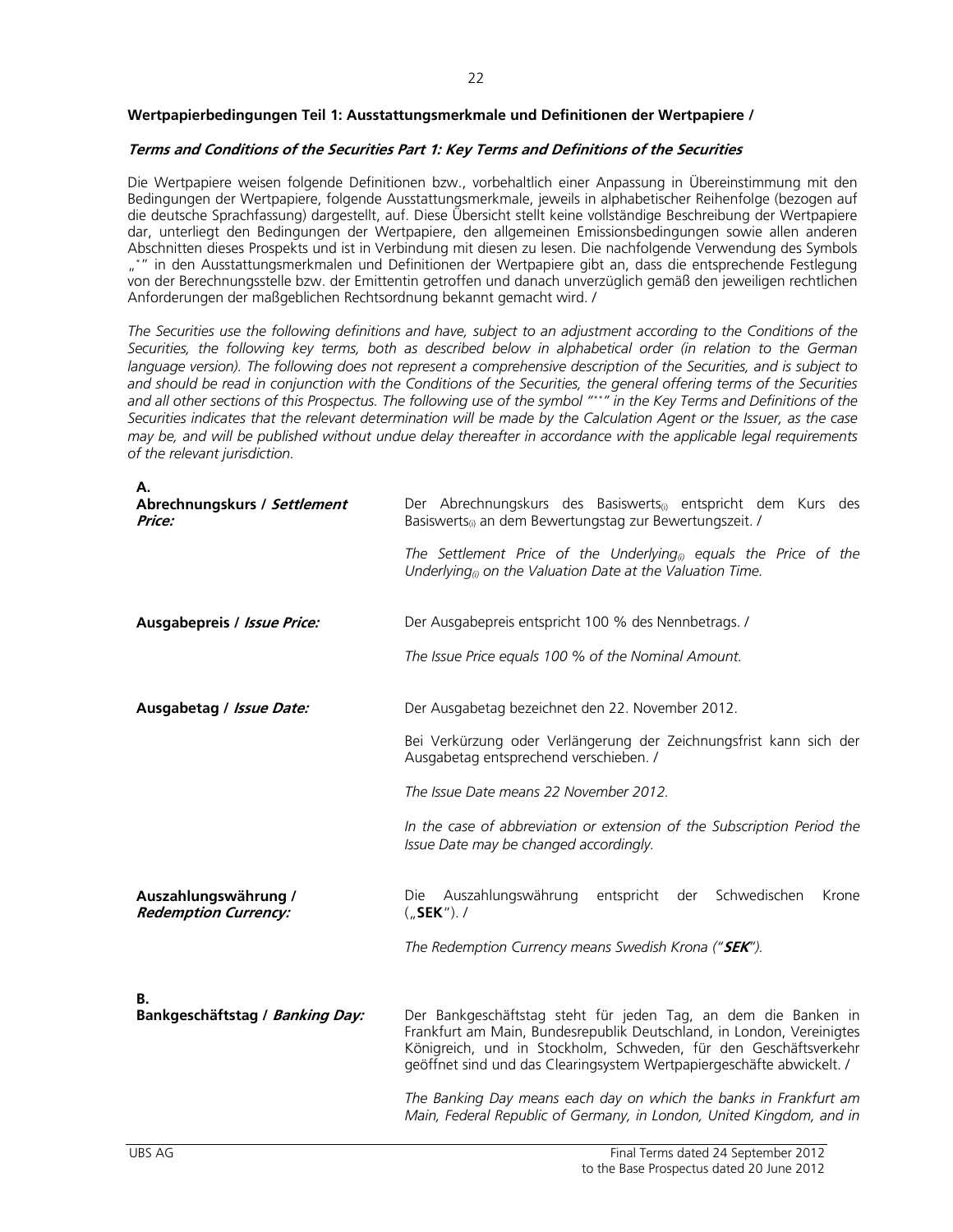|                                  | Stockholm, Sweden, are open for business and the Clearing System<br>settles securities dealings.                                                                                                                                                                                         |
|----------------------------------|------------------------------------------------------------------------------------------------------------------------------------------------------------------------------------------------------------------------------------------------------------------------------------------|
| <b>Basispreis / Strike:</b>      | Der Basispreis <sub>(i)</sub> des Basiswerts <sub>(i)</sub> entspricht 75 % des Referenz-Levels des<br>Basiswerts <sub>(i)</sub> .                                                                                                                                                       |
|                                  | Der Begriff "Basispreis" umfasst sämtliche Basispreise $_{(i=1)}$ bis $_{(i=4)}$ .                                                                                                                                                                                                       |
|                                  | Der Basispreis wird am Festlegungstag zur Festlegungszeit festgelegt.*/                                                                                                                                                                                                                  |
|                                  | The Strike <sub>®</sub> of the Underlying <sub>®</sub> equals 75 % of the Reference Level of the<br>Underlying $\omega$ .                                                                                                                                                                |
|                                  | The term "Strike" shall also refer to all Strikes $_{(i=1)}$ to $_{(i=4)}$ .                                                                                                                                                                                                             |
|                                  | The Strike will be fixed at the Fixing Time on the Fixing Date.**                                                                                                                                                                                                                        |
| <b>Basiswerte / Underlyings:</b> | Der Basiswert <sub>(i=1)</sub> entspricht dem EURO STOXX 50 <sup>®</sup> Index (Bloomberg:<br>SX5E) (der "Index <sub>(i=1)</sub> "), wie er von STOXX Limited (der "Index<br><b>Sponsor</b> $(i=1)$ ") verwaltet, berechnet und veröffentlicht wird,                                     |
|                                  | der Basiswert <sub>(i=2)</sub> entspricht dem Hang Seng China Enterprises Index<br>(Bloomberg: HSCEI) (der "Index $_{(i=2)}$ "), wie er von Hang Seng Indexes<br>Company Limited (der "Index Sponsor(i=2)") verwaltet, berechnet und<br>veröffentlicht wird,                             |
|                                  | der Basiswert <sub>(i=3)</sub> entspricht dem RDX® - Russian Depositary Index (USD)<br>(Bloomberg:<br>RDXUSD) (der<br>$n$ , Index $(i=3)$ "),<br>wie<br>er<br>von<br>der<br>Wiener Börse AG (der "Index Sponsor <sub>(i=3)</sub> ") verwaltet, berechnet und<br>veröffentlicht wird, und |
|                                  | der Basiswert <sub>(i=4)</sub> entspricht dem S&P 500 <sup>®</sup> Index (Bloomberg: SPX) (der<br>"Index $_{(i=4)}$ "), wie er von S&P/Dow Jones Indexes LLC (der "Index<br>Sponsor <sub>(i=4)</sub> ") verwaltet, berechnet und veröffentlicht wird.                                    |
|                                  | Der Begriff "Basiswert" bzw. "Index" und "Index Sponsor" umfasst<br>sämtliche Basiswerte <sub>(i=1)</sub> bis <sub>(i=4)</sub> bzw. sämtliche Indizes <sub>(i=1)</sub> bis <sub>(i=4)</sub> und<br>sämtliche Index Sponsoren $_{(i=1)}$ bis $_{(i=4)}$ .                                 |
|                                  | In diesem Zusammenhang werden die dem Basiswert zugrunde<br>liegenden Werte bzw. Komponenten jeweils als "Einzelwert" bzw. die<br>"Einzelwerte" bezeichnet. /                                                                                                                            |
|                                  | The Underlying <sub><math>(i=1)</math></sub> equals the EURO STOXX 50 <sup>®</sup> Index (Bloomberg: SX5E)<br>(the "Index <sub>(i=1)</sub> "), as maintained, calculated and published by STOXX<br>Limited (the " <b>Index Sponsor</b> <sub><math>(i=1)</math></sub> "),                 |
|                                  | the Underlying <sub><math>(x=2)</math></sub> equals the Hang Seng China Enterprises Index<br>(Bloomberg: HSCEI) (the " <b>Index</b> <sub>(i=2)</sub> "), as maintained, calculated and<br>published by Hang Seng Indexes Company Limited (the "Index<br>$Sponsor_{(i=2)}')$              |
|                                  | the Underlying <sub><math>(i=3)</math></sub> equals the RDX® – Russian Depositary Index (USD)<br>(Bloomberg: RDXUSD) (the "Index <sub>(i=3)</sub> "), as maintained, calculated and<br>published by Wiener Boerse AG (the "Index Sponsor <sub>(i=3)</sub> "), and                        |
|                                  | the Underlying $q_{i=4}$ equals the S&P 500 <sup>®</sup> Index (Bloomberg: SPX) (the                                                                                                                                                                                                     |

*the Underlying(i=4) equals the S&P 500® Index (Bloomberg: SPX) (the "***Index(i=4)***"), as maintained, calculated and published by S&P/Dow Jones*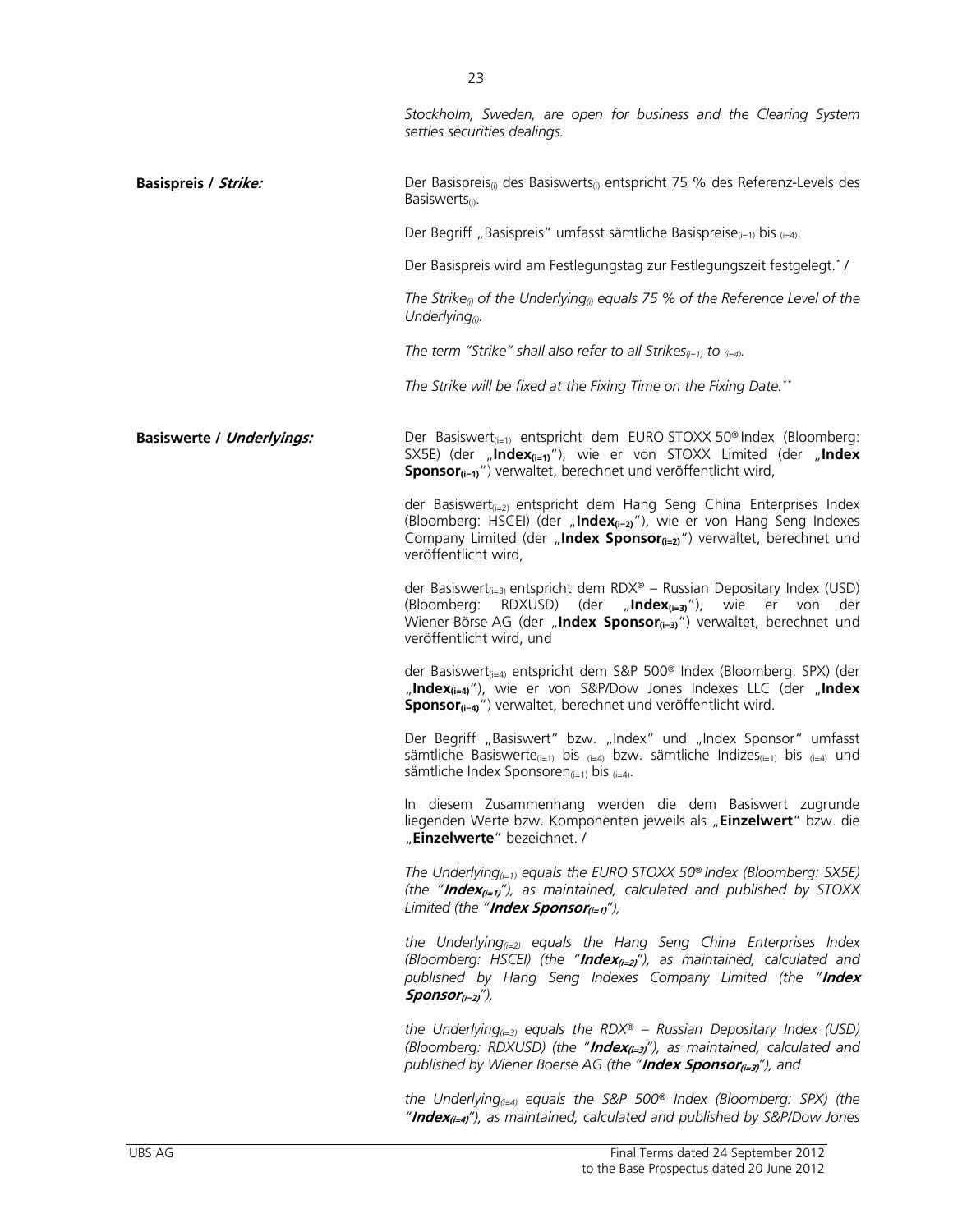*Indexes LLC (the "***Index Sponsor(i=4)***"). The term "Underlying" or "Index" and "Index Sponsor", as the case may*  be, shall also refer to all Underlyings<sub>(i=1)</sub> to  $_{(i=4)}$  and to all Indices<sub>(i=1)</sub> to  $_{(i=4)}$ and to all Index Sponsors $(i=1)$  to  $(i=4)$ , as the case may be. *In this context, the individual underlying values or components of the Underlying are referred to as a "***Component***" or, as the case may be, the "***Components***".* **Basiswert-Berechnungstag / Underlying Calculation Date:** Der Basiswert-Berechnungstag steht für jeden Tag, an dem (i) der Index Sponsor den offiziellen Kurs für den Index bestimmt, berechnet und veröffentlicht und (ii) ein Handel bzw. eine Notierung in den dem Index zugrunde liegenden Einzelwerten, die mindestens 80 % der Marktkapitalisierung aller Einzelwerte des lndex bzw. des Gesamtwerts des Index darstellen, an der Maßgeblichen Börse stattfindet. /  *The Underlying Calculation Date means each day, on which (i) the Index Sponsor determines, calculates and publishes the official price of the Index, and (ii) the Components, which are comprised in the Index are, to the extent of at least 80 % of the market capitalisation of all Components, which are comprised in the Index, or of the overall value of the Index, available for trading and quotation on the Relevant Exchange.*  **Beginn des öffentlichen Angebots der Wertpapiere / Start of public offer of the Securities:**  24. September 2012 in Schweden / *24 September 2012 in Sweden*  **Beobachtungstag / Observation Date:** Der Beobachtungstag $_{(i=1)}$  steht für den 8. November 2013, der Beobachtungstag $_{(i=2)}$  steht für den 10. November 2014, und der Beobachtungstag(i=3) steht für den Verfalltag. Der Begriff "Beobachtungstag" umfasst sämtliche Beobachtungstage $_{(i=1)}$ bis  $(i=3)$ . Falls einer dieser Tage kein Basiswert-Berechnungstag für einen Basiswert<sub>(i)</sub> ist, dann gilt der unmittelbar darauf folgende Basiswert-Berechnungstag als maßgeblicher Beobachtungstag für den betroffenen Basiswert<sub>(i)</sub> / *The Observation Date(i=1) means 8 November 2013, the Observation Date(i=2) means 10 November 2014, and the Observation Date(i=3) means the Expiration Date. The term "Observation Date" shall also refer to all Observation Dates(i=1) to (i=3). If one of these days is not an Underlying Calculation Date in relation to an Underlying(i), the immediately succeeding Underlying Calculation Date is deemed to be the relevant Observation Date in relation to the affected* 

*Underlying(i).*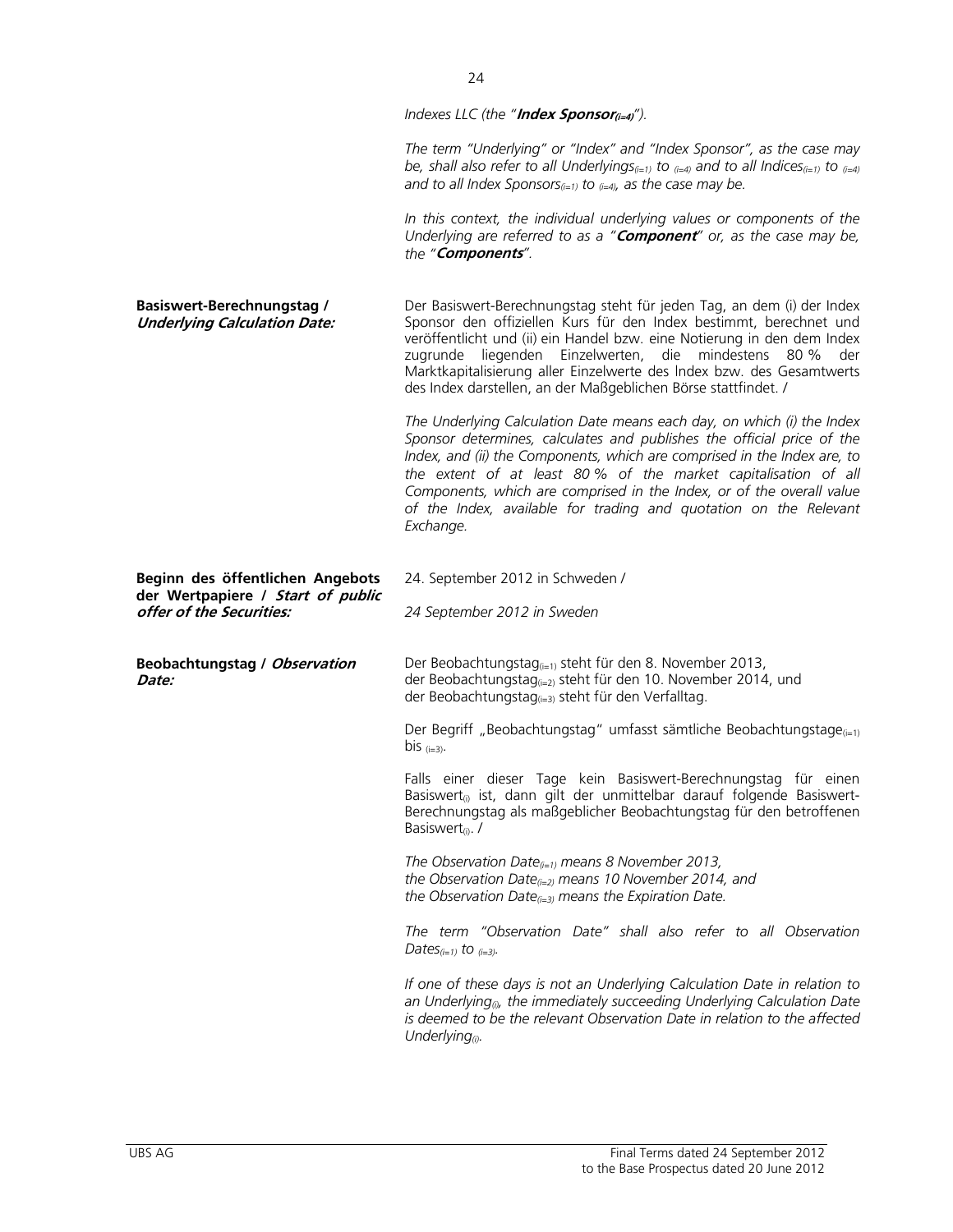| Berechnungsstelle / Calculation<br>Agent: | Die Berechnungsstelle bezeichnet UBS Deutschland AG, Bockenheimer<br>Landstraße 2-4, 60306 Frankfurt am Main, Bundesrepublik Deutsch-<br>land./                                                                                                                                                                                  |
|-------------------------------------------|----------------------------------------------------------------------------------------------------------------------------------------------------------------------------------------------------------------------------------------------------------------------------------------------------------------------------------|
|                                           | The Calculation Agent means UBS Deutschland AG, Bockenheimer Land-<br>strasse 2-4, 60306 Frankfurt am Main, Federal Republic of Germany.                                                                                                                                                                                         |
| Bewertungstag / Valuation Date:           | Der Bewertungstag entspricht dem Verfalltag.                                                                                                                                                                                                                                                                                     |
|                                           | Falls dieser Tag kein Basiswert-Berechnungstag für einen Basiswert <sub>(i)</sub> ist,<br>dann gilt der unmittelbar darauf folgende Basiswert-Berechnungstag als<br>maßgeblicher Bewertungstag für den betroffenen Basiswert <sub>(i)</sub> . /                                                                                  |
|                                           | The Valuation Date means the Expiration Date.                                                                                                                                                                                                                                                                                    |
|                                           | If this day is not an Underlying Calculation Date in relation to an<br>Underlying <sub>®</sub> , the immediately succeeding Underlying Calculation Date is<br>deemed to be the relevant Valuation Date in relation to the affected<br>Underlying <sup>(i)</sup> .                                                                |
| <b>Bewertungszeit / Valuation Time:</b>   | Die Bewertungszeit entspricht dem Zeitpunkt der offiziellen Bestimmung<br>des Schlusskurses des jeweiligen Basiswerts <sub>(i)</sub> durch den jeweiligen Index<br>Sponsor <sub>(i)</sub> . /                                                                                                                                    |
|                                           | The Valuation Time equals the time of official determination of the<br>closing price of the respective Underlying <sub>(<math>0</math></sub> by the respective Index<br>$S$ ponsor(i).                                                                                                                                           |
| C.                                        |                                                                                                                                                                                                                                                                                                                                  |
| Clearingsystem / Clearing System:         | Clearingsystem steht für Euroclear Sweden AB, Klarabergsviadukten 63,<br>S-111 64 Stockholm, Schweden, in seiner Funktion als Zentralverwahrer<br>gemäß dem schwedischen Financial Instruments Accounts Act (Schwed.<br>lag (1998:1479) om kontoföring av finansiella instrument) oder jeden<br>Nachfolger in dieser Funktion. / |
|                                           | Clearing System means Euroclear Sweden AB, Klarabergsviadukten 63,<br>S-111 64 Stockholm, Sweden, in its capacity as central securities<br>depositary under the Swedish Financial Instruments Accounts Act (Sw.<br>lag (1998:1479) om kontoföring av finansiella instrument) or any<br>successor in this capacity.               |
| CS-Regeln / CA Rules:                     | CS-Regeln steht für das schwedische Gesetz für Finanzinstrumente (lag<br>(1998:1479) om kontoföring av finansiella instrument) sowie für die<br>Vorschriften und Verfahren, die auf das Clearingsystem Anwendung<br>finden und/oder von diesem herausgegeben werden. /                                                           |
|                                           | CA Rules means the Swedish Financial Instruments Accounts Act (lag<br>(1998:1479) om kontoföring av finansiella instrument) as well as any<br>regulation and operating procedure applicable to and/or issued by the<br>Clearing System.                                                                                          |
| Ε.                                        |                                                                                                                                                                                                                                                                                                                                  |
| Emissionsbegleiter / Issuing Agent:       | Der Emissionsbegleiter bezeichnet SEB Merchant Banking, Securities<br>Services, S-106 40 Stockholm, Schweden, oder jeden Nachfolger in                                                                                                                                                                                           |

dieser Funktion. Solange ein Wertpapier ausstehend ist, wird es zu jeder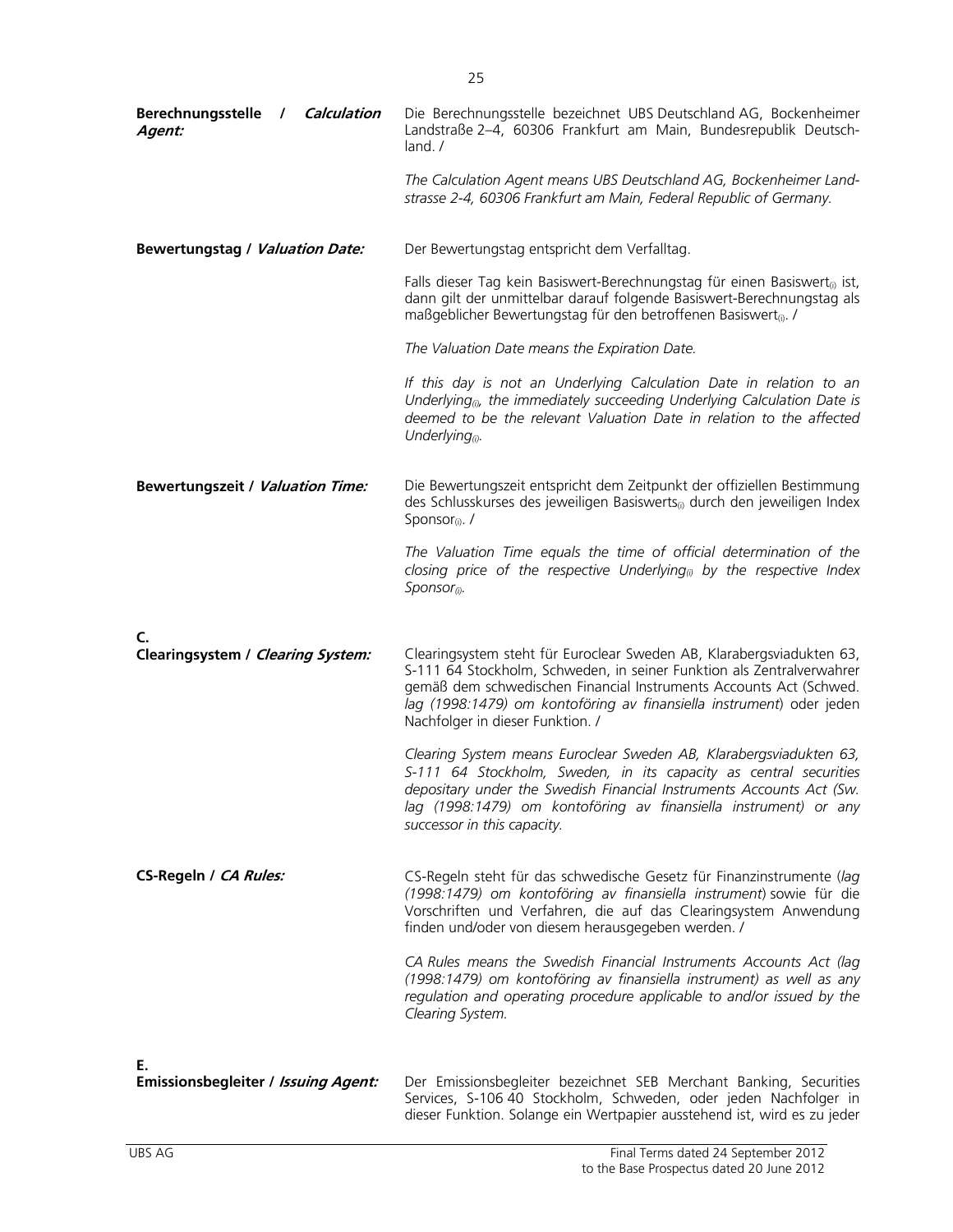Zeit einen Emissionsbegleiter geben, der unter den CS-Regeln in Bezug auf die Wertpapiere autorisiert ist. /

*The Issuing Agent means SEB Merchant Banking, Securities Services, S-106 40 Stockholm, Sweden, or any successor in this capacity. As long as any Security is outstanding, there will at all times be an Issuing Agent duly authorised as such under the CA Rules with regard to the Securities.*

**Emittentin / Issuer:** Die Emittentin bezeichnet die UBS AG, Bahnhofstrasse 45, 8001 Zürich, Schweiz, und Aeschenvorstadt 1, 4051 Basel, Schweiz, handelnd durch ihre Niederlassung London, 1 Finsbury Avenue, London EC2M 2PP, Vereinigtes Königreich. /

> *The Issuer means UBS AG, Bahnhofstrasse 45, 8001 Zurich, Switzerland, and Aeschenvorstadt 1, 4051 Basel, Switzerland, acting through its London Branch, 1 Finsbury Avenue, London EC2M 2PP, United Kingdom.*

**F. Fälligkeitstag / Maturity Date:** Der Fälligkeitstag entspricht dem zwölften Bankgeschäftstag (i) nach dem maßgeblichen Bewertungstag, (ii) im Fall eines vorzeitigen Verfalls nach dem Vorzeitigen Verfalltag und (iii) im Fall einer Kündigung bzw. einer Steuer-Kündigung durch die Emittentin nach § 7 a bzw. b der Bedingungen der Wertpapiere nach dem Kündigungstag bzw. nach dem Steuer-Kündigungstag. /

*The Maturity Date means the twelfth Banking Day (i) after the relevant Valuation Date, (ii) in case of an early expiration after the Early Expiration Date and (iii) in the case of a Termination or a Termination for Tax Reasons, as the case may be, by the Issuer in accordance with § 7 a or b, as the case may be, of the Conditions of the Securities, after the Termination Date or the Tax Termination Date, as the case may be.* 

**Festlegungstag / Fixing Date:** Der Festlegungstag bezeichnet den 8. November 2012.

Falls dieser Tag kein Basiswert-Berechnungstag für einen Basiswert<sub>(i)</sub> ist, dann gilt der unmittelbar darauf folgende Basiswert-Berechnungstag als Festlegungstag für den betroffenen Basiswert<sub>(i)</sub>.

Bei Verkürzung oder Verlängerung der Zeichnungsfrist kann sich der Festlegungstag entsprechend verschieben. /

*The Fixing Date means 8 November 2012.* 

*If this day is not an Underlying Calculation Date in relation to an Underlying(i) the immediately succeeding Underlying Calculation Date is deemed to be the Fixing Date in relation to the affected Underlying(i).* 

*In the case of abbreviation or extension of the Subscription Period the Fixing Date may be changed accordingly.* 

**Festlegungszeit / Fixing Time:** Die Festlegungszeit entspricht dem Zeitpunkt der offiziellen Bestimmung des Schlusskurses des jeweiligen Basiswerts<sub>(i)</sub> durch den jeweiligen Index Sponsor<sub>(i)</sub>. /

*The Fixing Time equals the time of the official determination of the*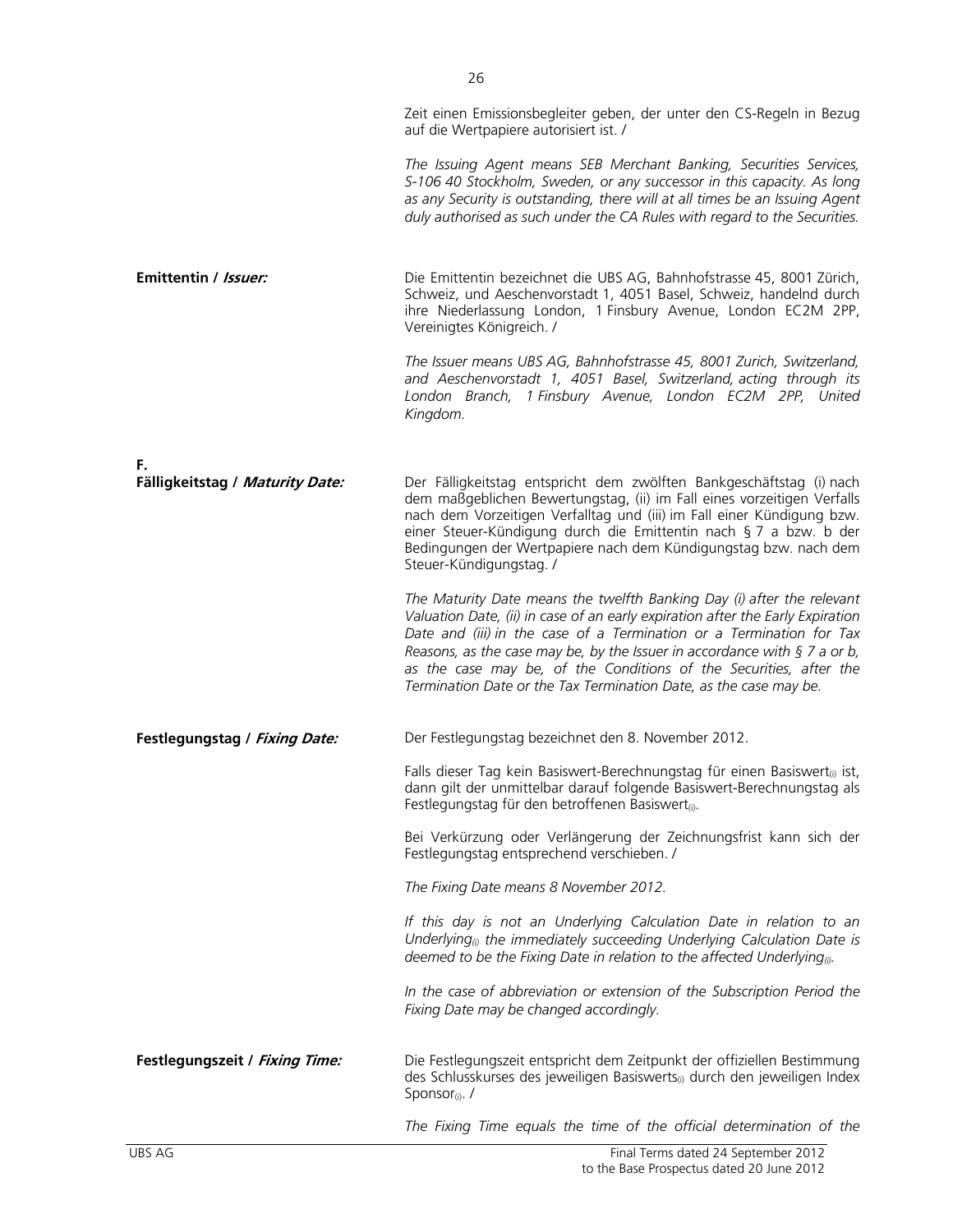*closing price of the respective Underlying(i) by the respective Index Sponsor(i).* 

| G.                                                       |                                                                                                                                                                                                        |  |  |  |
|----------------------------------------------------------|--------------------------------------------------------------------------------------------------------------------------------------------------------------------------------------------------------|--|--|--|
| Gesamtnennbetrag / Aggregate<br><b>Nominal Amount:</b>   | Der Gesamtnennbetrag entspricht SEK 20.000.000,00 (indikativ).                                                                                                                                         |  |  |  |
|                                                          | Der Gesamtnennbetrag wird am Festlegungstag festgelegt.*/                                                                                                                                              |  |  |  |
|                                                          | The Aggregate Nominal Amount equals SEK 20,000,000.00 (indicative).                                                                                                                                    |  |  |  |
|                                                          | The Aggregate Nominal Amount will be fixed on the Fixing Date.**                                                                                                                                       |  |  |  |
|                                                          |                                                                                                                                                                                                        |  |  |  |
| Н.<br>Hauptzahlstelle / Fiscal Agent:                    | Die Hauptzahlstelle bezeichnet UBS Limited c/o UBS Deutschland AG,<br>Bockenheimer Landstraße<br>$2 - 4$<br>60306<br>Frankfurt<br>Main,<br>am<br>Bundesrepublik Deutschland. /                         |  |  |  |
|                                                          | The Fiscal Agent means UBS Limited c/o UBS Deutschland AG,<br>Bockenheimer Landstrasse 2-4, 60306 Frankfurt am Main, Federal<br>Republic of Germany.                                                   |  |  |  |
|                                                          |                                                                                                                                                                                                        |  |  |  |
| К.<br>Kleinste handelbare Einheit /                      | Die Kleinste handelbare Einheit entspricht nominal SEK 10.000,00. /                                                                                                                                    |  |  |  |
| <b>Minimum Trading Size:</b>                             | The Minimum Trading Size equals nominal SEK 10,000.00.                                                                                                                                                 |  |  |  |
|                                                          |                                                                                                                                                                                                        |  |  |  |
| Kurs des Basiswerts / Price of the<br><b>Underlying:</b> | Der Kurs des Basiswerts <sub>(i)</sub> entspricht dem von dem jeweiligen Index<br>Sponsor <sub>(i)</sub> berechneten und veröffentlichten offiziellen Schlusskurs des<br>Basiswerts <sub>(i)</sub> . / |  |  |  |
|                                                          | The Price of the Underlying <sub>(i)</sub> means the official closing price of the<br>Underlying <sub>(i)</sub> as calculated and published by the Index Sponsor <sub>(i)</sub> .                      |  |  |  |
|                                                          |                                                                                                                                                                                                        |  |  |  |
| Laufzeit der Wertpapiere / Term of<br>the Securities:    | Die Laufzeit der Wertpapiere steht für den Zeitraum beginnend am<br>Ausgabetag und endend am Verfalltag zur Bewertungszeit. /                                                                          |  |  |  |
|                                                          | The Term of the Securities means the period, commencing on the Issue<br>Date and ending on the Expiration Date at the Valuation Time.                                                                  |  |  |  |
|                                                          |                                                                                                                                                                                                        |  |  |  |
| М.<br>Manager / Manager:                                 | Manager bezeichnet UBS Limited, 1 Finsbury Avenue, London EC2M<br>2PP, Vereinigtes Königreich. /                                                                                                       |  |  |  |
|                                                          | The Manager means UBS Limited, 1 Finsbury Avenue, London EC2M<br>2PP, United Kingdom.                                                                                                                  |  |  |  |
| Maßgebliche Börse / Relevant<br>Exchange:                | Die Maßgebliche Börse bezeichnet die Börse(n), an (der) (denen)<br>aufgrund der Bestimmung des Index Sponsors die im Index enthaltenen<br>Einzelwerte gehandelt werden. /                              |  |  |  |
|                                                          | The Relevant Exchange means the stock exchange(s) on which the<br>Components comprised in the Index are traded, as determined by the                                                                   |  |  |  |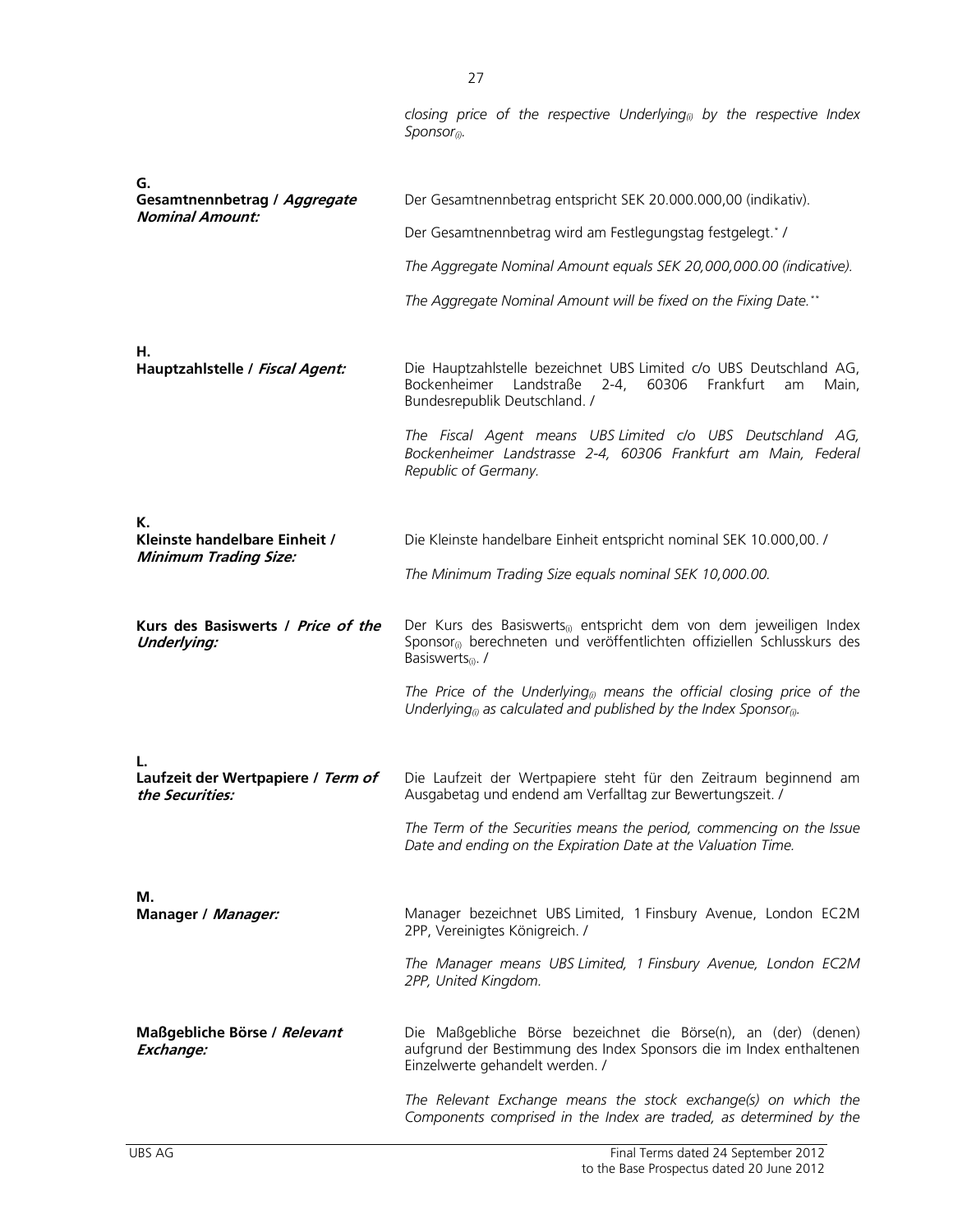|                                                                               | Index Sponsor.                                                                                                                                                                                   |  |  |
|-------------------------------------------------------------------------------|--------------------------------------------------------------------------------------------------------------------------------------------------------------------------------------------------|--|--|
| Maßgeblicher Basiswert / Relevant<br><b>Underlying:</b>                       | Der Maßgebliche Basiswert entspricht demjenigen Basiswert <sub>(i)</sub> mit der<br>geringsten Wertentwicklung, bezogen auf den Abrechnungskurs im<br>Verhältnis zum Referenz-Level. /           |  |  |
|                                                                               | The Relevant Underlying means the Underlying <sub>(i)</sub> with the <b>lowest</b><br>performance with respect to the Settlement Price in relation to the<br>Reference Level.                    |  |  |
| Maßgebliche Terminbörse /<br><b>Relevant Futures and Options</b><br>Exchange: | Die Maßgebliche Terminbörse bezeichnet diejenige(n) Terminbörse(n),<br>an (der) (denen) der umsatzstärkste Handel in Bezug auf Termin- oder<br>Optionskontrakte auf den Basiswert stattfindet. / |  |  |
|                                                                               | The Relevant Futures and Options Exchange means the futures and<br>options exchange(s), on which futures and option contracts on the<br>Underlying are primarily traded.                         |  |  |
| N.<br>Nennbetrag (Stückelung) /                                               | Der Nennbetrag (Stückelung) je Wertpapier entspricht SEK 10.000,00. /                                                                                                                            |  |  |
| <b>Nominal Amount (Denomination):</b>                                         | <b>Nominal</b><br>Amount<br>(Denomination)<br>The<br>Security<br>equals<br>per<br>SEK 10,000.00.                                                                                                 |  |  |
| R.                                                                            |                                                                                                                                                                                                  |  |  |
| Referenz-Level / Reference Level:                                             | Der Referenz-Level <sub>(i)</sub> des Basiswerts <sub>(i)</sub> entspricht dem Kurs des Basiswerts <sub>(i)</sub><br>am Festlegungstag zur Festlegungszeit.                                      |  |  |
|                                                                               | Der Begriff "Referenz-Level" umfasst sämtliche Referenz-Level $_{(i=1)}$ bis $_{(i=4)}$ .                                                                                                        |  |  |
|                                                                               | Der Referenz-Level wird am Festlegungstag zur Festlegungszeit<br>festgelegt.*/                                                                                                                   |  |  |
|                                                                               | The Reference Level <sub>(i)</sub> of the Underlying <sub>(i)</sub> equals the Price of the<br>Underlying <sub>(<math>\theta</math></sub> at the Fixing Time on the Fixing Date.                 |  |  |
|                                                                               | The term "Reference Level" shall also refer to all Reference Levels $_{(i=1)}$ to<br>$(i=4)$                                                                                                     |  |  |
|                                                                               | The Reference Level will be fixed at the Fixing Time on the Fixing Date.**                                                                                                                       |  |  |
| V.<br>Verfalltag / Expiration Date:                                           | Der Verfalltag entspricht dem 9. November 2015. /                                                                                                                                                |  |  |
|                                                                               | The Expiration Date means 9 November 2015.                                                                                                                                                       |  |  |
|                                                                               |                                                                                                                                                                                                  |  |  |
| Verlustschwelle / Loss Threshold:                                             | Die Verlustschwelle <sub>(i)</sub> des Basiswerts <sub>(i)</sub> entspricht 50 % des Referenz-<br>Levels des Basiswerts(i).                                                                      |  |  |
|                                                                               | Der Begriff "Verlustschwelle" umfasst sämtliche Verlustschwellen <sub>(i=1)</sub> bis<br>$(i=4)$                                                                                                 |  |  |
|                                                                               | Die Verlustschwelle wird am Festlegungstag zur Festlegungszeit<br>festgelegt.*/                                                                                                                  |  |  |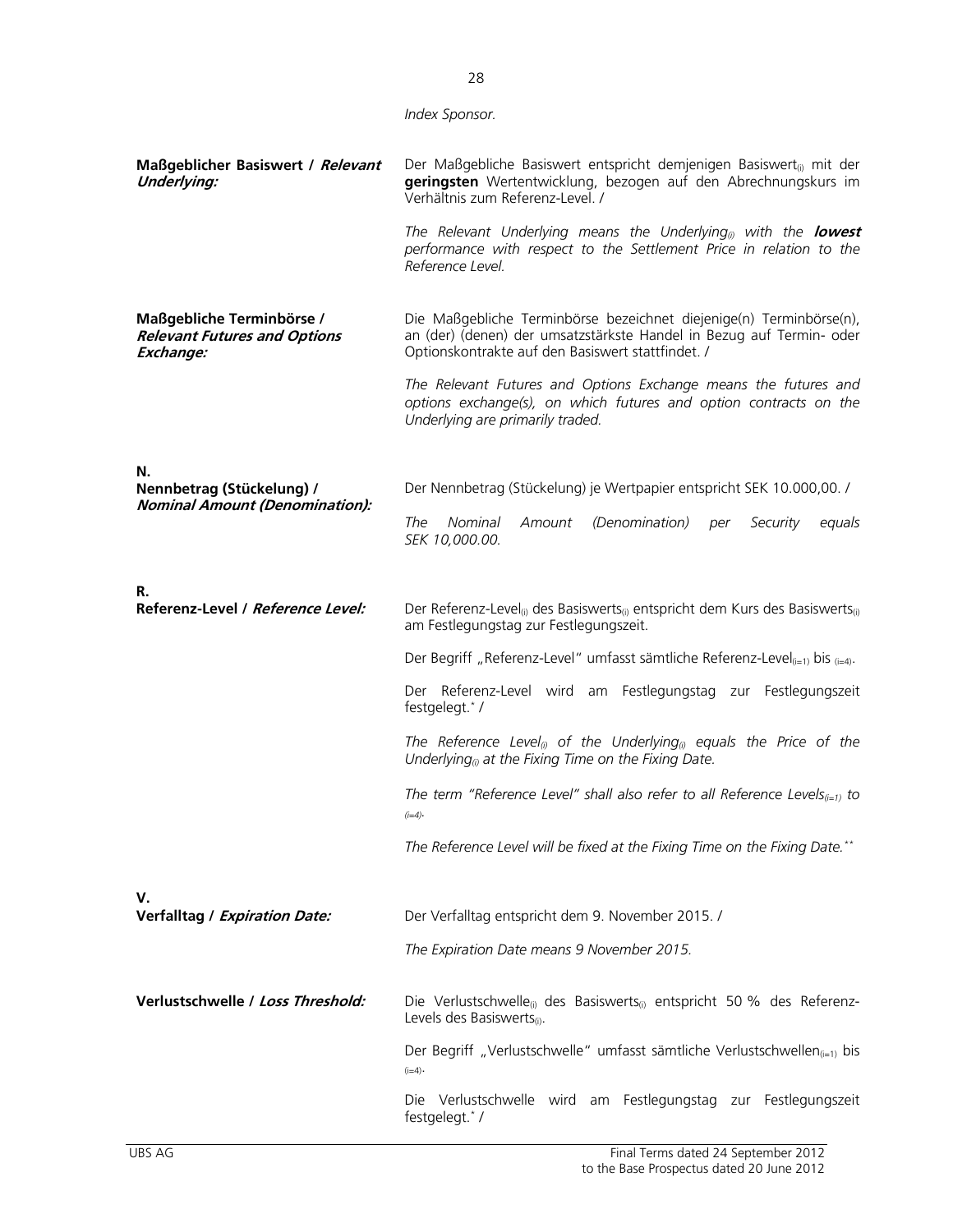|                                                                    | The Loss Threshold <sub>(i)</sub> of the Underlying <sub>(i)</sub> equals 50 % of the Reference<br>Level of the Underlying <sub>(i)</sub> .                                                                                                                                                                                                                         |  |  |  |
|--------------------------------------------------------------------|---------------------------------------------------------------------------------------------------------------------------------------------------------------------------------------------------------------------------------------------------------------------------------------------------------------------------------------------------------------------|--|--|--|
|                                                                    | The term "Loss Threshold" shall also refer to all Loss Thresholds $(i=1)$ to $(i=4)$ .                                                                                                                                                                                                                                                                              |  |  |  |
|                                                                    | The Loss Threshold will be fixed at the Fixing Time on the Fixing Date.*                                                                                                                                                                                                                                                                                            |  |  |  |
| W.                                                                 |                                                                                                                                                                                                                                                                                                                                                                     |  |  |  |
| Wertpapiere / Securities:                                          | Wertpapiere bezeichnet die von der Emittentin im Umfang des<br>Gesamtnennbetrags und in der Stückelung des Nennbetrags begebenen<br>UBS Express Zertifikate.                                                                                                                                                                                                        |  |  |  |
|                                                                    | Die Wertpapiere werden als nicht verurkundete und dematerialisierte,<br>zur Registrierung in Form von Bucheinträgen bei dem Clearingsystem<br>vorgesehene<br>Rechte<br>Ausstellung<br>ausgegeben;<br>die<br>effektiver<br>Wertpapiere ist ausgeschlossen. /                                                                                                         |  |  |  |
|                                                                    | Securities means the UBS Express Certificates issued by the Issuer in the<br>Aggregate Nominal Amount and with the denomination of the Nominal<br>Amount.                                                                                                                                                                                                           |  |  |  |
|                                                                    | The Securities are being issued in uncertificated and dematerialised form<br>to be registered in book-entry form at the Clearing System and will not<br>be represented by definitive securities.                                                                                                                                                                    |  |  |  |
| Wertpapier-Börse / Security<br>Exchange:                           | Wertpapier-Börse bezeichnet die NASDAQ OMX Stockholm AB. /                                                                                                                                                                                                                                                                                                          |  |  |  |
|                                                                    | Security Exchange means NASDAQ OMX Stockholm AB.                                                                                                                                                                                                                                                                                                                    |  |  |  |
| Wertpapier-Kenn-Nummern /<br><b>Security Identification Codes:</b> | ISIN: SE0004810067, WKN: UU2Z0M, Valor: 19473109 /                                                                                                                                                                                                                                                                                                                  |  |  |  |
|                                                                    | ISIN: SE0004810067, WKN: UU2Z0M, Valor: 19473109                                                                                                                                                                                                                                                                                                                    |  |  |  |
|                                                                    |                                                                                                                                                                                                                                                                                                                                                                     |  |  |  |
| Z.<br>Zahlstelle / Paying Agent:                                   | Die Zahlstelle bezeichnet die UBS Limited c/o UBS Deutschland AG,<br>Bockenheimer Landstraße 2-4, 60306 Frankfurt am Main,<br>Bundesrepublik Deutschland, und Skandinaviska Enskilda Banken,<br>Stockholm (SEB), Rissneleden 110, S-106 40 Stockholm, Schweden. Der<br>Begriff "Zahlstelle" umfasst sämtliche Zahlstellen, einschließlich der<br>Hauptzahlstelle. / |  |  |  |
|                                                                    | The Paying Agent means UBS Limited c/o UBS Deutschland AG,<br>Bockenheimer Landstrasse 2-4, 60306 Frankfurt am Main, Federal<br>Republic of Germany, and Skandinaviska Enskilda Banken, Stockholm<br>(SEB), Rissneleden 100, S-106 40 Stockholm, Sweden. The term "Paying<br>Agent" shall also refer to all Paying Agents including the Fiscal Agent.               |  |  |  |
| Zahltag bei Ausgabe /<br>Initial                                   | Der Zahltag bei Ausgabe bezeichnet den 22. November 2012.                                                                                                                                                                                                                                                                                                           |  |  |  |
| <b>Payment Date:</b>                                               | Bei Verkürzung oder Verlängerung der Zeichnungsfrist kann sich der<br>Zahltag bei Ausgabe entsprechend verschieben. /                                                                                                                                                                                                                                               |  |  |  |
|                                                                    | The Initial Payment Date means 22 November 2012.                                                                                                                                                                                                                                                                                                                    |  |  |  |
|                                                                    | In the case of abbreviation or extension of the Subscription Period the                                                                                                                                                                                                                                                                                             |  |  |  |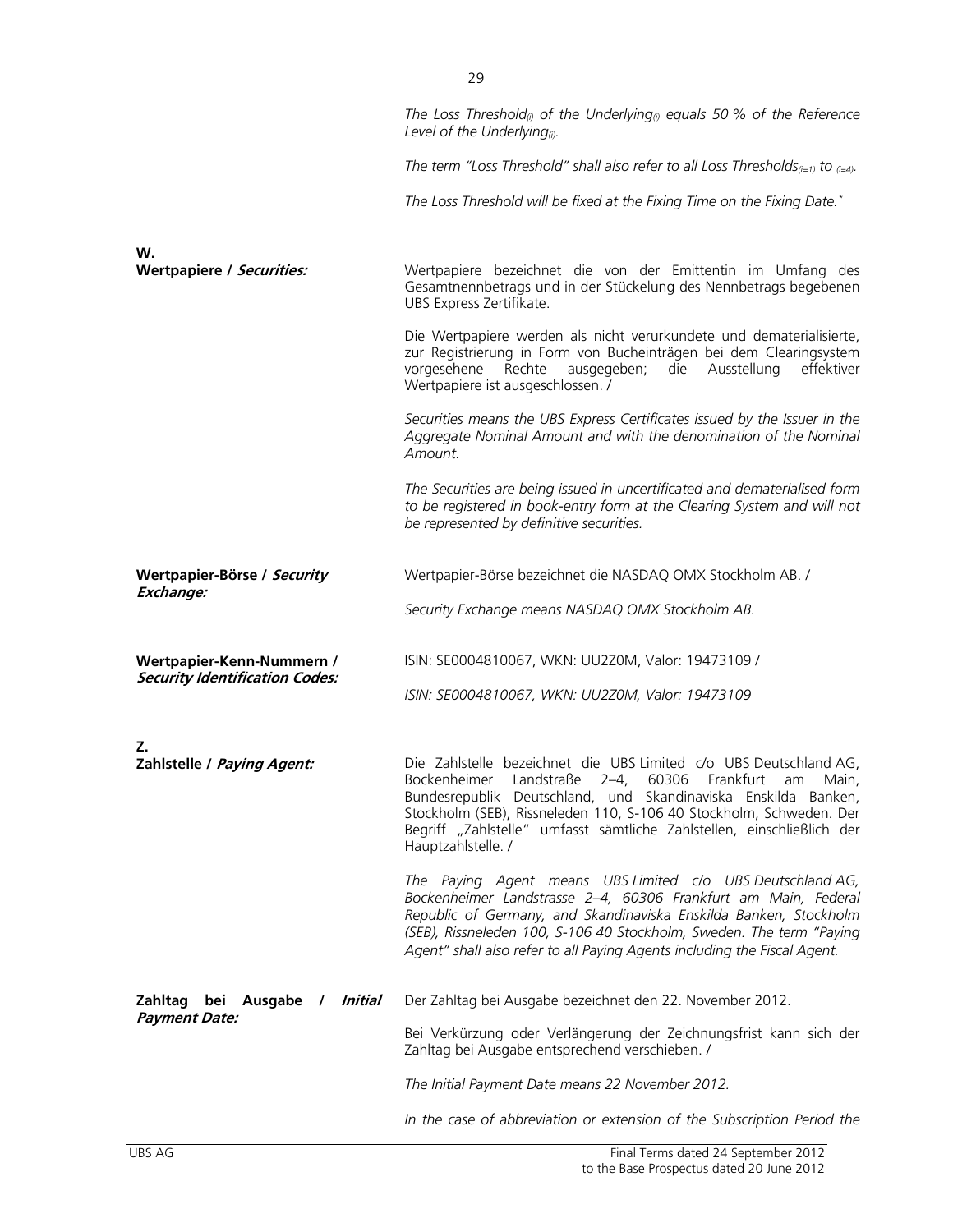|                                   | Initial Payment Date may be changed accordingly.                                                                                                                                                                                                                                                                                                                                                                                                                                                                                                                                                                                                                              |
|-----------------------------------|-------------------------------------------------------------------------------------------------------------------------------------------------------------------------------------------------------------------------------------------------------------------------------------------------------------------------------------------------------------------------------------------------------------------------------------------------------------------------------------------------------------------------------------------------------------------------------------------------------------------------------------------------------------------------------|
| Zeichnungsfrist / Subscription    | 24. September bis 2. November 2012 (17:30 Uhr Ortszeit Stockholm).                                                                                                                                                                                                                                                                                                                                                                                                                                                                                                                                                                                                            |
| Period:                           | Die Emittentin behält sich vor, die Zeichnungsfrist bei entsprechender<br>Marktlage zu verkürzen oder zu verlängern. /                                                                                                                                                                                                                                                                                                                                                                                                                                                                                                                                                        |
|                                   | 24 September until 2 November 2012 (17:30 hrs local time Stockholm).                                                                                                                                                                                                                                                                                                                                                                                                                                                                                                                                                                                                          |
|                                   | The Issuer reserves the right to earlier close or to extend the Subscription<br>Period if market conditions so require.                                                                                                                                                                                                                                                                                                                                                                                                                                                                                                                                                       |
| Zusatzbetrag / Additional Amount: | Der Zusatzbetrag <sub>(i=1)</sub> in Bezug auf den Beobachtungstag <sub>(i=1)</sub> entspricht<br>0,10 (indikativ),<br>der Zusatzbetrag <sub>(i=2)</sub> in Bezug auf den Beobachtungstag <sub>(i=2)</sub> entspricht<br>0,20 (indikativ), und<br>der Zusatzbetrag <sub>(i=3)</sub> in Bezug auf den Beobachtungstag <sub>(i=3)</sub> entspricht<br>0,30 (indikativ).<br>Der Begriff "Zusatzbetrag" bezeichnet einen Faktor und umfasst<br>sämtliche Zusatzbeträge $(i=1)$ bis $(i=3)$ .<br>Der Zusatzbetrag wird am Festlegungstag festgelegt.*/<br>The Additional Amount <sub>(i=1)</sub> in relation to the Observation Date <sub>(i=1)</sub> equals<br>0.10 (indicative), |
|                                   | the Additional Amount <sub>(i=2)</sub> in relation to the Observation Date <sub>(i=2)</sub> equals<br>0.20 (indicative), and<br>the Additional Amount <sub>(i=3)</sub> in relation to the Observation Date <sub>(i=3)</sub> equals<br>0.30 (indicative).                                                                                                                                                                                                                                                                                                                                                                                                                      |
|                                   | The term "Additional Amount" denotes a factor and shall also refer to all<br>Additional Amounts <sub>(i=1)</sub> to $_{(i=3)}$ .                                                                                                                                                                                                                                                                                                                                                                                                                                                                                                                                              |
|                                   | The Additional Amount will be fixed on the Fixing Date. **                                                                                                                                                                                                                                                                                                                                                                                                                                                                                                                                                                                                                    |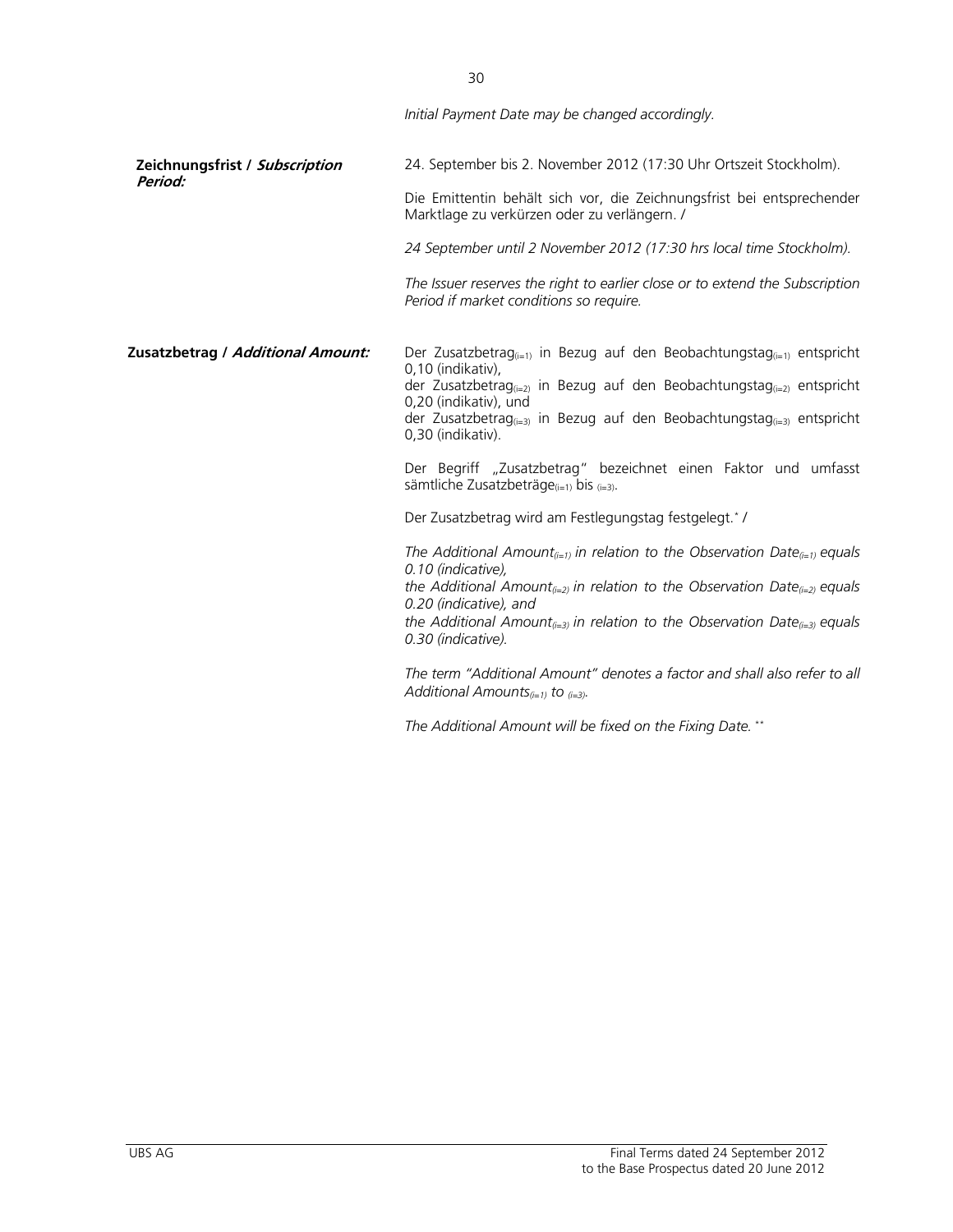**Wertpapierbedingungen** 

#### **§ 1 Wertpapierrecht**

- (1) Die Emittentin gewährt hiermit dem Wertpapiergläubiger (§ 4 (3)) von je einem (1) Wertpapier bezogen auf den Kurs der Basiswerte nach Maßgabe dieser Bedingungen das folgende Recht (das "**Wertpapierrecht**"):
	- (a) Wenn entweder der Abrechnungskurs oder der Kurs **sämtlicher** Basiswerte<sub>(i)</sub> an einem der Beobachtungstage **gleich dem oder höher als der jeweilige Basispreis(i)** ist, hat der Wertpapiergläubiger das Recht, den Abrechnungsbetrag (wie nachfolgend definiert), gegebenenfalls kaufmännisch auf zwei Dezimalstellen gerundet, zu erhalten (der "**Auszahlungsbetrag**").

 Der "**Abrechnungsbetrag**" wird in Übereinstimmung mit folgender Formel berechnet:

$$
N + (N \times AP)
$$

wobei gilt:

"N" entspricht dem Nennbetrag, und "**AP**" entspricht dem Zusatzbetrag<sub>(i)</sub>.

 Entspricht oder überschreitet der Kurs **sämtlicher** Basiswerte(i) an einem der Beobachtungstage, der nicht zugleich dem Verfalltag entspricht, dem bzw. den jeweiligen Basispreis(i), so verfallen die Wertpapiere vorzeitig an diesem Beobachtungstag(i) (der "**Vorzeitige Verfalltag**").

- (b) Sind die Wertpapiere nicht vorzeitig an einem der vorhergehenden Beobachtungstage gemäß Absatz (a) verfallen und ist der Abrechnungskurs **sämtlicher** Basiswerte(i) **gleich der bzw. höher als die jeweilige Verlustschwelle(i) und gleichzeitig** der Abrechnungskurs **mindestens eines**  Basiswerts(i) **kleiner als der jeweilige Basispreis(i)**, hat der Wertpapiergläubiger das Recht, den Nennbetrag (der "**Auszahlungsbetrag**") zu erhalten.
- (c) Sind die Wertpapiere nicht vorzeitig an einem der vorhergehenden Beobachtungstage gemäß Absatz (a) verfallen und ist der Abrechnungskurs **mindestens eines** Basiswerts(i) **kleiner als die jeweilige Verlustschwelle**(i), hat der Wertpapiergläubiger das Recht, den Abrechnungs-<br>betrag (wie nachfolgend definiert), nachfolgend definiert), gegebenenfalls auf zwei Dezimalstellen kaufmännisch gerundet, zu erhalten (der "**Auszahlungsbetrag**").

**Wertpapierbedingungen Teil 2: Besondere Terms and Conditions of the Securities Part 2: Special Conditions of the Securities** 

#### **§ 1 Security Right**

- The Issuer hereby warrants to the Securityholder (§ 4 (3)) of each (1) Security relating to the Price of the Underlyings in accordance with these Conditions that such Securityholder shall have the following right (the "**Security Right**"):
	- (a) If the Settlement Price or the Price of **all** Underlyings $_{(i)}$  on any of the Observation Dates is **equal to or higher than the respective Strike**(i), the Securityholder is entitled to receive the Settlement Amount (as defined below) commercially rounded to two decimal places (the "**Redemption Amount**").

The "**Settlement Amount**" will be calculated in accordance with the following formula:

$$
N + (N \times AP)
$$
  $N + (N \times AP)$ 

Where:

 "**N**" equals the Nominal Amount, and "**AP**" equals the Additional Amount<sub>(i)</sub>. In case the Price of **all** Underlyings<sub>(i)</sub> on any of the Observation Dates, which is not also the Expiration Date, is equal to or higher than the respective Strike<sub>(i)</sub>, the Securities will expire on such Observation Date<sub>(i)</sub> (the "**Early Expiration Date**").

- (b) If the Securities did not expire early on any of the previous Observation Dates in accordance with paragraph (a) and if the Settlement Price of **all** Underlyings<sub>(i)</sub> is **equal to or higher than the respective Loss Threshold(i) and at the same time** the Settlement Price of **at least one** Underlying(i) is **lower than the respective Strike**<sub>(i)</sub>, the Securityholder is entitled to receive the Nominal Amount (the "**Redemption Amount**").
- (c) If the Securities did not expire early on any of the previous Observation Dates in accordance with paragraph (a) and if the Settlement Price of **at least one** Underlying(i) is **lower than the respective**  Loss Threshold<sub>(i)</sub>, the Securityholder is entitled to receive the Settlement Amount (as defined below) commercially rounded to two decimal places (the "**Redemption Amount**").

Der "**Abrechnungsbetrag**" wird in The "**Settlement Amount**" is calculated in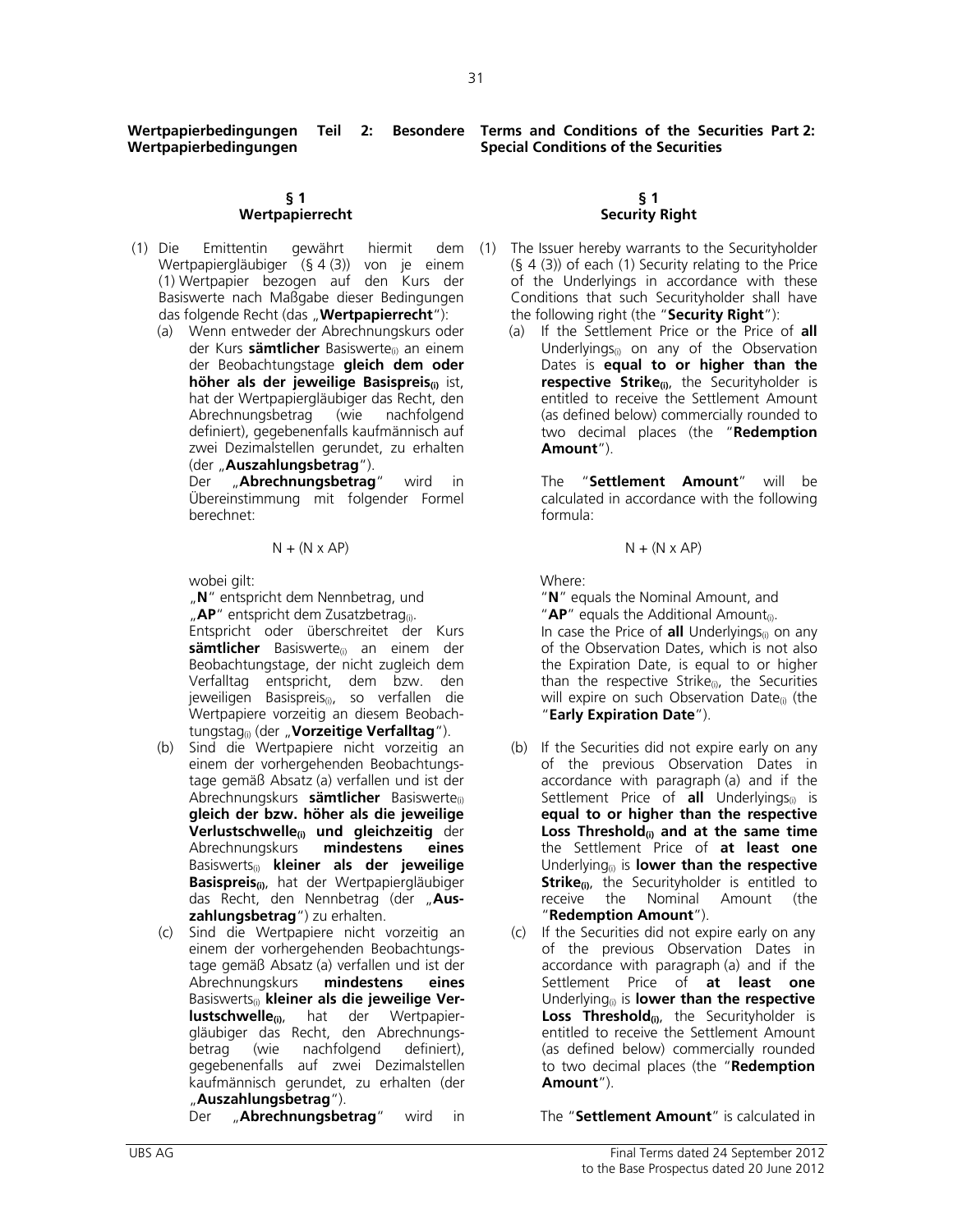Übereinstimmung mit folgender Formel berechnet:

Nennbetrag x Abrechnung skurs des Maßgeblichen Basiswerts Mominal Amount x Settlement Price of the Relevant Underlying<br>Reference Level of the Relevant Underlying (Reference Level of the Relevant Underlying Neterence Level

(2) Sämtliche im Zusammenhang mit dem Wertpapierrecht vorzunehmenden Festlegungen<br>und Berechnungen, insbesondere die und Berechnungen, insbesondere die Berechnung des Auszahlungsbetrags, erfolgen durch die Berechnungsstelle (§ 9). Die insoweit von der Berechnungsstelle Festlegungen und Berechnungen sind, außer in Fällen offensichtlichen Irrtums, abschließend und für alle Beteiligten bindend.

(*Absichtlich freigelassen*)(*Intentionally left blank*)

(*Absichtlich freigelassen*) (*Intentionally left blank*)

accordance with the following formula:

Nominal Amount  $x = \frac{\text{Settlement Price of the Relevant Underlying}}{\text{Reference Level of the Relevant Underlying}}$ 

(2) Any determination and calculation in connection with the Security Right, in particular the calculation of the Redemption Amount, will be made by the Calculation Agent (§ 9). Determinations and calculations made in this respect by the Calculation Agent are final and binding for all participants except in the event of manifest error.

# **§ 2 § 2**

# **§ 3 § 3**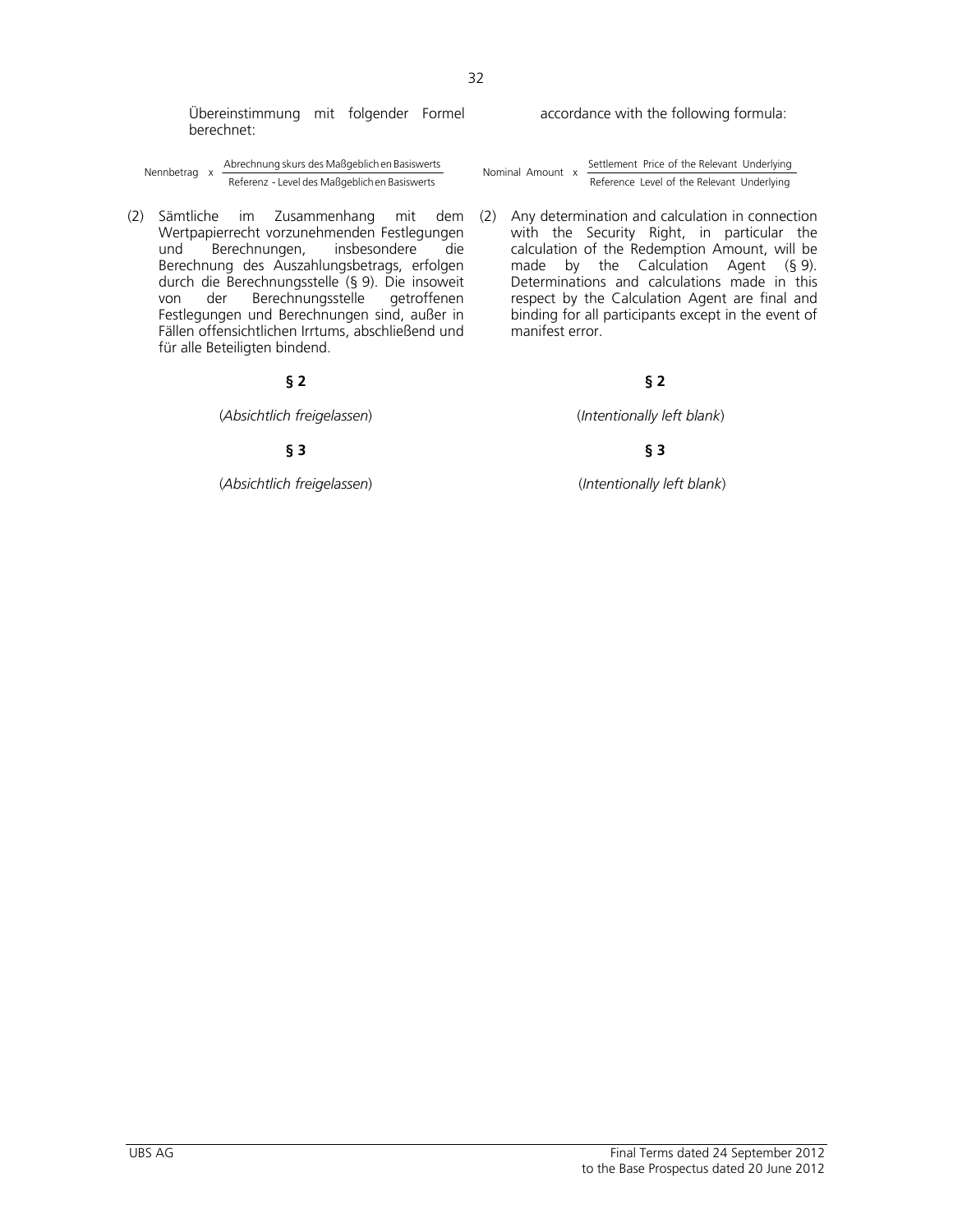**Wertpapierbedingungen Teil 3: Wertpapierbedingungen** 

#### **§ 4**

# **Form der Wertpapiere; Verzinsung und Dividenden; Eigentumsrecht und Übertragbarkeit; Status**

- (1) Die Wertpapiere werden unverbrieft und dematerialisiert in Form von Bucheinträgen und registriert bei dem Clearingsystem gemäß den maßgeblichen CS-Regeln begeben. In Bezug auf die Wertpapiere werden keine effektiven Stücke wie vorläufige Globalurkunden, Dauerglobalurkunden oder Einzelurkunden ausgegeben. Die Emittentin ist berechtigt, von dem Clearingsystem auf Basis des Registers des Clearingsystems Informationen in Bezug auf die Wertpapiere zu erhalten, um ihren Verpflichtungen gemäß den Bedingungen nachzukommen.
- (2) Auf die Wertpapiere werden weder Zinsen noch Dividenden gezahlt.
- (3) "**Wertpapiergläubiger**" bezeichnet die Person, auf deren Namen ein Wertpapier bei<br>dem Clearingsystem eingetragen ist dem Clearingsystem eingetragen ist (einschließlich eines ordnungsgemäß bevollmächtigten Stellvertreters, der als solcher für das jeweilige Wertpapier eingetragen ist), oder eine andere Person, die gemäß den CS-Regeln als Wertpapiergläubiger anerkannt ist; werden die jeweiligen Wertpapiere von<br>einem ordnungsgemäß bevollmächtigten einem ordnungsgemäß bevollmächtigten Stellvertreter gehalten, gilt der Stellvertreter als Wertpapiergläubiger. Der Wertpapiergläubiger wird in jeder Hinsicht von der Emittentin, dem Emissionsbegleiter und den Wertpapierstellen (§ 9 (1)) als Berechtigter und Begünstigter bezüglich der in den Wertpapieren repräsentierten Rechte behandelt.
- (4) Das Recht an den Wertpapieren wird durch eine den maßgeblichen CS-Regeln ausgeführte Übertragung zwischen den Kontoinhabern bei dem Clearingsystem übertragen.
- (5) Die Wertpapiere begründen unmittelbare, unbesicherte und nicht nachrangige Verbindlichkeiten der Emittentin, die untereinander und mit allen sonstigen gegenwärtigen und<br>künftigen unbesicherten und nicht unbesicherten nachrangigen Verbindlichkeiten der Emittentin gleichrangig sind, ausgenommen solche Verbindlichkeiten, denen aufgrund zwingender gesetzlicher Vorschriften Vorrang zukommt.

#### **§ 5 Tilgung; Vorlegungsfrist; Verjährung**

(1) Die Emittentin wird, vorbehaltlich einer Marktstörung (§ 8 (3)), die Zahlung des Auszahlungs-

**Terms and Conditions of the Securities Part 3: General Conditions of the Securities** 

#### **§ 4 Form of Securities; Interest and Dividends; Title and Transfer; Status**

- The Securities are issued in uncertificated and dematerialised book-entry form, and registered at the Clearing System in accordance with the relevant CA Rules. No physical notes, such as global temporary or permanent notes or definitive notes will be issued in respect of the Securities. The Issuer shall be entitled to obtain from the Clearing System information based on the Clearing System's register regarding the Securities for the purpose of performing its obligations pursuant to the Conditions.
- (2) No interest and no dividends are payable on he Securities.
- (3) "**Securityholder**" means the person in whose name a Security is registered with the Clearing System (including a person duly authorised to act as a nominee and who is registered as such for the relevant Security) or any other person acknowledged as the holder of the Security pursuant to the CA Rules and, accordingly, where the relevant Securities are held through a duly authorised nominee, the nominee shall be the Securityholder. The Securityholder shall, for all purposes, be treated by the Issuer, the Issuing Agent and the Security Agents  $(§ 9(1))$  as the person entitled to such Securities and the person entitled to receive the benefits of the rights represented by such Securities.
- Title to the Securities will pass by transfer between accountholders at the Clearing System perfected in accordance with the relevant CA Rules.
- (5) The Securities constitute direct, unsecured and unsubordinated obligations of the Issuer, ranking *pari passu* among themselves and with all other present and future unsecured and unsubordinated obligations of the Issuer, other than obligations preferred by mandatory provisions of law.

#### **§ 5 Settlement; Period of Presentation; Prescription**

The Issuer will, subject to a Market Disruption  $(§ 8 (3))$ , procure that the payment of the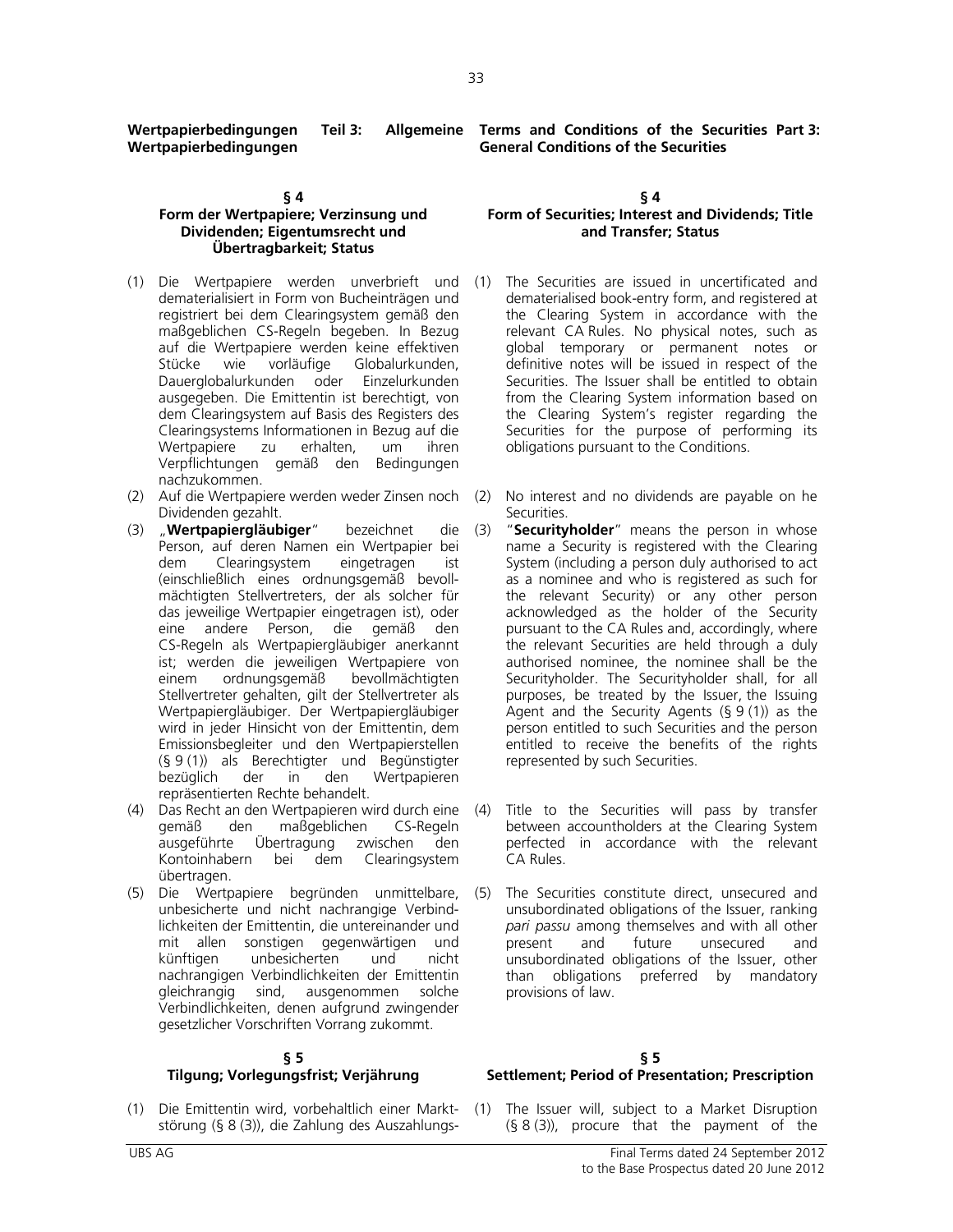betrags bzw. des Kündigungsbetrags oder des Steuer-Kündigungsbetrags (§ 7 a bzw. b) in der Auszahlungswährung am Fälligkeitstag gemäß den maßgeblichen CS-Regeln veranlassen. Zahlungen des Auszahlungsbetrags, des Kündigungsbetrags bzw. des Steuer-Kündigungsbetrags und/oder sonstige Zahlungen gemäß den Bedingungen erfolgen in Übereinstimmung mit den zu diesem Zeitpunkt geltenden maßgeblichen CS-Regeln.

- (2) Die Emittentin wird mit der vorstehend beschriebenen Leistung an das Clearingsystem von den ihr unter diesen Bedingungen der Wertpapiere obliegenden Tilgungsverpflichtungen bzw. sonstigen Zahlungs- oder Lieferverpflichtungen befreit.
- (3) Alle im Zusammenhang mit der Tilgung der Wertpapiere bzw. sonstigen Zahlungs- oder Lieferverpflichtungen unter diesen Bedingungen der Wertpapiere gegebenenfalls anfallenden Steuern, Abgaben und/oder Kosten sind von dem jeweiligen Wertpapiergläubiger zu tragen und zu zahlen. Die Emittentin und die Zahlstelle sind berechtigt, jedoch nicht verpflichtet, von den erforderlichen Leistungen unter diesen Bedingungen etwaige Steuern, Abgaben und/oder Kosten einzubehalten, die von dem Wertpapiergläubiger gemäß vorstehendem Satz zu zahlen sind.
- (4) Die Vorlegungsfrist gemäß § 801 Absatz 1 Satz 1 des deutschen Bürgerlichen Gesetzbuchs ("**BGB**") wird auf zehn Jahre verkürzt.
- (5) Die Emittentin kann zur Deckung ihrer Verpflichtungen aus den Wertpapieren einen Deckungsbestand unterhalten. Der Deckungsbestand kann dabei nach der Wahl und dem freien Ermessen der Emittentin insbesondere aus dem Basiswert bzw. aus den darin enthaltenen Einzelwerten bzw. aus Optionen auf die vorgenannten Werte bestehen. Den Wertpapiergläubigern stehen jedoch keine Rechte oder Ansprüche in Bezug auf einen etwaigen Deckungsbestand zu.

#### **§ 6 a**

#### **Anpassungen; Nachfolge-Index Sponsor; Nachfolge-Basiswert**

(1) Sollte der Index als Basiswert endgültig nicht mehr vom Index Sponsor verwaltet, berechnet und veröffentlicht werden, ist die Emittentin berechtigt, den Index Sponsor durch eine Person, Gesellschaft oder Institution, die für die Berechnungsstelle und die Emittentin nach billigem Ermessen (gemäß § 315 BGB bzw. § 317 BGB) akzeptabel ist (der "Nachfolge-**Index Sponsor**"), zu ersetzen. In diesem Fall gilt dieser Nachfolge-Index

Sponsor als Index Sponsor und jede in diesen Bedingungen enthaltene Bezugnahme auf den Index Sponsor als Bezugnahme auf den Nachfolge-Index Sponsor.

Redemption Amount or of the Termination Amount or of the Tax Termination Amount (§ 7 a or b), as the case may be, in the Redemption Currency occurs on the Maturity Date in accordance with the relevant CA Rules. Payments of the Redemption Amount, the Termination Amount or the Tax Termination Amount and/or any other amount payable under the Conditions, as the case may be, shall be made in accordance with the then applicable relevant CA Rules.

- (2) The Issuer shall be discharged from its redemption obligations or any other payment or delivery obligations under these Conditions of the Securities by delivery to the Clearing System in the manner described above.
- (3) All taxes, charges and/or expenses, if any, incurred in connection with the redemption of the Securities or any other payment or delivery obligations under these Conditions of the Securities shall be borne and paid by the relevant Securityholder. The Issuer and the Paying Agent, as the case may be, are entitled, but not obliged, to withhold from any required performance under these Conditions such taxes, charges and/or expenses as be paid by the Securityholder in accordance with the preceding sentence.
- (4) The period of presentation as established in § 801 section 1 sentence 1 of the German Civil Code ("**BGB**") is reduced to ten years.
- (5) The Issuer may hold a coverage portfolio to cover its obligations under the Securities. The coverage portfolio may comprise the Underlying or the Components comprised therein, as the case may be, or options on these aforementioned assets, at the Issuer's option and unrestricted discretion. However, the Securityholders are not entitled to any rights or claims with respect to any coverage portfolio.

#### **§ 6 a Adjustments; Successor Index Sponsor; Successor Underlying**

If the Index used as the Underlying is ultimately not maintained, calculated and published by the Index Sponsor any longer, the Issuer shall be entitled to replace the Index Sponsor by a person, company or institution, which is acceptable to the Calculation Agent and the Issuer at their reasonable discretion (pursuant to § 315 of the BGB or, as the case may be, § 317 of the BGB) (the "**Successor Index Sponsor**".

 In such case, the Successor Index Sponsor will be deemed to be the Index Sponsor and each reference in these Conditions to the Index Sponsor shall be deemed to refer to the Successor Index Sponsor.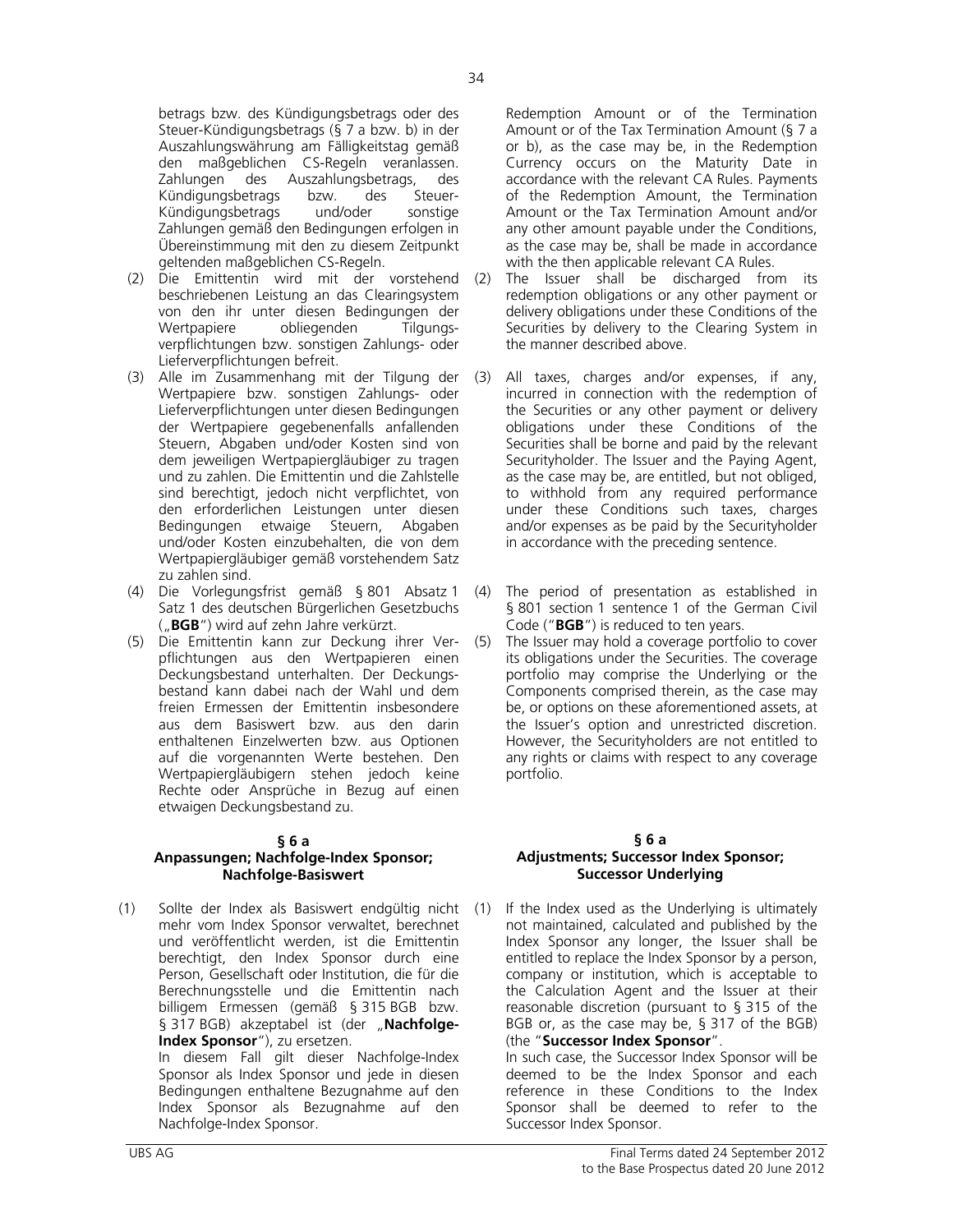(2) Veränderungen in der Berechnung (einschließlich Bereinigungen) des Index oder der Zusammensetzung oder Gewichtung der Indexbestandteile, auf deren Grundlage der Basiswert berechnet wird, führen nicht zu einer Anpassung, es sei denn, dass das maßgebende Konzept und die Berechnung des Basiswerts infolge einer Veränderung (einschließlich einer Bereinigung) nach Auffassung der Emittentin und der Berechnungsstelle nach billigem Ermessen (gemäß § 315 BGB bzw. § 317 BGB) nicht mehr vergleichbar sind mit dem bisher maßgebenden Konzept oder der maßgebenden Berechnung des Index. Dies gilt insbesondere, wenn sich aufgrund irgendeiner Änderung trotz gleich bleibender Kurse der in dem Index enthaltenen Einzelwerte und ihrer Gewichtung eine wesentliche Änderung des Werts des Index ergibt. Eine Anpassung kann auch bei Aufhebung des Index und/oder seiner Ersetzung durch einen anderen Basiswert erfolgen.

 Zum Zweck einer Anpassung ermitteln die Emittentin und die Berechnungsstelle nach billigem Ermessen (gemäß § 315 BGB bzw. § 317 BGB) einen angepassten Wert je Einheit des Index, der bei der Bestimmung des Kurses des Basiswerts zugrunde gelegt wird und in seinem wirtschaftlichen Ergebnis der bisherigen Regelung entspricht, und bestimmen unter Berücksichtigung des Zeitpunkts der Veränderung den Tag, zu dem der angepasste Wert je Einheit des Index erstmals zugrunde zu legen ist. Der angepasste Wert je Einheit des<br>Basiswerts sowie der Zeitpunkt seiner der Zeitpunkt seiner erstmaligen Anwendung werden unverzüglich gemäß § 11 dieser Bedingungen bekannt gemacht.

(3) Erlischt die Erlaubnis der Emittentin, den Index als Basiswert für die Zwecke der Wertpapiere zu verwenden oder wird der Index aufgehoben und/oder durch einen anderen Index ersetzt, legen die Emittentin und die Berechnungsstelle nach billigem Ermessen (gemäß § 315 BGB<br>bzw. § 317 BGB), gegebenenfalls unter bzw. § 317 BGB), gegebenenfalls unter entsprechender Anpassung nach dem vorstehenden Absatz, fest, welcher Index künftig zugrunde zu legen ist (der "Nachfolge-**Basiswert**"). Der Nachfolge-Basiswert sowie der Zeitpunkt seiner erstmaligen Anwendung werden unverzüglich gemäß § 11 dieser Bedingungen bekannt gemacht.

 Jede in diesen Bedingungen enthaltene Bezugnahme auf den Basiswert gilt dann, sofern es der Zusammenhang erlaubt, als Bezugnahme auf den Nachfolge-Basiswert.

(4) Wenn der durch den Index Sponsor festgelegte und veröffentlichte Kurs des Index als Basiswerts im Nachhinein berichtigt wird, und die Berichtigung (der "**Berichtigte Kurs**") von dem jeweiligen Index Sponsor nach der ursprünglichen Veröffentlichung, jedoch bis

Any changes in the calculation (including corrections) of the Index or of the composition or of the weighting of the Index components, on which the calculation of the Underlying is based, shall not lead to an adjustment unless the Issuer and the Calculation Agent, upon exercise of their reasonable discretion (pursuant to § 315 of the BGB or, as the case may be, § 317 of the BGB), determine that the underlying concept and the calculation (including corrections) of the Underlying are no longer comparable to the underlying concept or calculation of the Index applicable prior to such change. This applies especially, if due to any change the Index value changes considerably, although the prices and weightings of the components included in the Index remain unchanged. Adjustments may also be made as a result of the termination of the Index and/or its substitution by another underlying.

 For the purpose of making any adjustments, the Issuer and the Calculation Agent shall at their reasonable discretion (pursuant to § 315 of the BGB or, as the case may be, § 317 of the BGB) determine an adjusted value per unit of the Index as the basis of the determination of the Price of the Underlying, which in its result corresponds with the economic result prior to this change, and shall, taking into account the time the change occurred, determine the day, on which the adjusted value per unit of the Index shall apply for the first time. The adjusted value per unit of the Underlying as well as the date of its first application shall be published without undue delay pursuant to § 11 of these Conditions.

In the event that the authorisation of the Issuer to use the Index used as the Underlying for the purposes of the Securities is terminated or that the Index is terminated and/or replaced by another index, the Issuer and the Calculation Agent shall determine at their reasonable discretion (pursuant to § 315 of the BGB or, as the case may be, § 317 of the BGB), after having made appropriate adjustments according to the paragraph above, which index shall be applicable in the future (the "**Successor Underlying**"). The Successor Underlying and the date it is applied for the first time shall be published without undue delay in accordance with § 11 of these Conditions. Any reference in these Conditions to the

Underlying shall, to the extent appropriate, be deemed to refer to the Successor Underlying.

In the event that the price of the Index used as the Underlying as determined and published by the Index Sponsor is subsequently corrected and the correction (the "**Corrected Price**") is published by the Index Sponsor after the original publication, but until the Maturity Date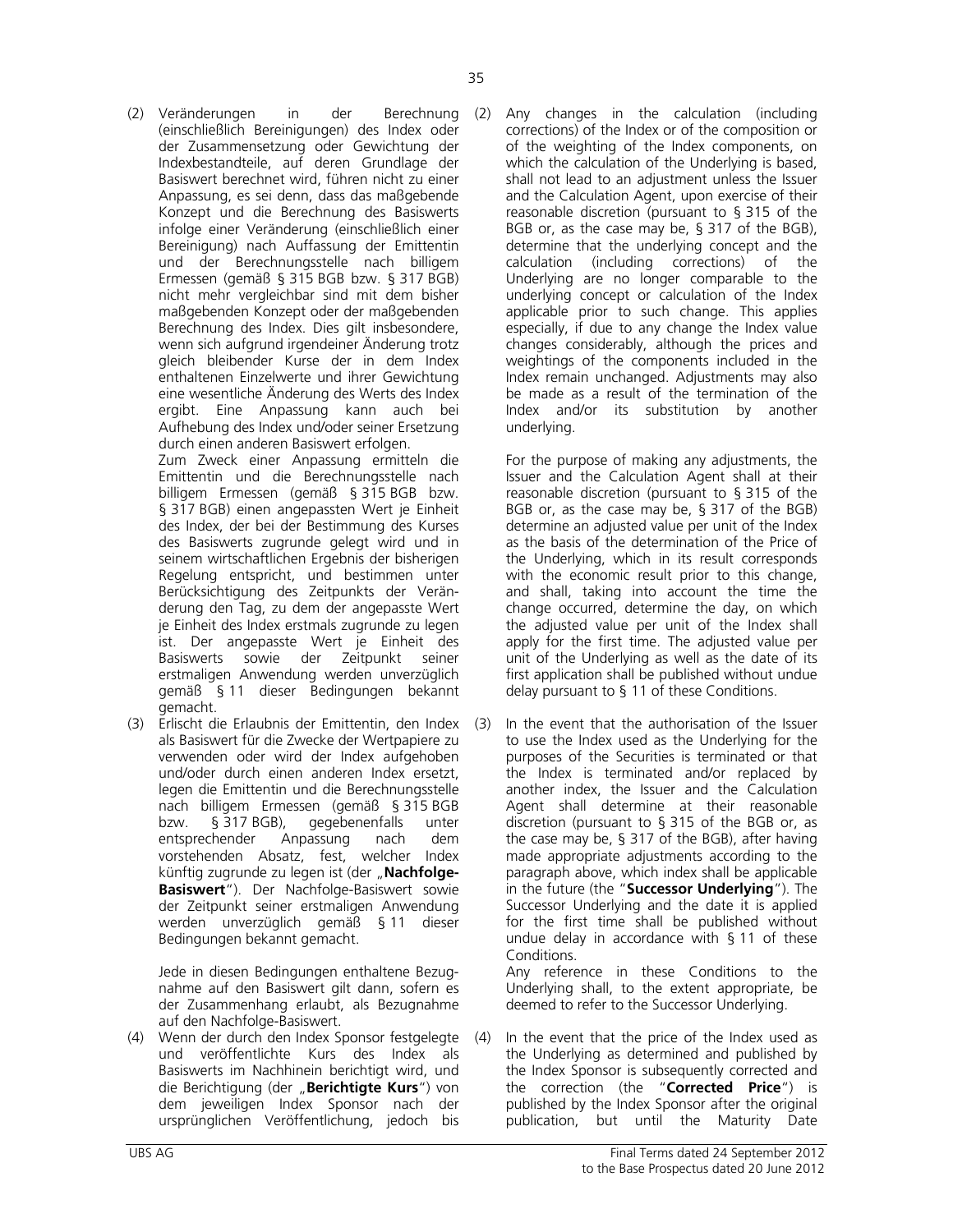zum Fälligkeitstag (ausschließlich) bekanntgegeben und veröffentlicht wird, sind die Emittentin und die Berechnungsstelle berechtigt, nach billigem Ermessen (gemäß<br>§ 315 BGB bzw. § 317 BGB), unter § 315 BGB bzw. § 317 BGB), unter Berücksichtigung des Berichtigten Kurses Anpassungen dieser Bedingungen vorzunehmen, um der Berichtigung Rechnung zu tragen. Die Anpassung sowie der Zeitpunkt ihrer erstmaligen Anwendung werden unverzüglich gemäß § 11 dieser Bedingungen bekannt gemacht.

- (5) Anpassungen und Festlegungen nach den vorstehenden Absätzen werden durch die Emittentin nach billigem Ermessen (gemäß § 315 BGB) bzw. von der Berechnungsstelle nach billigem Ermessen (gemäß § 317 BGB), vorgenommen und von der Emittentin nach § 11 dieser Bedingungen bekannt gemacht. Anpassungen und Festlegungen sind (sofern nicht ein offensichtlicher Fehler vorliegt) für alle Beteiligten endgültig und bindend.
- (6) Das Recht der Emittentin zur Kündigung gemäß § 7 a bzw. b dieser Bedingungen bleibt hiervon unberührt.

#### **§ 6 b**

# **Anpassungen aufgrund der Europäischen Wirtschafts- und Währungsunion**

- (1) Nimmt ein Land, unabhängig davon, ob ab 1999 oder später, an der dritten Stufe der Europäischen Wirtschafts- und Währungsunion teil, sind die Emittentin und die Berechnungsstelle berechtigt, nach billigem Ermessen (gemäß § 315 BGB bzw. § 317 BGB) folgende Anpassungen dieser Bedingungen vorzunehmen:
	- (i) Ist die Auszahlungswährung unter diesen Bedingungen eine von Euro abweichende nationale Währungseinheit eines Landes, das an der dritten Stufe der Europäischen Wirtschafts- und Währungsunion beteiligt ist, unabhängig davon, ob ab 1999 oder später, dann gilt die Auszahlungswährung als ein Betrag in Euro, der aus der ursprünglichen Auszahlungswährung zum rechtlich festgesetzten Wechselkurs und unter Anwendung der rechtlich festgesetzten Rundungsregeln in Euro umgetauscht wurde.

Nach der Anpassung erfolgen sämtliche Zahlungen hinsichtlich der Wertpapiere in Euro, als ob in ihnen der Euro als Auszahlungswährung genannt wäre.

(ii) Ist in diesen Bedingungen ein Währungsumrechnungskurs angegeben oder gibt eine Bedingung eine Währung eines Landes an, das an der dritten Stufe der Europäischen Wirtschafts- und Währungsunion beteiligt ist, unabhängig davon, ob ab 1999 oder später, gelten der

(exclusive), the Issuer and the Calculation Agent shall be entitled to effect, under consideration of the Corrected Price, adjustments to these Conditions at their reasonable discretion (pursuant to § 315 of the BGB or, as the case may be, § 317 of the BGB), to account for the correction. The adjustment and the date it is applied for the first time shall be published without undue delay in accordance with § 11 of these Conditions.

- (5) The adjustments and determinations of the Issuer pursuant to the paragraphs above shall be effected by the Issuer at its reasonable discretion (pursuant to § 315 of the BGB) or, as the case may be, by the Calculation Agent (pursuant to § 317 of the BGB) and shall be published by the Issuer in accordance with § 11 of these Conditions. Any adjustment and determination shall be final, conclusive and binding on all parties, except where there is a manifest error.
- (6) The Issuer's right of termination in accordance with § 7 a bzw. b of these Conditions remains unaffected.

#### **§ 6 b Adjustments due to the European Economic and Monetary Union**

- (1) Where a country participates in the third stage of the European Economic and Monetary Union, whether as from 1999 or after such date, the Issuer and the Calculation Agent at their reasonable discretion (pursuant to § 315 of the BGB or, as the case may be, § 317 of the BGB), shall be entitled to effect the following adjustments to these Conditions:
	- (i) Where the Redemption Currency under these Conditions is the national currency unit other than Euro of a country which is participating in the third stage of the European Economic and Monetary Union, whether as from 1999 or after such date, such Redemption Currency shall be deemed to be an amount of Euro converted from the original Redemption Currency into Euro at the statutory applicable exchange rate and subject to such statutory applicable rounding provisions.

After the adjustment, all payments in respect of the Securities will be made solely in Euro as though references in the Securities to the Redemption Currency were to Euro.

(ii) Where these Conditions contain a currency conversion rate or any of these Conditions are expressed in a currency of a country which is participating in the third stage of the European Economic and Monetary Union, whether as from 1999 or after such date, such currency conversion rate and/or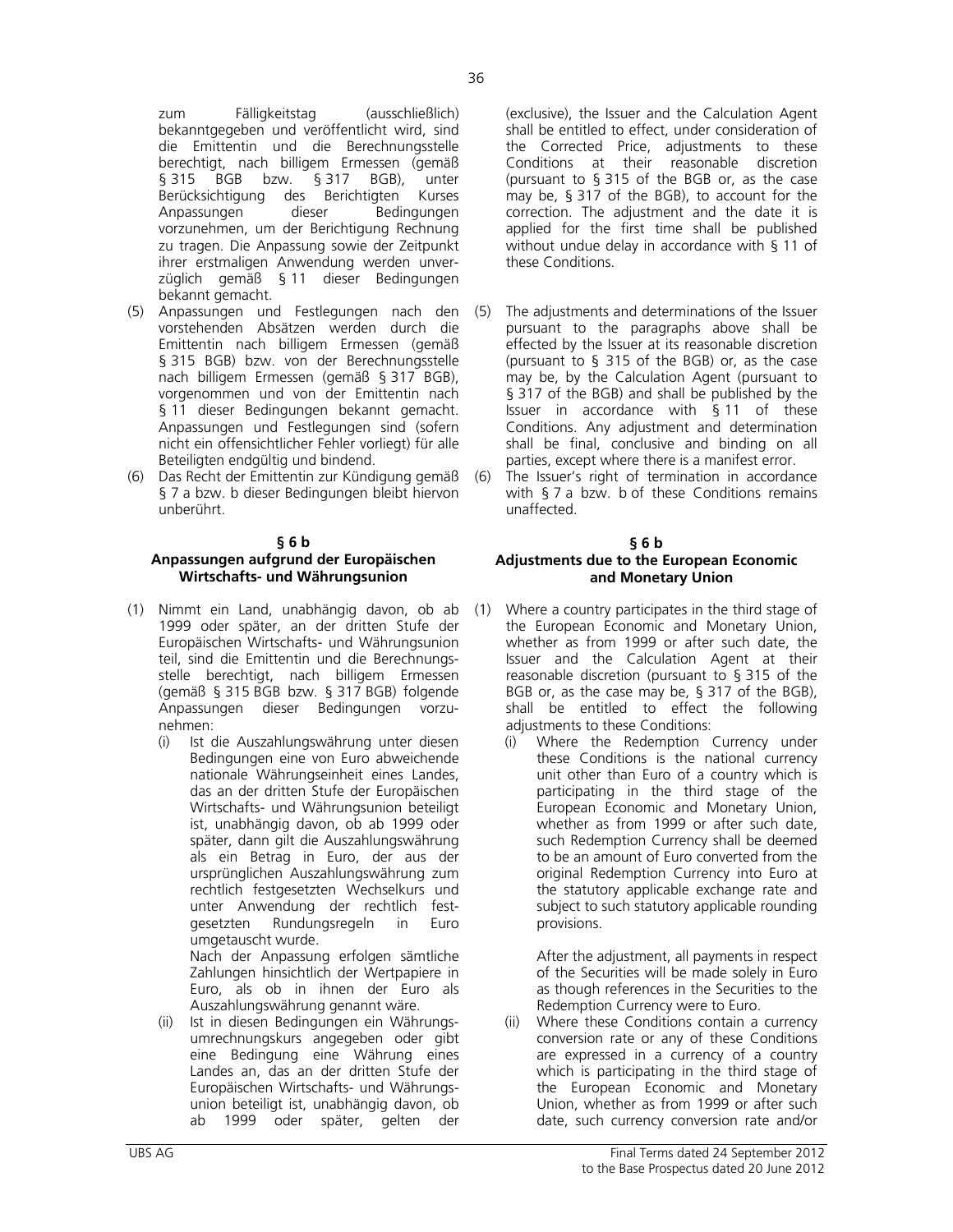angegebene Währungsumrechnungskurs und/oder sonstige Währungsangaben in diesen Bedingungen als Angabe in Euro, oder, soweit ein Währungsumrechnungskurs angegeben ist, als Kurs für den Umtausch in oder aus Euro unter Zugrundelegung des rechtlich festgesetzten Wechselkurses.

- (iii) Die Emittentin und die Berechnungsstelle können weitere Änderungen an diesen Bedingungen vornehmen, um diese ihrer Auffassung nach den dann gültigen Gepflogenheiten anzupassen, die für Instrumente mit Währungsangaben in Euro gelten.
- (iv) Die Emittentin und die Berechnungsstelle können ferner solche Anpassungen dieser Bedingungen vornehmen, die sie nach billigem Ermessen (gemäß § 315 BGB bzw. § 317 BGB) für angebracht halten, um den Auswirkungen der dritten Stufe der Europäischen Wirtschafts- und Währungsunion gemäß dem Vertrag zur Gründung der Europäischen Gemeinschaft auf diese Bedingungen Rechnung zu tragen.
- (2) Die Emittentin und die Wertpapierstellen (§ 9) haften weder gegenüber den Wertpapiergläubigern noch gegenüber sonstigen Personen für Provisionen, Kosten, Verluste oder Ausgaben, die aus oder in Verbindung mit der Überweisung von Euro oder einer damit zusammenhängenden Währungsumrechnung oder Rundung von Beträgen entstehen.
- (3) Anpassungen und Festlegungen nach den vorstehenden Absätzen werden durch die Emittentin nach billigem Ermessen (gemäß § 315 BGB) bzw. von der Berechnungsstelle nach billigem Ermessen (gemäß § 317 BGB), vorgenommen und von der Emittentin nach § 11 dieser Bedingungen bekannt gemacht. Anpassungen und Festlegungen sind (sofern nicht ein offensichtlicher Fehler vorliegt) für alle Beteiligten endgültig und bindend.

# **§ 7 a**

#### **Kündigung; Rechtsänderung; Hedging-Störung; Gestiegene Hedging-Kosten**

- (1) Die Emittentin ist bei Vorliegen eines der nachstehenden Kündigungsereignisse, berechtigt, sämtliche, aber nicht einzelne Wertpapiere durch eine Bekanntmachung gemäß § 11 dieser Bedingungen (i) unter Angabe des Kalendertags, zu dem die Kündigung wirksam wird (der "**Kündigungstag**"), und (ii) unter Wahrung einer Kündigungsfrist von mindestens einem Kalendermonat vor dem jeweiligen Kündigungstag, zu kündigen und vorzeitig zu tilgen (die "**Kündigung**").
- (2) Ein "**Kündigungsereignis**" bezeichnet jedes (2) A "**Termination Event**" means any of the

any other terms of these Conditions shall be deemed to be expressed in or, in the case of a currency conversion rate, converted for or, as the case may be, into, Euro at the statutory applicable exchange rate.

- (iii) The Issuer and the Calculation Agent are entitled to effect adjustments to these Conditions as they may decide to conform them to conventions then applicable to instruments expressed in Euro.
- (iv) The Issuer and the Calculation Agent at their reasonable discretion (pursuant to § 315 of the BGB or, as the case may be, § 317 of the BGB) shall be entitled to effect such adjustments to these Conditions as they may determine to be appropriate to account for the effect of the third stage of the European Economic and Monetary Union pursuant to the Treaty establishing the European Community on these Conditions.
- (2) The Issuer and the Security Agents (§ 9) shall not be liable to any Securityholder or other person for any commissions, costs, losses or expenses in relation to, or resulting from the transfer of Euro or any currency conversion or rounding effected in connection therewith.
- (3) The adjustments and determinations of the Issuer pursuant to the paragraphs above shall be effected by the Issuer at its reasonable discretion (pursuant to § 315 of the BGB) or, as the case may be, by the Calculation Agent (pursuant to § 317 of the BGB) and shall be published by the Issuer in accordance with § 11 of these Conditions. Any adjustment and determination shall be final, conclusive and binding on all parties, except where there is a manifest error.

### **§ 7 a Termination; Change in Law; Hedging Disruption; Increased Cost of Hedging**

- (1) The Issuer shall in the case of the occurrence of one of the following Termination Events, be entitled to terminate and redeem all but not some of the Securities by giving notice in accordance with § 11 of these Conditions (i) specifying the calendar day, on which the Termination becomes effective (the "**Termination Date**"), and (ii) subject to a notice period of at least one calendar month prior to the relevant Termination Date (the "**Termination**").
	-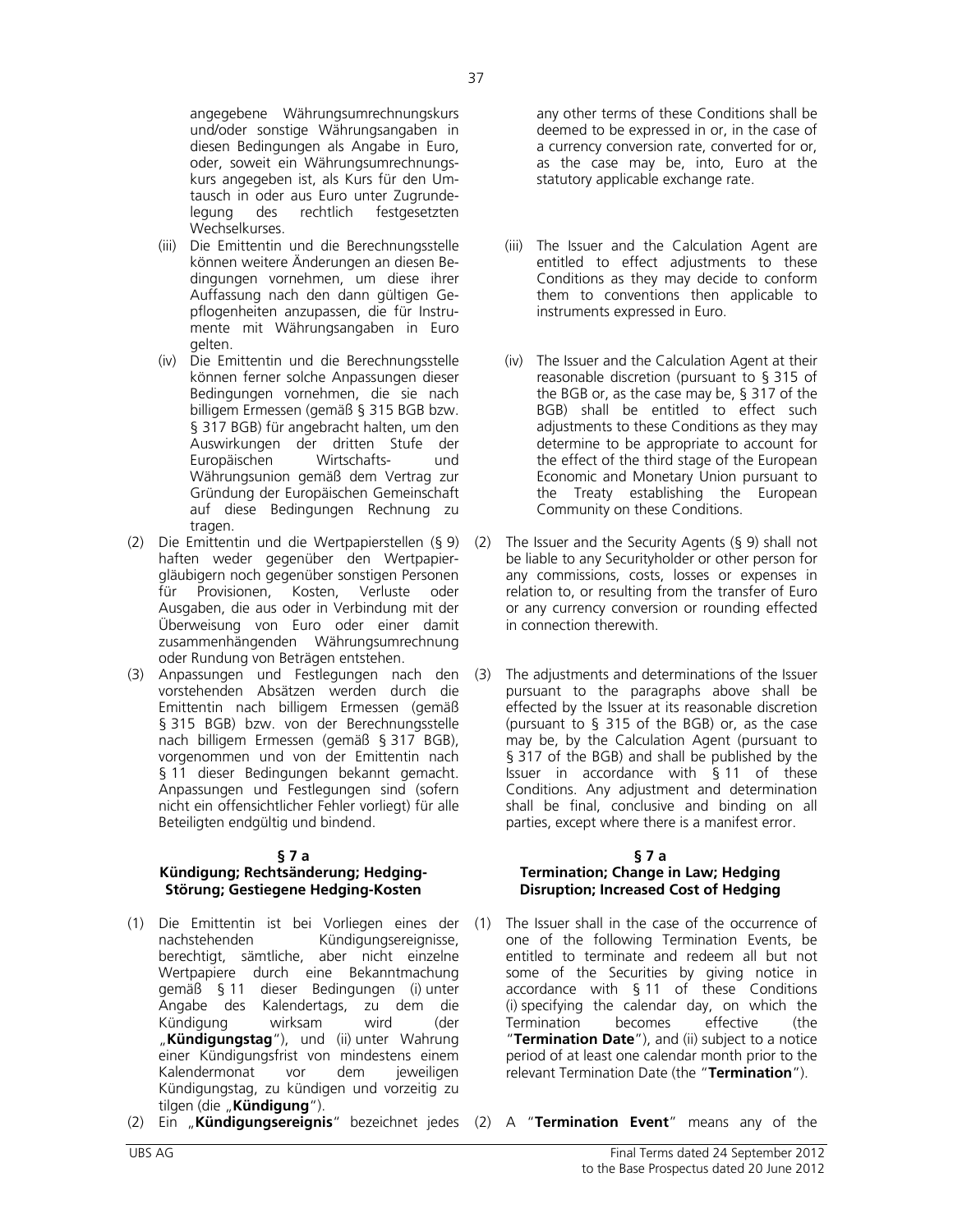der folgenden Ereignisse: following events:

- (i) Die Ermittlung und/oder Veröffentlichung des Kurses des Index wird endgültig eingestellt, oder der Emittentin oder der Berechnungsstelle wird eine entsprechende Absicht bekannt.
- (ii) Die Emittentin und die Berechnungsstelle sind nach Ausübung billigen Ermessens (gemäß § 315 BGB bzw. § 317 BGB) der Ansicht, dass eine Anpassung dieser Bedingungen, aus welchen Gründen auch immer, nicht möglich ist, oder dass eine Anpassung dieser Bedingungen kein wirtschaftlich vernünftiges Ergebnis erreichen würde.
- (iii) Die Emittentin und die Berechnungsstelle sind nach Ausübung billigen Ermessens (gemäß § 315 BGB bzw. § 317 BGB) der Ansicht, dass eine sonstige erhebliche Änderung der Marktbedingungen an der Maßgeblichen Börse eingetreten ist.
- (iv) Die Emittentin und die Berechnungsstelle sind nach Ausübung billigen Ermessens (gemäß § 315 BGB bzw. § 317 BGB) der Ansicht, dass eine Rechtsänderung und/oder Hedging-Störung und/oder Gestiegenen Hedging-Kosten vorliegen.

**Rechtsänderung**" bedeutet, dass<br>(A) aufgrund des Inkrafttretens von (A) aufgrund des Inkrafttretens von Änderungen der Gesetze oder Verordnungen (einschließlich aber nicht beschränkt auf Steuergesetze) oder (B) der Änderung der Auslegung von gerichtlichen oder behördlichen Entscheidungen, die für die entsprechenden Gesetze oder Verordnungen relevant sind (einschließlich der Aussagen der Steuerbehörden), die Emittentin nach Treu und Glauben feststellt, dass (X) das Halten, der Erwerb oder die Veräußerung von Transaktionen bzw. Vermögenswerten in Bezug auf den Basiswert rechtswidrig geworden ist oder (Y) die Kosten, die mit den Verpflichtungen unter den Wertpapieren verbunden sind, wesentlich gestiegen sind (einschließlich aber nicht beschränkt auf Erhöhungen der Steuerverpflichtungen, der Senkung von steuerlichen Vorteilen oder anderen negativen Auswirkungen auf die steuerrechtliche Behandlung), falls solche Änderungen an oder nach dem Ausgabetag wirksam werden;

 "**Hedging-Störung**" bedeutet, dass die Emittentin nicht in der Lage ist unter Anwendung wirtschaftlich vernünftiger Bemühungen, (A) Transaktionen abzuschließen, fortzuführen oder abzuwickeln bzw. Vermögenswerte zu erwerben, auszutauschen, zu halten oder zu veräußern, welche die Emittentin zur Absicherung von Preisrisiken im

- (i) The determination and/or publication of the price of the Index is discontinued permanently, or the Issuer or the Calculation Agent obtains knowledge about the intention to do so.
- (ii) It is, in the opinion of the Issuer and the Calculation Agent at their reasonable discretion (pursuant to § 315 of the BGB or, as the case may be, § 317 of the BGB), not possible, for whatever reason, to make adjustments to these Conditions or if an adjustment to these Conditions would not achieve a commercially reasonable result.
- (iii) In the opinion of the Issuer and the Calculation Agent at their reasonable discretion (pursuant to § 315 of the BGB or, as the case may be, § 317 of the BGB), another material change in the market conditions occurred in relation to the Relevant Exchange.
- (iv) In the opinion of the Issuer and the Calculation Agent at their reasonable discretion (pursuant to § 315 of the BGB or, as the case may be, § 317 of the BGB), a Change in Law and/or a Hedging Disruption and/or an Increased Cost of Hedging occurred.

# Dabei gilt **In this context:**

 "**Change in Law**" means that, on or after the Issue Date of the Securities (A) due to the adoption of or any change in any applicable law or regulation (including, without limitation, any tax law), or (B) due to the promulgation of or any change in the interpretation by any court, tribunal or regulatory authority with competent jurisdiction of any applicable law or regulation (including any action taken by a taxing authority), the Issuer determines in good faith that (X) it has become illegal to hold, acquire or dispose of any transaction(s) or asset(s) in relation to the Underlying, or (Y) it will incur a materially increased cost in performing its obligations under the Securities (including, without limitation, due to any increase in tax liability, decrease in tax benefit or other adverse effect on its tax position);

 "**Hedging Disruption**" means that the Issuer is unable, after using commercially reasonable efforts, to (A) acquire, establish, re-establish, substitute, maintain, unwind or dispose of any transaction(s) or asset(s) it deems necessary to hedge price risks of issuing and performing its obligations with respect to the Securities, or (B) realise, recover or remit the proceeds of any such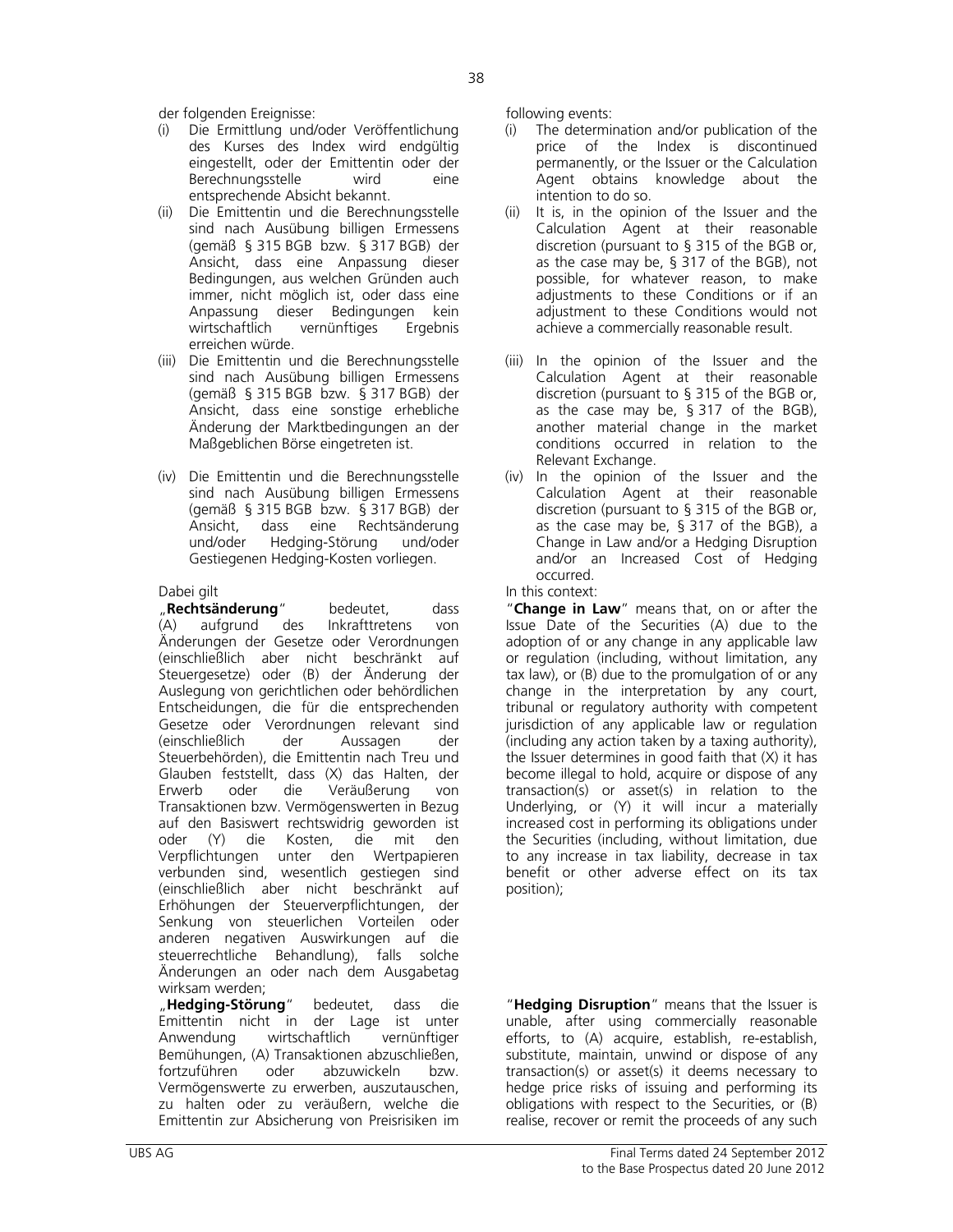Hinblick auf ihre Verpflichtungen aus den entsprechenden Wertpapieren für notwendig erachtet oder sie (B) nicht in der Lage ist, die Erlöse aus den Transaktionen bzw. Vermögenswerten zu realisieren, zurückzugewinnen oder weiterzuleiten; und "Gestiegene Hedging-Kosten" bedeutet, dass die Emittentin im Vergleich zum Ausgabetag einen wesentlich höheren Betrag an Steuern, Abgaben, Aufwendungen und Gebühren (außer Maklergebühren) entrichten muss, um (A) Transaktionen abzuschließen, fortzuführen oder abzuwickeln bzw. Vermögenswerte zu erwerben, auszutauschen, zu halten oder zu veräußern, welche die Emittentin zur Absicherung von Preisrisiken im Hinblick auf ihre Verpflichtungen aus den Wertpapieren für notwendig erachtet oder (B) Erlöse aus den Transaktionen bzw. Vermögenswerten zu realisieren, zurückzugewinnen oder weiterzuleiten, unter der Voraussetzung, dass Beträge, die sich nur erhöht haben, weil die Kreditwürdigkeit der Emittentin zurückgegangen ist, nicht als Gestiegene Hedging-Kosten angesehen werden.

(3) Im Fall der Kündigung zahlt die Emittentin an jeden Wertpapiergläubiger bezüglich jedes von ihm gehaltenen Wertpapiers einen Geldbetrag in der Auszahlungswährung, der von der Berechnungsstelle gemäß § 317 BGB nach billigem Ermessen, gegebenenfalls unter Berücksichtigung des dann maßgeblichen Kurses des Basiswerts, als angemessener Marktpreis eines Wertpapiers bei Kündigung festgelegt wird (der "**Kündigungsbetrag**").

# **§ 7 b Steuern; Steuer-Kündigung**

- (1) Alle von der Emittentin nach diesen Bedingungen zahlbaren Beträge sind ohne Einbehalt oder Abzug an der Quelle von oder aufgrund von gegenwärtigen oder zukünftigen Steuern, Abgaben, Umlagen oder anderen behördlichen Abgaben irgendwelcher Art, die von oder in Jersey, dem Vereinigten Königreich oder von oder in den Ländern, in denen die Wertpapiere öffentlich angeboten werden, oder einer ihrer Gebietskörperschaften oder Behörden mit Steuerhoheit erhoben werden ("**Steuern**") zu zahlen, es sei denn, ein solcher Einbehalt oder Abzug dieser Steuern ist gesetzlich vorgeschrieben. In diesem Fall zahlt die Emittentin, vorbehaltlich der nachfolgenden Regelungen, diejenigen zusätzlichen Beträge, die erforderlich sind, damit die Wertpapiergläubiger die Beträge erhalten, die sie ohne solche Steuern erhalten hätten.
- (2) Die Emittentin ist jedoch nicht verpflichtet, solche zusätzlichen Beträge zu zahlen:

transaction(s) or asset(s); and

 "**Increased Cost of Hedging**" means that the Issuer would incur a materially increased (as compared with circumstances existing on the Issue Date) amount of tax, duty, expense or fee (other than brokerage commissions) to (A) acquire, establish, re-establish, substitute, maintain, unwind or dispose of any transaction(s) or asset(s) it deems necessary to hedge the price risk of issuing and performing its obligations with respect to the Securities, or (B) realise, recover or remit the proceeds of any such transaction(s) or asset(s), provided that any such materially increased amount that is incurred solely due to the deterioration of the creditworthiness of the Issuer shall not be deemed an Increased Cost of Hedging.

In the case of Termination the Issuer shall pay to each Securityholder an amount in the Redemption Currency with respect to each Security it holds, which is determined by the Calculation Agent at its reasonable discretion pursuant to § 317 of the BGB and, if applicable, considering the then prevailing Price of the Underlying, as the fair market price of a Security at the occurrence of Termination (the "**Termination Amount**").

#### **§ 7 b Taxes; Termination for Tax Reasons**

- All amounts payable by the Issuer under these Conditions are payable without any withholding or deduction at source of any present or future taxes, duties, assessments or other government charges of any nature imposed by or in Jersey, the United Kingdom or by or in those countries, in which the Securities are publicly offered, or by any political subdivision or any authority thereof having power to tax ("**Taxes**"), unless such withholding or deduction of such Taxes is required by law. In this latter case, the Issuer will, subiect to the following provisions, pay such additional amounts as are necessary in order that the amounts received by the Securityholders equal the amounts they would have received in the absence of any such Taxes.
- (2) However, the Issuer will be not obliged to pay any such additional amounts:
- wenn ein Wertpapiergläubiger solchen if a Securityholder is subject to such Taxes on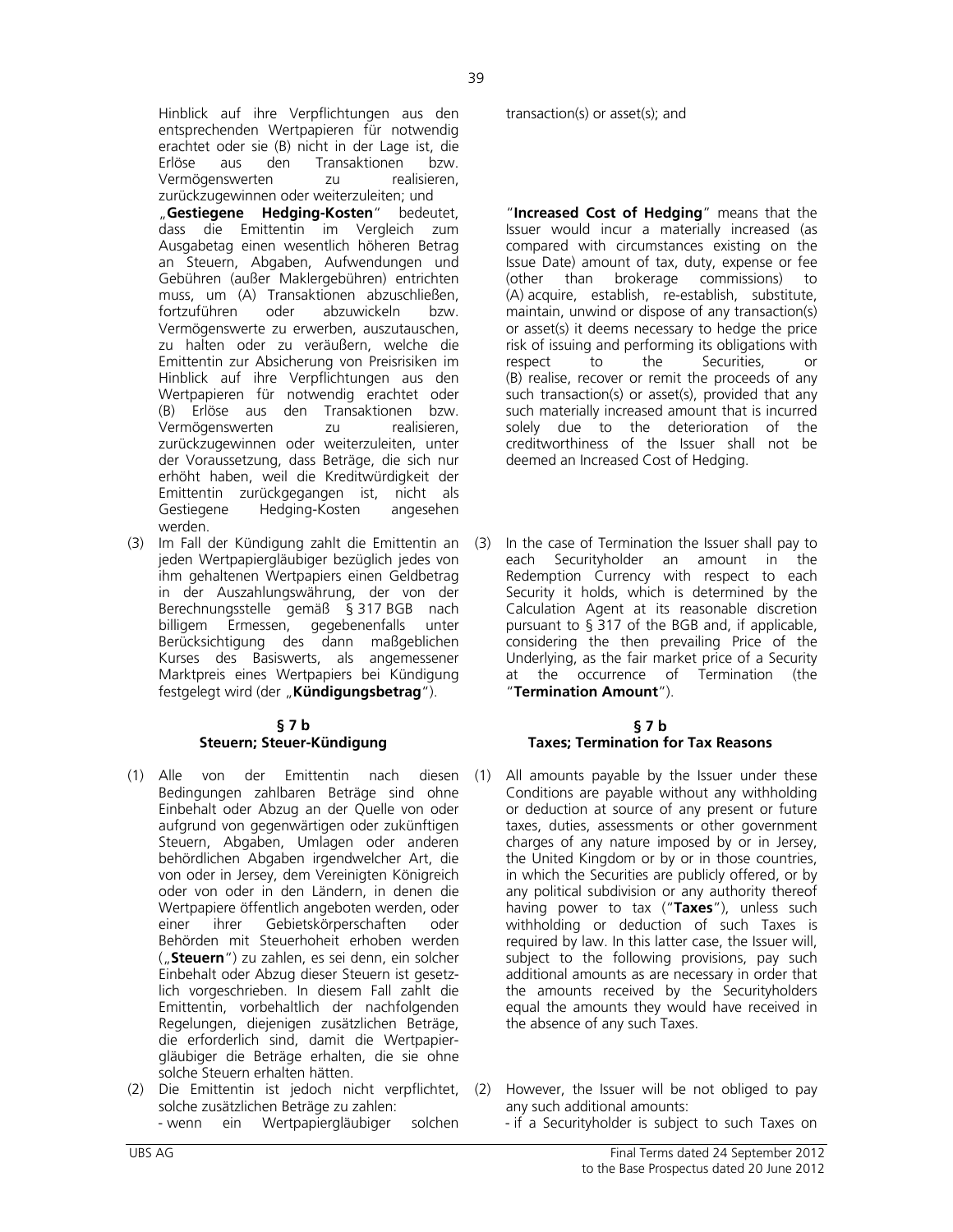Steuern auf die Wertpapiere wegen irgendeiner anderen Verbindung zu der Schweiz, Jersey, dem Vereinigten Königreich oder den Ländern, in denen die Wertpapiere öffentlich angeboten werden, als dem bloßen Eigentum oder dem Besitz der Wertpapiere unterliegt;

- falls der Einbehalt oder Abzug der Steuern in Beziehung steht zu (i) einer Richtlinie oder Verordnung der Europäischen Union bezüglich der Besteuerung von Zinserträgen oder (ii) einer zwischenstaatlichen Vereinbarung über deren Besteuerung, an der die Schweiz, Jersey, das Vereinigte Königreich oder die Länder, in denen die Wertpapiere öffentlich angeboten werden, oder die Europäische Union beteiligt ist, oder (iii) einer gesetzlichen Vorschrift, die der Umsetzung dieser Richtlinie, Verordnung oder Vereinbarung dient, dieser entspricht oder zur Anpassung an diese Richtlinie, Verordnung oder Vereinbarung eingeführt wurde,

- wenn der Einbehalt oder Abzug der Steuern von dem Wertpapiergläubiger dadurch hätten vermieden werden können, dass er die Zahlungen auf die Wertpapiere, über eine andere Zahlstelle in einem EU-Mitgliedstaat zur Zahlung abgefordert hätte; oder

- die aufgrund einer Rechtsänderung zu zahlen sind, welche später als 30 Tage nach Fälligkeit der betreffenden Zahlung von Kapital, oder, wenn dies später erfolgt, ordnungsgemäßer Bereitstellung aller fälligen Beträge gemäß § 1 dieser Bedingungen wirksam wird.

Weder die Emittentin noch irgendeine Zahlstelle oder sonstige Person sind zur Zahlung zusätzlicher Beträge in Bezug auf jegliche Einbehalte oder Abzüge verpflichtet, die (i) von oder in Bezug auf jegliche Wertpapiere gemäß den Abschnitten 1471 bis 1474 des U.S. Internal Revenue Code von 1986 in der jeweils geltenden Fassung (dem "Code") sowie den darunter erlassenen Verordnungen ("**FATCA**"), gemäß den Gesetzen der Schweiz, der Bundesrepublik Deutschland, von Jersey, des Vereinigten Königreichs oder der Länder, in denen die Wertpapiere öffentlich angeboten werden, zur Umsetzung von FATCA oder gemäß jeglichem Vertrag zwischen der Emittentin und den Vereinigten Staaten oder einer Behörde der Vereinigten Staaten in Bezug auf FATCA oder (ii) von oder in Bezug auf jegliche "dividendenäquivalente" Zahlung gemäß den Abschnitten 871 oder 881 des Code gemacht werden.

(3) Die Emittentin ist jederzeit berechtigt, sämtliche Wertpapiere, jedoch nicht nur teilweise, mit einer Frist von nicht weniger als 30 Tagen und nicht mehr als 45 Tagen durch Mitteilung gemäß § 11 dieser Bedingungen und unter Angabe des Kalendertags, zu dem die Kündigung wirksam wird (der "**Steuer-Kündigungstag**"), zur Rückzahlung zu einem Geldbetrag je Wertpapier in der Auszahlungsthe Securities due to any other relationship with Switzerland, Jersey, the United Kingdom or those countries, in which the Securities are publicly offered, than the mere ownership or possession of the Securities;

- where such withholding or deduction of any such Taxes relates to (i) any European Union Directive or regulation concerning the taxation of interest income, or (ii) any international treaty or understanding relating to such taxation and to which Switzerland, Jersey, the United Kingdom, or those countries, in which the Securities are publicly offered, or the European Union is a party, or (iii) any provision of law implementing, or complying with, or introduced to conform with, such Directive, regulation, treaty or understanding;

- if the Securityholders may have avoided the withholding or deduction of any such Taxes by claiming payments on the Securities via another paying agent in a EU member state; or

- that are payable as a result of any change in law that becomes effective more than 30 days after the relevant payment of principal becomes due or is duly provided for pursuant to § 1 of these Conditions, whichever occurs later.

None of the Issuer, any paying agent or any other person shall be required to pay any additional amounts with respect to any withholding or deduction (i) imposed on or in respect of any Securities pursuant to sections 1471 to 1474 of the U.S. Internal Revenue Code of 1986, as amended (the "**Code**") and the regulations promulgated thereunder ("**FATCA**"), the laws of Switzerland, Germany, Jersey, the United Kingdom, or those countries, in which the Securities are publicly offered, implementing FATCA, or any agreement between the Issuer and the United States or any authority thereof entered into for FATCA purposes, or (ii) imposed on or with respect to any "dividend equivalent" payment made pursuant to section 871 or 881 of the Code.

(3) The Issuer is entitled at any time to redeem all, but not only some, of the Securities on giving no less than 30 and no more than 45 days notice pursuant to § 11 of these Conditions, specifying the calendar day, on which the Termination becomes effective (the "**Tax Termination Date**"), at an amount in the Redemption Currency with respect to each Security, which is determined by the Calculation Agent at its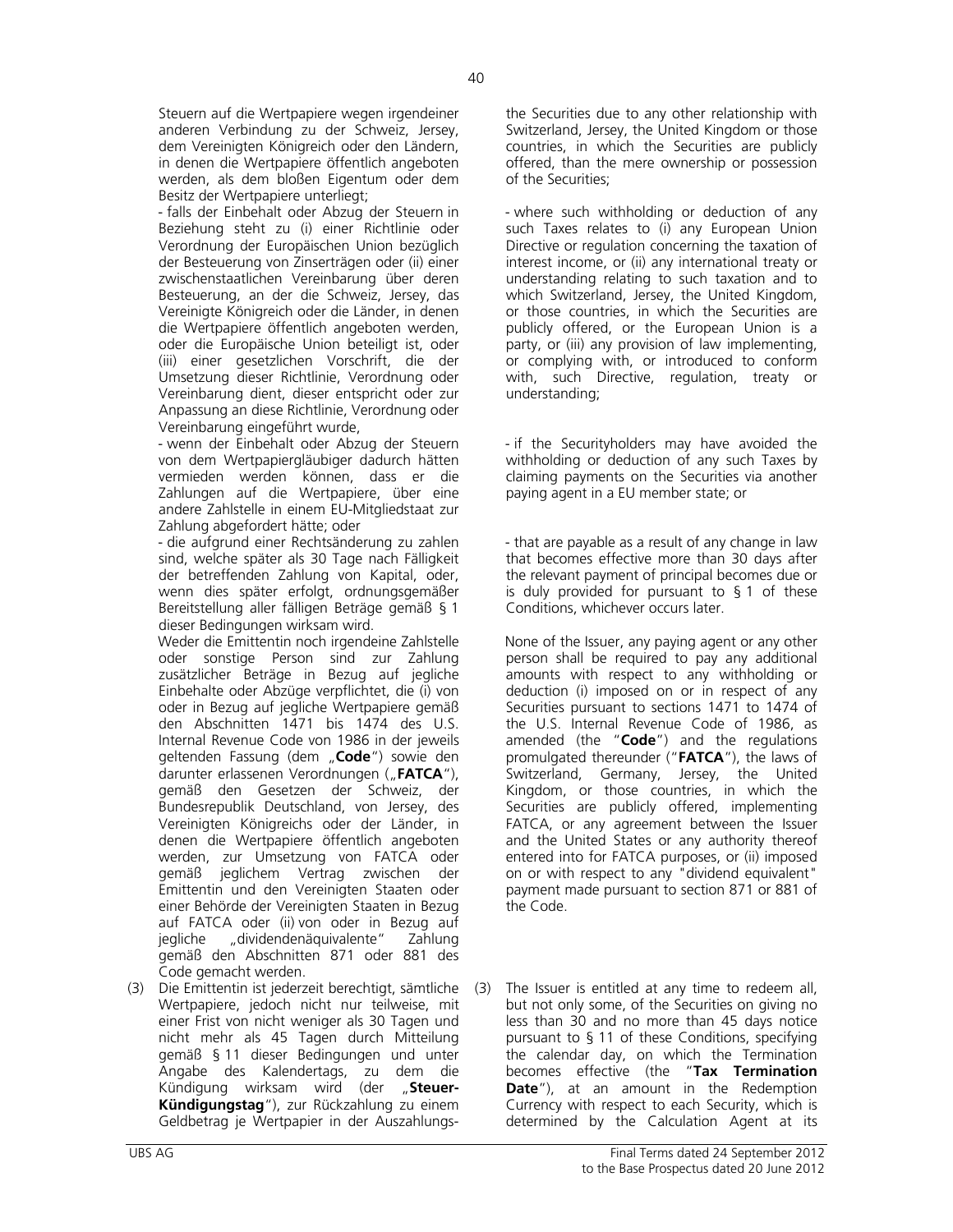währung, der von der Berechnungsstelle, gemäß § 317 BGB nach billigem Ermessen, gegebenenfalls unter Berücksichtigung des dann maßgeblichen Kurses des Basiswerts und der durch die Kündigung bei der Emittentin angefallenen Kosten, als angemessener Marktpreis eines Wertpapiers bei Kündigung festgelegt wird (der "Steuer-Kündigungs**betrag**"), zu kündigen, falls:

- die Emittentin bei der nächsten Zahlung nach diesen Bedingungen verpflichtet ist oder verpflichtet sein wird, als Ergebnis einer Änderung oder Ergänzung in den Gesetzen oder Vorschriften in der Schweiz, Jersey, dem Vereinigten Königreich, oder in den Ländern, in denen die Wertpapiere öffentlich angeboten werden, oder irgendeiner ihrer Gebietskörperschaften oder Behörden mit Steuerhoheit oder einer Änderung in der Anwendung oder Auslegung solcher Gesetze oder Vorschriften, die am oder nach dem Ausgabetag dieser Wertpapiere in Kraft tritt bzw. angewendet wird, zusätzliche Beträge nach diesem § 7 b dieser Bedingungen zu zahlen; und

- die Emittentin das Erfordernis, solche zusätzlichen Beträge zahlen zu müssen, nicht durch nach eigenem Ermessen zumutbare Maßnahmen (nicht aber eine Ersetzung der Emittentin gemäß § 10 dieser Bedingungen) vermeiden kann.

Eine solche Kündigung darf nicht früher als 90 Tage vor dem Datum erfolgen, an dem die Emittentin erstmals zusätzliche Beträge nach diesem § 7 b zu zahlen hätte.

# **§ 8 Marktstörungen**

- (1) Sind die Emittentin und die Berechnungsstelle nach Ausübung billigen Ermessens (gemäß § 315 BGB bzw. § 317 BGB) der Ansicht, dass an dem Bewertungstag bzw. an einem der Beobachtungstage oder dem Festlegungstag eine Marktstörung (§ 8 (3)) vorliegt, dann wird der Bewertungstag bzw. der jeweilige Beobachtungstag oder der Festlegungstag für den jeweils betroffenen Basiswert $_{\text{ii}}$  auf den unmittelbar darauf folgenden Basiswert-Berechnungstag, an dem keine Marktstörung mehr vorliegt, verschoben. Die Emittentin wird sich bemühen, den Beteiligten unverzüglich gemäß § 11 dieser Bedingungen mitzuteilen, dass eine Marktstörung eingetreten ist. Eine Pflicht zur Mitteilung besteht jedoch nicht.
- (2) Wenn der Bewertungstag bzw. ein Beobachtungstag aufgrund der Bestimmungen des § 8 (1) um acht Basiswert-Berechnungstage verschoben worden ist und auch an diesem Tag die Marktstörung fortbesteht, dann gilt dieser Tag als der maßgebliche Bewertungstag bzw. Beobachtungstag für den jeweils betroffenen Basiswert<sub>(i)</sub>.

reasonable discretion pursuant to § 317 of the BGB and, if applicable, considering the then prevailing Price of the Underlying and the expenses of the Issuer caused by the Termination, as the fair market price of a Security at the occurrence of Termination (the "**Tax Termination Amount**") if:

- the Issuer, on the occasion of the next payment is or will be required under these Conditions to pay additional amounts under this  $\S$  7 b of these Conditions on account of any change or amendment to the laws or regulations of Switzerland, Jersey, the United Kingdom, or those countries, in which the Securities are publicly offered, or any political subdivision or authority thereof with power to tax or any change in application or interpretation of such laws or regulations which change becomes effective or applicable on or after the Issue Date of these Securities; and

- the Issuer cannot avoid the requirement to pay such additional amounts by any steps reasonably available to the Issuer at its own discretion (but not by any substitution of the Issuer pursuant to § 10 of these Conditions).

Any such notice of redemption must not be given any earlier than 90 days prior to the date on which the Issuer would initially be required to pay additional amounts pursuant to this § 7 b.

# **§ 8 Market Disruptions**

- If, in the opinion of the Issuer and the Calculation Agent at their reasonable discretion (pursuant to § 315 of the BGB or, as the case may be, § 317 of the BGB), a Market Disruption (§ 8 (3)) prevails on the Valuation Date or on one of the Observation Dates or on the Fixing Date, as the case may be, the Valuation Date or the relevant Observation Date or the Fixing Date, as the case may be, in relation to the affected Underlying $_{(i)}$ shall be postponed to the next succeeding Underlying Calculation Date, on which no Market Disruption prevails. The Issuer shall endeavour to notify the parties pursuant to § 11 of these Conditions without delay of the occurrence of a Market Disruption. However, there is no notification obligation.
- (2) If the Valuation Date or an Observation Date, as the case may be, has been postponed, due to the provisions of § 8 (1), by eight Underlying Calculation Dates, and if the Market Disruption continues to prevail on this day, this day shall be deemed to be the relevant Valuation Date or Observation Date, as the case may be, in relation to the affected Underlying $_{(i)}$ .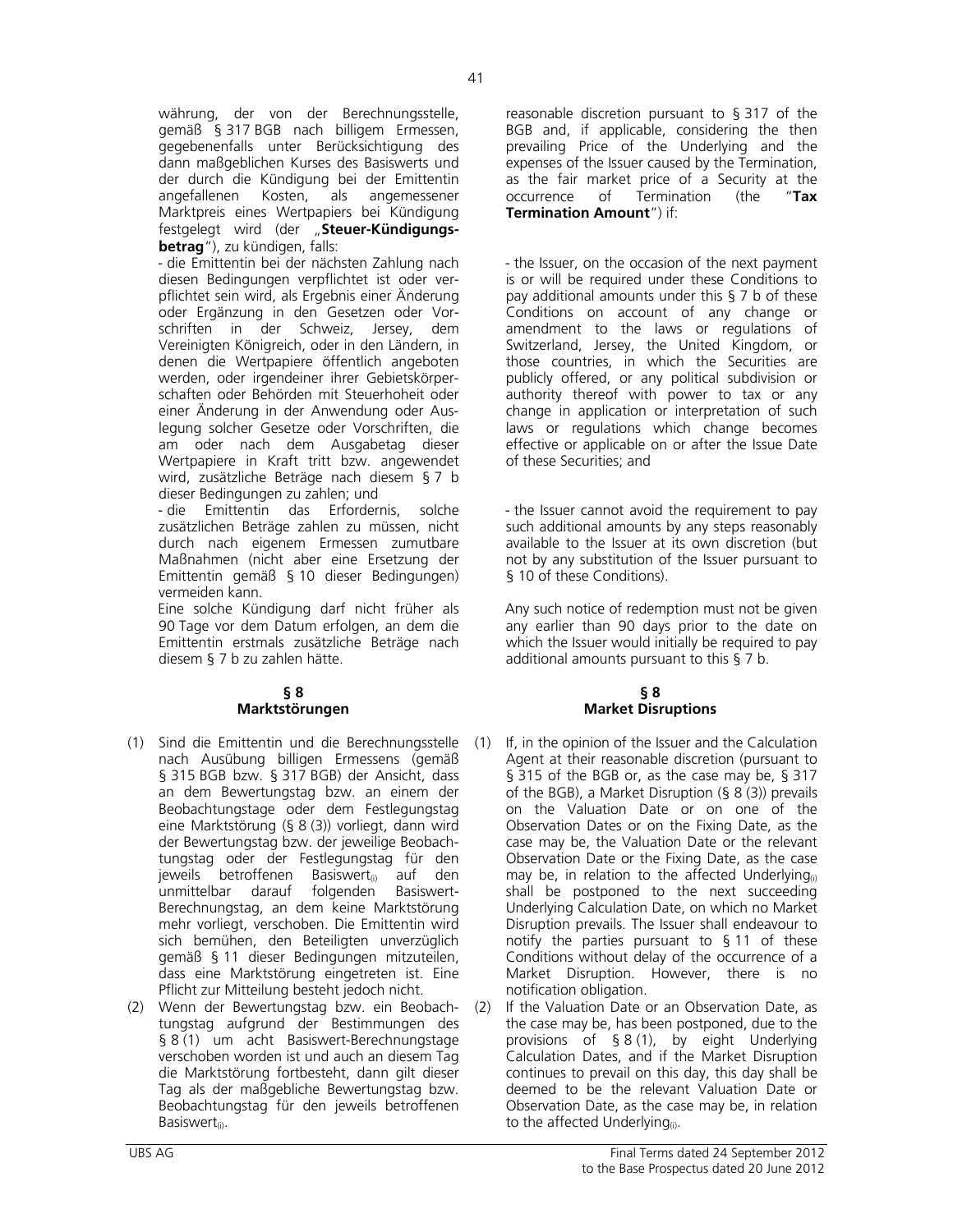Eine weitere Verschiebung findet nicht statt. No further postponement shall take place.

 Die Emittentin und die Berechnungsstelle werden dann nach Ausübung billigen Ermessens (gemäß § 315 BGB bzw. § 317 BGB) sowie unter Berücksichtigung (i) der dann herrschenden Marktgegebenheiten und (ii) sämtlicher sonstigen Konditionen bzw. Faktoren, die die Emittentin und die Berechnungsstelle angemessenerweise für bedeutsam halten, auf Grundlage der zuletzt erhältlichen Kurse des betroffenen Basiswerts<sub>(i)</sub> und der von dem Index Sponsor abgegebenen Schätzungen einen Kurs des betroffenen Basiswerts<sub>(i)</sub> in Bezug auf den verschobenen Bewertungstag bzw. Beobachtungstag schätzen. (Zur Klarstellung: Dieser Kurs kann auch Null (0) betragen.)

 Sind die Emittentin und die Berechnungsstelle nach Ausübung billigen Ermessens (gemäß § 315 BGB bzw. § 317 BGB) der Ansicht, dass eine Schätzung des Kurses des betroffenen Basiswerts<sub>(i)</sub> aus welchen Gründen auch immer nicht möglich ist, dann werden die Emittentin und die Berechnungsstelle nach Ausübung billigen Ermessens (gemäß § 315 BGB bzw. § 317 BGB) sowie unter Berücksichtigung (i) der dann herrschenden Marktgegebenheiten, (ii) sämtlicher sonstigen Konditionen bzw. Faktoren, die die Emittentin und die Berechnungsstelle angemessenerweise für bedeutsam halten und (iii) gegebenenfalls unter Berücksichtigung der durch die Marktstörung bei der Emittentin angefallenen Kosten, bestimmen, ob, und gegebenenfalls in welcher Höhe, die Emittentin einen Geldbetrag in der Auszahlungswährung zahlen wird. Auf diesen Geldbetrag finden die in diesen Bedingungen enthaltenen Bestimmungen über den Auszahlungsbetrag entsprechende Anwendung.

- (3) Eine "**Marktstörung**" bedeutet in Bezug auf (3) einen Index als Basiswert bzw. auf sämtliche seiner Einzelwerte:
	- (a) die Suspendierung oder das Ausbleiben der Bekanntgabe des Kurses des Basiswerts an einem für die Berechnung eines Auszahlungsbetrags, eines Kündigungs-<br>betrags bzw. eines Steuerbetrags bzw. eines Steuer-Kündigungsbetrags maßgeblichen Basiswert-Berechnungstag, oder
	- (b) die Begrenzung, Suspendierung bzw. Unterbrechung oder, vorbehaltlich von Absatz (4), eine nach Auffassung der Emittentin und der Berechnungsstelle wesentliche Einschränkung des Handels
		- (i) an der Maßgeblichen Börse oder an der/den Börse(n) bzw. in dem Markt/den Märkten, an/in der/dem/denen die Einzelwerte notiert oder gehandelt werden, allgemein (sei es wegen Kursbewegungen, die die Grenzen des von der Maßgeblichen Börse oder der/den Börse(n) bzw. dem

 The Issuer and the Calculation Agent will then, at their reasonable discretion (pursuant to § 315 of the BGB or, as the case may be, § 317 of the BGB) and taking into account (i) the market conditions then prevailing and (ii) such other conditions or factors as the Issuer and the Calculation Agent reasonably consider to be relevant, estimate the Price of the affected Underlying $_{(i)}$  in relation to the postponed Valuation Date or Observation Date, as the case may be, (which for the avoidance of doubt could be zero (0)) on the basis of the last announced Prices of the affected Underlying $_{(i)}$  and of any estimate given by the Index Sponsor.

 If, in the opinion of the Issuer and the Calculation Agent at their reasonable discretion (pursuant to § 315 of the BGB or, as the case may be, § 317 of the BGB), an estimate of the Price of the affected Underlying $_{(i)}$  is, for whatsoever reason, not possible, the Issuer and the Calculation Agent will, at their reasonable discretion (pursuant to § 315 of the BGB or, as the case may be, § 317 of the BGB) and taking into account (i) the market conditions then prevailing, (ii) such other conditions or factors as the Issuer and the Calculation Agent reasonably consider to be relevant and (iii) the expenses of the Issuer, if any, caused by the Market Disruption, determine whether and in which amount, if applicable, the Issuer will make payment of an amount in the Redemption Currency. The provisions of these Conditions relating to the Redemption Amount shall apply *mutatis mutandis* to such payment.

- (3) A "**Market Disruption**" shall mean in relation to an index used as the Underlying or, as the case may be, in relation to each of its Components:
	- (a) a suspension or a failure of the announcement of the Price of the Underlying on any Underlying Calculation Date relevant for determining the Redemption Amount, the Termination Amount or the Tax Termination Amount, as the case may be, or
	- (b) a limitation, suspension or disruption of or, subject to para. (4), a restriction imposed on trading, the latter of which the Issuer and the Calculation Agent consider significant,
		- on the Relevant Exchange or on the stock exchange(s) or in the market(s) on/in which the Components are quoted or traded, in general (whether by movements in price exceeding limits permitted by the Relevant Exchange or the stock exchange(s) or the market(s) on/in which the Components are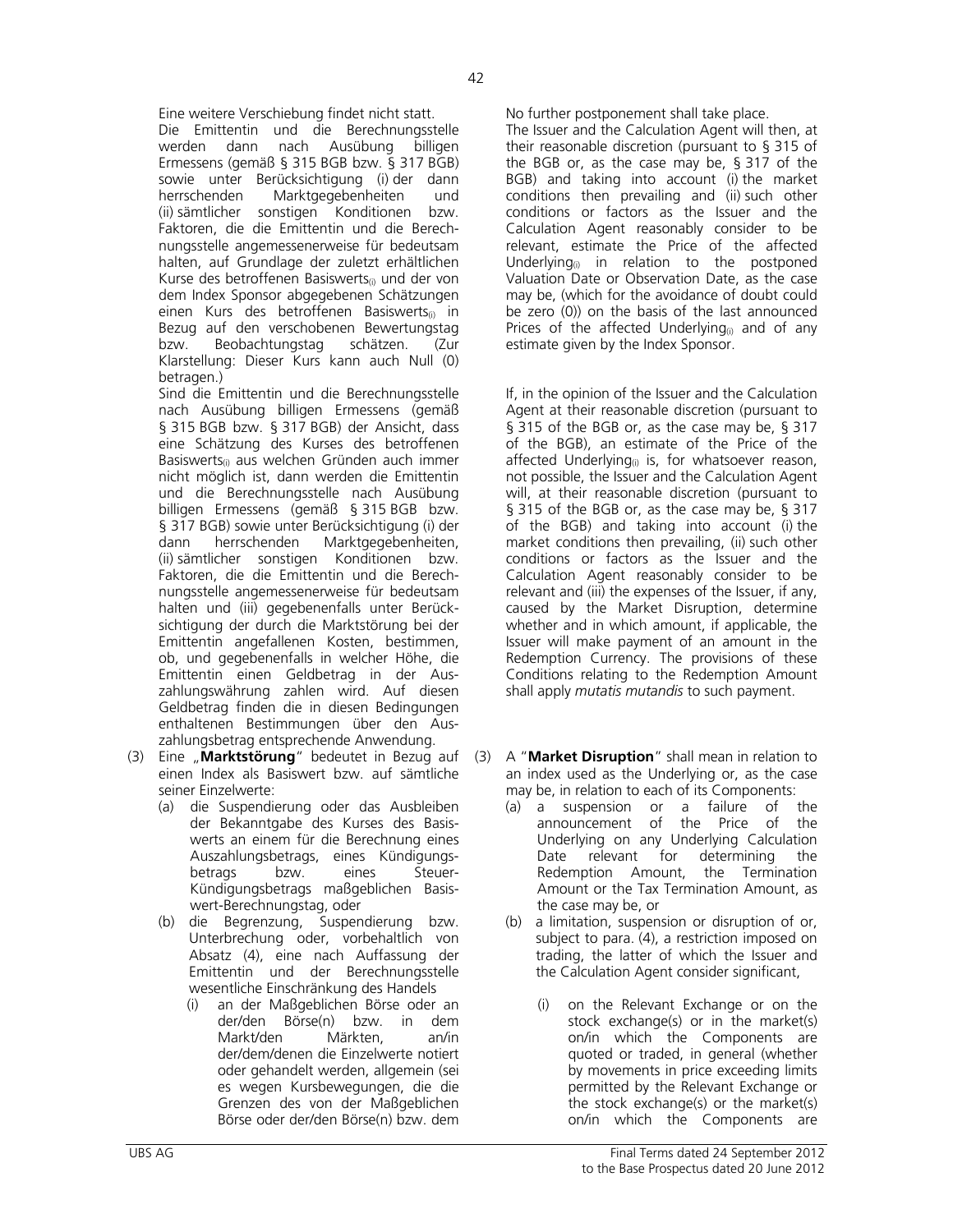Markt/den Märkten, an/in der/dem/denen die Einzelwerte notiert oder gehandelt werden, Erlaubten überschreiten, oder aus sonstigen Gründen), oder

- (ii) an der Maßgeblichen Börse oder an der/den Börse(n) bzw. in dem Markt/den Märkten, an/in der/dem/denen die Einzelwerte notiert oder gehandelt werden, in dem Index bzw. in den Einzelwerten des Index an der Maßgeblichen Börse oder an der/den Börse(n) bzw. in dem Markt/den Märkten an/in der/dem/denen die Einzelwerte notiert oder gehandelt werden, sofern eine wesentliche Anzahl oder ein wesentlicher Anteil unter Berücksichtigung der Marktkapitalisierung betroffen ist (als wesentliche Anzahl bzw. wesentlicher Anteil gilt eine solche oder ein solcher von mehr als 20 %), (sei es wegen Kursbewegungen, die die Grenzen des von der Maßgeblichen Börse oder der/den Börse(n) bzw. dem Markt/den Märkten, an/in der/dem/denen die Einzelwerte notiert oder gehandelt werden, Erlaubten überschreiten, oder aus sonstigen Gründen), oder
- (iii) an der Maßgeblichen Terminbörse, falls dort Optionskontrakte auf den Index bzw. auf die Einzelwerte gehandelt werden, oder
- (iv) aufgrund einer Anordnung einer Behörde oder der Maßgeblichen Börse (sei es wegen Kursbewegungen, die die Grenzen des von der Maßgeblichen Börse Erlaubten überschreiten, oder aus sonstigen Gründen), bzw. aufgrund eines Moratoriums für Bankgeschäfte in dem Land, in dem die Maßgebliche Börse ansässig ist, oder aufgrund sonstiger Umstände.
- (c) Der maßgebliche Kurs ist ein Grenzpreis (*limit price*), was bedeutet, dass der für einen Tag ermittelte Kurs für den betroffenen Basiswert<sub>(i)</sub> den Kurs an dem unmittelbar vorangehenden Tag um den nach den Vorschriften der Maßgeblichen Börse oder der Börse(n) bzw. des Markts/der Märkte, an/in der/dem/denen die Einzelwerte notiert oder gehandelt werden, zulässigen maximalen Umfang überschritten bzw. unterschritten hat.
- (d) Der Eintritt eines sonstigen Ereignisses, das nach Ansicht der Emittentin und der Berechnungsstelle nach Ausübung billigen Ermessens (gemäß § 315 BGB bzw. § 317 BGB) die allgemeine Möglichkeit von Marktteilnehmern beeinträchtigt oder

quoted or traded, or otherwise), or

- (ii) on the Relevant Exchange or on the stock exchange(s) or in the market(s) on/in which the Components are quoted or traded, in the Index or, as the case may be, in the Components of the Index on the Relevant Exchange or on the stock exchange(s) or in the market(s) on/in which the Components are quoted or traded, provided that a major number or a major part in terms of market capitalisation is concerned (a number or part in excess of 20 % shall be deemed to be material), (whether by movements in price exceeding limits permitted by the Relevant Exchange or the stock exchange(s) or the market(s) on/in which the Components are quoted or traded, or otherwise), or
- (iii) on the Relevant Futures and Options Exchange, if Option Contracts on the Index or, as the case may be, on the Components are traded there, or
- (iv) due to a directive of an authority or of the Relevant Exchange (whether by movements in price exceeding limits permitted by the Relevant Exchange or otherwise) or due to a moratorium, which is declared in respect of banking activities in the country, in which the Relevant Exchange is located, or due to any other reasons whatsoever.
- (c) The relevant price is a "limit price", which means that the price for the affected Underlying $_{(i)}$  for a day has increased or decreased from the immediately preceding day's price by the maximum amount permitted under applicable rules of the Relevant Exchange or the stock exchange(s) or the market(s) on/in which the Components are quoted or traded.
- (d) The occurrence of any other event that, in the opinion of the Issuer and the Calculation Agent at their reasonable discretion (pursuant to § 315 of the BGB or, as the case may be, § 317 of the BGB), disrupts or impairs the ability of market participants in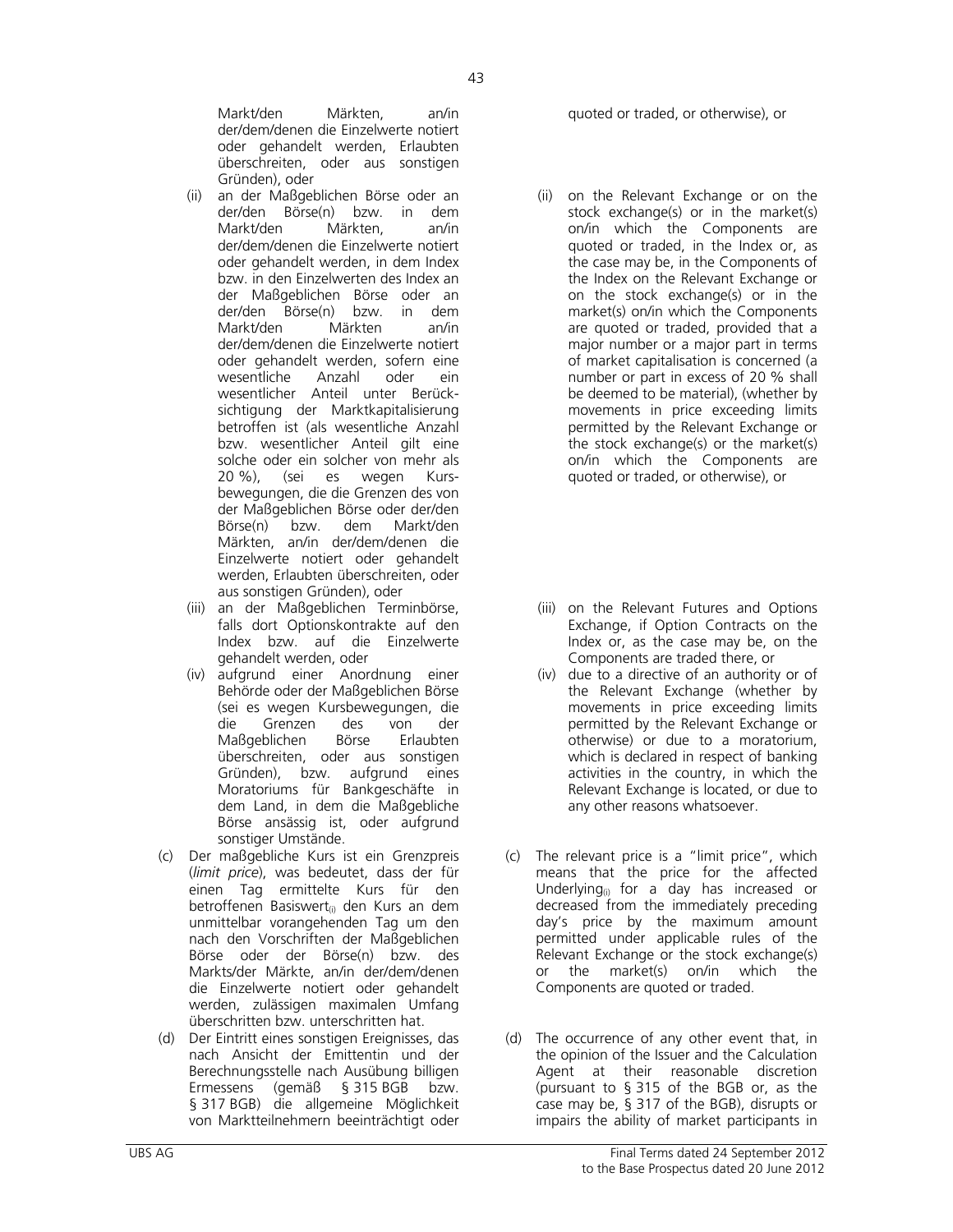behindert, Transaktionen in dem betroffenen Basiswert<sub>(i)</sub> bzw. dem jeweils betroffenen Einzelwert durchzuführen oder diesbezügliche Marktbewertungen zu erhalten.

- (4) Eine Verkürzung der regulären Handelszeiten oder eine Beschränkung der Stunden oder Anzahl der Tage, an denen ein Handel stattfindet, gilt nicht als Marktstörung, sofern die Einschränkung auf einer Änderung der regulären Handelszeiten der Maßgeblichen Börse beruht, die mindestens eine (1) Stunde vor (i) entweder dem tatsächlichen regulären Ende der Handelszeiten an der Maßgeblichen Börse oder (ii) dem Termin für die Abgabe von Handelsaufträgen zur Bearbeitung an dem betreffenden Tag an der Maßgeblichen Börse, je nachdem welcher Zeitpunkt früher ist, angekündigt worden ist. Eine im Laufe eines Tages auferlegte Beschränkung im Handel aufgrund von Preisbewegungen, die bestimmte vorgegebene Grenzen überschreiten, gilt nur dann als Marktstörung, wenn diese Beschränkung bis zum Ende der Handelszeit an dem betreffenden Tag fortdauert.
- (5) Das Bestehen einer Marktstörung vor dem Bewertungstag bzw. einem Beobachtungstag bleibt für die Feststellung des Erreichens, Überschreitens oder Unterschreitens einer nach diesen Bedingungen maßgeblichen Schwelle oder Grenze unberücksichtigt.

# **§ 9 Berechnungsstelle; Zahlstelle**

- (1) Die Berechnungsstelle und die Zahlstelle (die "**Wertpapierstellen**") übernehmen diese Funktion jeweils in Übereinstimmung mit diesen Bedingungen. Jede der Wertpapierstellen haftet dafür, dass sie im Zusammenhang mit den Wertpapieren Handlungen bzw. Berechnungen vornimmt, nicht vornimmt oder nicht richtig vornimmt oder sonstige Maßnahmen trifft oder unterlässt nur, wenn und soweit sie jeweils die Sorgfalt eines ordentlichen Kaufmanns verletzt hat.
- (2) Jede der Wertpapierstellen handelt ausschließlich als Erfüllungsgehilfin der Emittentin und hat keinerlei Pflichten gegenüber dem Wertpapiergläubiger. Die Wertpapierstellen sind jeweils von den Beschränkungen des § 181 BGB befreit.
- (3) Die Emittentin ist berechtigt, jederzeit jede oder alle der Wertpapierstellen durch eine andere Gesellschaft zu ersetzen, eine oder mehrere zusätzliche Wertpapierstellen zu bestellen und deren Bestellung zu widerrufen. Ersetzung, Bestellung und Widerruf werden gemäß § 11 dieser Bedingungen bekannt gemacht.
- (4) Jede der Wertpapierstellen ist berechtigt, durch schriftliche Anzeige gegenüber der Emittentin<br>iederzeit ihr Amt niederzulegen. Die jederzeit ihr Amt niederzulegen. Die

general to effect transactions in, or obtain market values for the affected Underlying $(i)$ or, as the case may be, the affected Component.

- Any closing prior to the scheduled trading time or any restriction of the hours or the number of days during which trading takes place is not deemed to be a Market Disruption, if the restriction is based on a change in regular trading hours on the Relevant Exchange announced in advance at least one (1) hour prior to the earlier of (i) the actual closing time for the regular trading hours on the Relevant Exchange or (ii) the submission deadline for orders entered into the Relevant Exchange for execution on the relevant day. A restriction of trading which is levied during the course of any day due to price developments exceeding certain prescribed limits shall only be deemed to be a Market Disruption if such restriction continues until the end of trading hours on the relevant day.
- (5) The existence of a Market Disruption prior to the Valuation Date or an Observation Date, as the case may be, shall be disregarded when determining reaching, exceeding or falling short of any threshold or limit, relevant under these Conditions.

# **§ 9 Calculation Agent; Paying Agent**

- (1) The Calculation Agent and the Paying Agent (the "**Security Agents**") shall assume such role in accordance with these Conditions. Each of the Security Agents shall be liable for making, failing to make or incorrectly making any measure or calculations, as the case may be, or for taking or failing to take any other measures only if and insofar as they fail to exercise the due diligence of a prudent businessman.
- Each of the Security Agents acts exclusively as vicarious agent of the Issuer and has no obligations to the Securityholder. Each of the Security Agents is exempt from the restrictions under § 181 of the BGB.
- The Issuer is entitled at any time to replace any or all of the Security Agents by another company, to appoint one or several additional Security Agents, and to revoke their appointments. Such replacement, appointment and revocation shall be notified in accordance with § 11 of these Conditions.
- (4) Each of the Security Agents is entitled to resign at any time from its function upon prior written notice to the Issuer. Such resignation shall only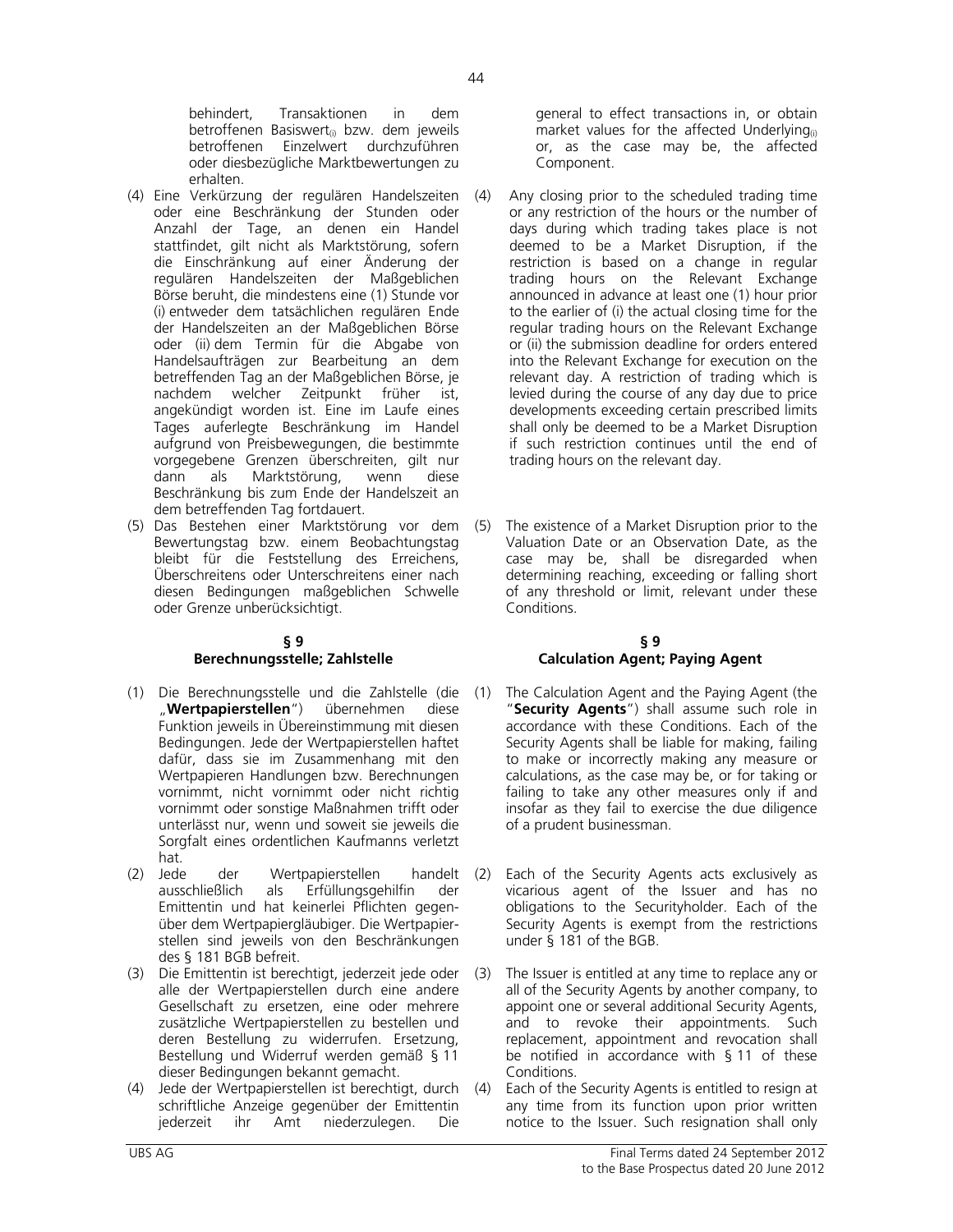Niederlegung wird nur wirksam mit der Bestellung einer anderen Gesellschaft als Berechnungsstelle bzw. als Zahlstelle durch die Emittentin. Niederlegung und Bestellung werden gemäß § 11 dieser Bedingungen bekannt gemacht.

# **§ 10 Ersetzung der Emittentin**

- (1) Die Emittentin ist jederzeit berechtigt, ohne Zustimmung der Wertpapiergläubiger eine andere Gesellschaft der UBS Gruppe als Emittentin (die "**Neue Emittentin**") hinsichtlich aller Verpflichtungen aus oder in Verbindung mit den Wertpapieren an die Stelle der Emittentin zu setzen, sofern
	- (i) die Neue Emittentin alle Verpflichtungen der Emittentin aus oder in Verbindung mit den Wertpapieren übernimmt,<br>die Neue Emittentin alle
	- (ii) die Neue Emittentin alle etwa notwendigen Genehmigungen von den zuständigen Behörden erhalten hat, wonach die Neue Emittentin alle sich aus oder in Verbindung mit den Wertpapieren ergebenden Verpflichtungen erfüllen kann und Zahlungen ohne Einbehalt oder Abzug von irgendwelchen Steuern, Abgaben oder Gebühren an die Zahlstelle transferieren darf,
	- (iii) die Emittentin unbedingt und unwiderruflich die Verpflichtungen der Neuen Emittentin garantiert und
	- (iv) das Clearingsystem der Ersetzung zugestimmt hat, wobei die Zustimmung nicht mit einer unangemessenen Begründung verweigert oder zurückgehalten werden darf.
- (2) Im Falle einer solchen Ersetzung der Emittentin gilt jede in diesen Bedingungen enthaltene Bezugnahme auf die Emittentin fortan als auf die Neue Emittentin bezogen.
- (3) Die Ersetzung der Emittentin ist für die Wertpapiergläubiger endgültig und bindend und wird den Wertpapiergläubigern unverzüglich gemäß § 11 dieser Bedingungen bekannt gemacht.

# **§ 11 Bekanntmachungen**

- (1) Bekanntmachungen, die die Wertpapiere betreffen, werden auf den Internetseiten der Emittentin unter www.ubs.com/keyinvest oder einer Nachfolgeseite veröffentlicht. Jede Mitteilung wird am Tag ihrer Veröffentlichung wirksam (oder im Fall von mehreren Veröffentlichungen am Tag der ersten solchen Veröffentlichung).
- (2) Soweit rechtlich zulässig ist die Emittentin berechtigt, Bekanntmachungen ausschließlich durch Mitteilung an das Clearingsystem zur

become effective if another company is appointed by the Issuer as Calculation Agent or as Paying Agent, as the case may be. Resignation and appointment are notified in accordance with § 11 of these Conditions.

### **§ 10 Substitution of the Issuer**

- The Issuer is entitled at any time, without the consent of the Securityholders, to substitute another company within the UBS Group as issuer (the "**New Issuer**") with respect to all obligations under or in connection with the Securities, if
	- (i) the New Issuer assumes all obligations of the Issuer under or in connection with the Securities,
	- (ii) the New Issuer has obtained all necessary authorisations, if any, by the competent authorities, under which the New Issuer may perform all obligations arising under or in connection with the Securities and transfer payments to the Paying Agent without withholding or deduction of any taxes, charges or expenses,
	- (iii) the Issuer unconditionally and irrevocably guarantees the obligations of the New Issuer, and
	- (iv) the Clearing System has given its consent to the substitution which consent shall not be unreasonably withheld or delayed.
- In the case of such a substitution of the Issuer, any reference in these Conditions to the Issuer shall forthwith be deemed to refer to the New Issuer.
- The substitution of the Issuer shall be final, binding and conclusive on the Securityholders and will be published to the Securityholders without undue delay in accordance with § 11 of these Conditions.

#### **§ 11 Publications**

(1) Publications concerning the Securities will be published on the internet pages of the Issuer at www.ubs.com/keyinvest or a successor address.

 Any such notice shall be effective as of the publishing date (or, in the case of several publications as of the date of the first such publication).

(2) The Issuer shall, to the extent legally possible, be entitled to effect publications by way of notification to the Clearing System for the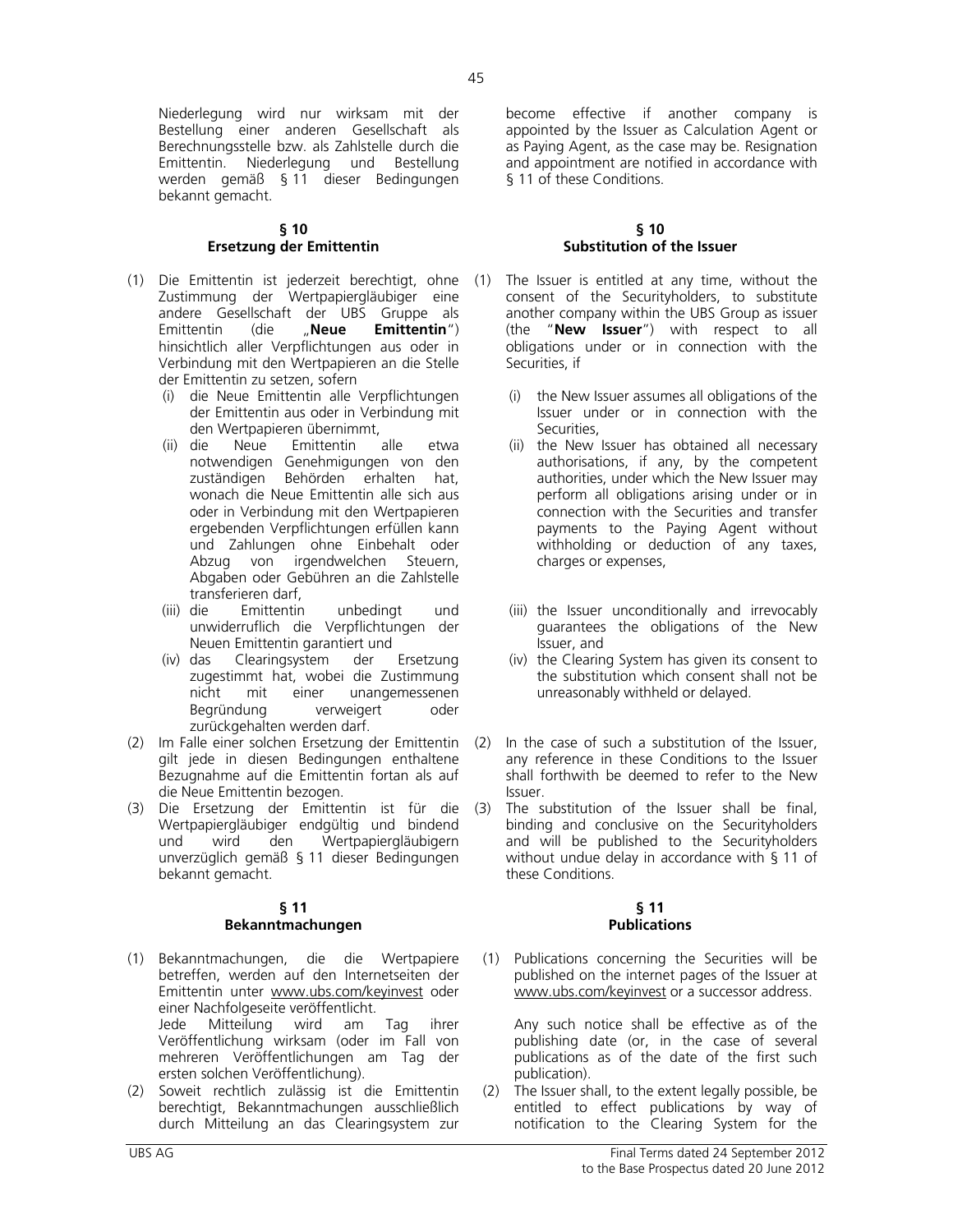Weiterleitung an die Wertpapiergläubiger (wie in den anwendbaren Vorschriften der Regelwerke des maßgeblichen Clearingsystems vorgesehen) zu bewirken, vorausgesetzt, dass in den Fällen, in denen die Wertpapiere an einer Wertpapier-Börse notiert sind, die anwendbaren Regeln dieser Wertpapier-Börse diese Form der Mitteilung zulassen. Bekanntmachungen durch Mitteilung an das Clearingsystem gelten am siebten Tag nach dem Tag der Mitteilung an das Clearingsystem als bewirkt.

#### **§ 12**

# **Begebung weiterer Wertpapiere; Ankauf; Einziehung; Entwertung**

- (1) Die Emittentin ist berechtigt, ohne Zustimmung der Wertpapiergläubiger, jederzeit weitere Wertpapiere mit gleicher Ausstattung in der Weise zu begeben, dass sie mit diesen Wertpapieren eine einheitliche Serie bilden, wobei in diesem Fall der Begriff "Wertpapier" entsprechend auszulegen ist.
- (2) Die Emittentin ist berechtigt, ohne Zustimmung der Wertpapiergläubiger, jederzeit Wertpapiere zu jedem beliebigen Preis zu kaufen. Die von der Emittentin erworbenen Wertpapiere können nach Wahl der Emittentin von ihr gehalten, erneut begeben, weiterverkauft oder entwertet werden.
- (3) Die Emittentin ist berechtigt, ohne Zustimmung der Wertpapiergläubiger, jederzeit ausstehende Wertpapiere einzuziehen und damit ihre Anzahl zu reduzieren.
- (4) Aufstockung bzw. Reduzierung der Wertpapiere werden unverzüglich gemäß § 11 dieser Bedingungen bekannt gemacht.<br>Sämtliche vollständig zurücke
- (5) Sämtliche vollständig zurückgezahlten Wertpapiere sind unverzüglich zu entwerten und können nicht wiederbegeben oder wiederverkauft werden.

# **§ 13 Sprache**

 Diese Bedingungen sind in deutscher Sprache abgefasst. Eine Übersetzung in die englische Sprache ist beigefügt. Der deutsche Text ist bindend und maßgeblich. Die Übersetzung in die englische Sprache ist unverbindlich.

#### **§ 14**

# **Anwendbares Recht; Anwendbares Recht in Bezug auf das Clearingsystem; Erfüllungsort; Gerichtsstand; Zustellungsbevollmächtigte; Korrekturen; Teilunwirksamkeit**

(1) Form und Inhalt der Wertpapiere sowie alle Rechte und Pflichten aus den in diesen Bedingungen geregelten Angelegenheiten bestimmen sich vorbehaltlich von § 14 (2), in

purpose of notifying the Securityholders (as set forth in the applicable rules and regulations of the Clearing System), provided that in cases, in which the Securities are listed on a Security Exchange, the regulations of such Security Exchange permit this type of notice. Any such notice shall be deemed as having been effect as of the seventh day after the date of the notification to the Clearing System.

#### **§ 12 Issue of further Securities; Purchase; Call; Cancellation**

- The Issuer is entitled at any time to issue, without the consent of the Securityholders, further securities having the same terms and conditions as the Securities so that the same shall be consolidated and form a single series with such Securities, and references to "Security" shall be construed accordingly.
- The Issuer is entitled at any time to purchase, without the consent of the Securityholders, Securities at any price. Such Securities may be held, reissued, resold or cancelled, all at the option of the Issuer.
- The Issuer is entitled at any time to call, without the consent of the Securityholders, outstanding Securities and to reduce their number.
- (4) Increase or reduction of Securities shall be notified without undue delay in accordance with § 11 of these Conditions.
- (5) All Securities redeemed in full shall be cancelled forthwith and may not be reissued or resold.

# **§ 13 Language**

 These Conditions are written in the German language and provided with an English language translation. The German text shall be controlling and binding. The English language translation is provided for convenience only.

# **§ 14**

# **Governing Law; Governing Law with respect to the Clearing System; Place of Performance; Place of Jurisdiction; Agent of Process; Corrections; Severability**

The form and content of the Securities as well as all rights and duties arising from the matters provided for in these Conditions shall, subject to § 14 (2) in every respect be governed by, and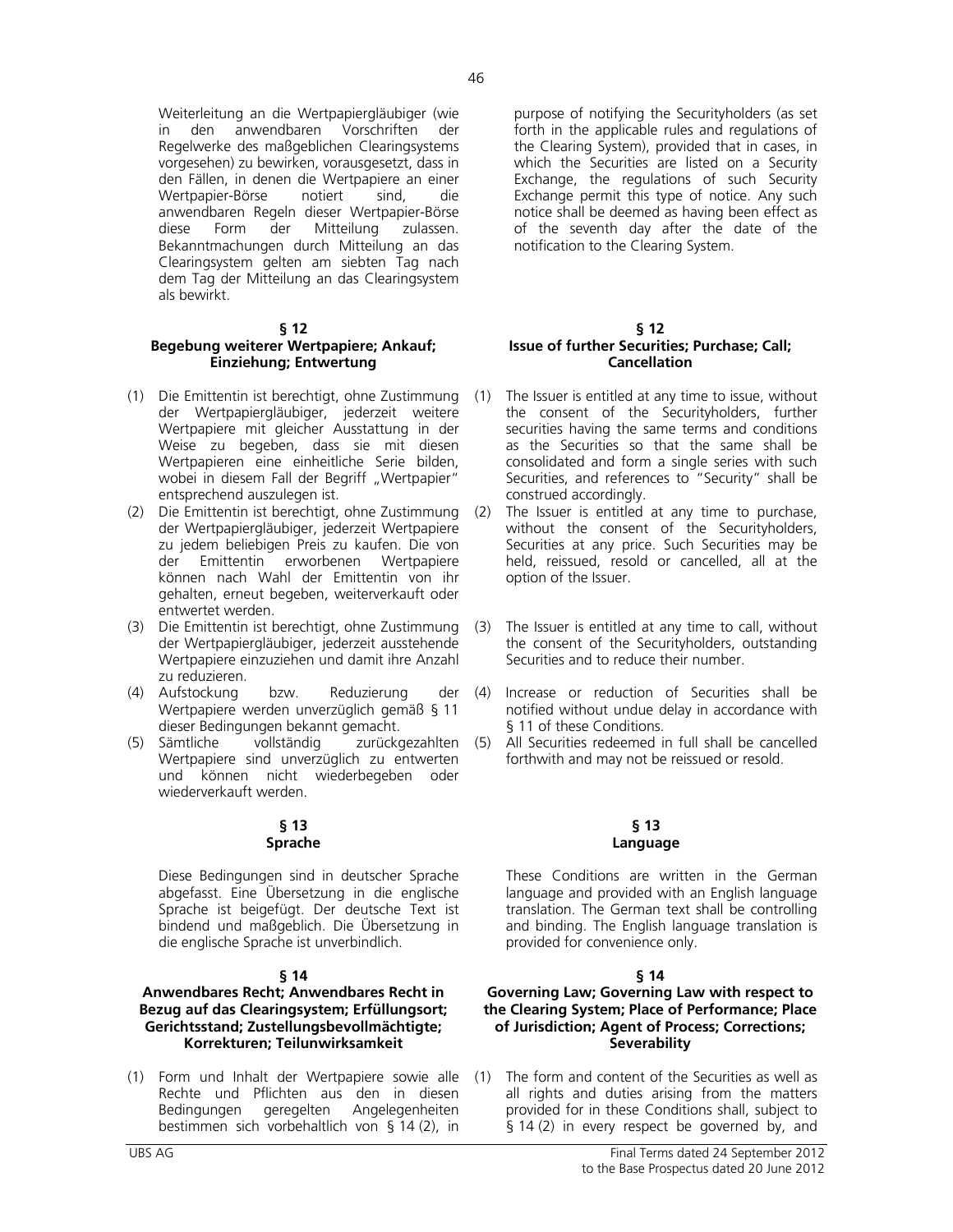jeder Hinsicht nach, und werden in Übereinstimmung ausgelegt mit, dem Recht der Bundesrepublik Deutschland.

- (2) Die Rechtswirkungen, die aus der Registrierung der Wertpapiere bei dem Clearingsystem folgen, unterliegen dem Recht des Schwedischen Königreichs gemäß § 4 (1), (3) und (4) dieser Bedingungen.
- (3) Der Gerichtsstand für alle Gerichtsverfahren, die sich aus oder im Zusammenhang mit den Wertpapieren ergeben, ist das Landgericht Frankfurt am Main; dementsprechend können alle Gerichtsverfahren vor diesem Gericht eingeleitet werden. Die Emittentin erkennt die Zuständigkeit des Landgerichts Frankfurt am Main unwiderruflich an und verzichtet auf die Einrede der mangelnden Zuständigkeit oder des *forum non conveniens* gegen Gerichtsverfahren vor diesem Gericht. Diese Anerkennung erfolgt zugunsten jedes Wertpapiergläubigers und beeinträchtigt nicht das Recht eines solchen Wertpapiergläubigers, ein Gerichtsverfahren vor einem anderen zuständigen Gericht einzuleiten, und die Einleitung eines Gerichtsverfahrens an einem oder mehreren Gerichtsständen schließt die (gleichzeitige oder nicht gleichzeitige) Einleitung eines Gerichtsverfahrens an einem anderen Gerichtsstand nicht aus.
- (4) Die UBS AG, handelnd durch ihre Niederlassung London, in ihrer Funktion als Emittentin ernennt hiermit die UBS Deutschland AG, Bockenheimer Landstraße 2-4, 60306 Frankfurt am Main, Bundesrepublik Deutschland, als<br>Bevollmächtigte, an die innerhalb der Bevollmächtigte, an die innerhalb der Bundesrepublik Deutschland im Rahmen jedes Verfahrens aus oder im Zusammenhang mit den Wertpapieren die Zustellung bewirkt werden kann (die "**Zustellungsbevollmächtigte**"). Falls, aus welchem Grund auch immer, die Zustellungsbevollmächtigte diese Funktion nicht mehr ausübt oder keine Anschrift innerhalb der Bundesrepublik Deutschland mehr hat, verpflichtet sich die UBS AG, handelnd durch ihre Niederlassung London, eine Ersatz-Zustellungsbevollmächtigte in der Bundesrepublik Deutschland zu ernennen. Hiervon unberührt bleibt die Möglichkeit, die Zustellung in jeder anderen gesetzlich zulässigen Weise zu bewirken.
- (5) Die Emittentin ist berechtigt, an diesen Bedingungen, jeweils ohne die Zustimmung der Wertpapiergläubiger, in der Weise, die die Emittentin für notwendig hält, Änderungen oder Ergänzungen vorzunehmen, sofern die Änderungen oder Ergänzungen
	- (i) formaler, geringfügiger oder technischer Natur ist; oder
	- (ii) zur Behebung eines offensichtlichen oder erwiesenen Fehlers erfolgt; oder
	- (iii) zur Behebung einer Mehrdeutigkeit oder zur Berichtigung oder Ergänzung fehlerhafter Bestimmungen dieser

shall be construed in accordance with, the laws of the Federal Republic of Germany.

- (2) The legal effects of registration of the Securities with the Clearing System will be governed by the laws of the Kingdom of Sweden pursuant to  $\S$  4 (1), (3) and (4) of these Conditions.
- (3) The District Court (*Landgericht*) of Frankfurt am Main shall have jurisdiction to settle any proceedings that may arise out of or in connection with any Securities and accordingly any proceedings may be brought in such court. The Issuer irrevocably submits to the jurisdiction of the District Court (*Landgericht*) of Frankfurt am Main and waives any objection to proceedings in such court on the ground of venue or on the ground that the proceedings have been brought in an inconvenient forum. These submissions are made for the benefit of Securityholder and shall not affect the right of any Securityholders to take proceedings in any other court of competent jurisdiction nor shall the taking of proceedings in one or more jurisdictions preclude the taking of proceedings in any other jurisdiction (whether concurrently or not).
- (4) UBS AG, acting through its London Branch, in its role as Issuer hereby appoints UBS Deutschland AG, Bockenheimer Landstrasse 2-4, 60306 Frankfurt am Main, Federal Republic of Germany, as its agent in the Federal Republic of Germany to receive service of process in any proceedings under or in connection with the Securities in the Federal Republic of Germany (the "**Agent of Process**"). If, for any reason, such Agent of Process ceases to act as such or no longer has an address in the Federal Republic of Germany, UBS AG, acting through its London Branch, agrees to appoint a substitute agent of process in the Federal Republic of Germany. Nothing herein shall affect the right to serve the process in any other manner permitted by law.
- (5) The Issuer is entitled to modify or amend, as the case may be, these Conditions in each case without the consent of the Securityholders in such manner as the Issuer deems necessary, if the modification or amendment
	- (i) is of a formal, minor or technical nature; or
	- (ii) is made to cure a manifest or proven error; or
	- (iii) is made to cure any ambiguity; or is made to correct or supplement any defective provisions of these Conditions; or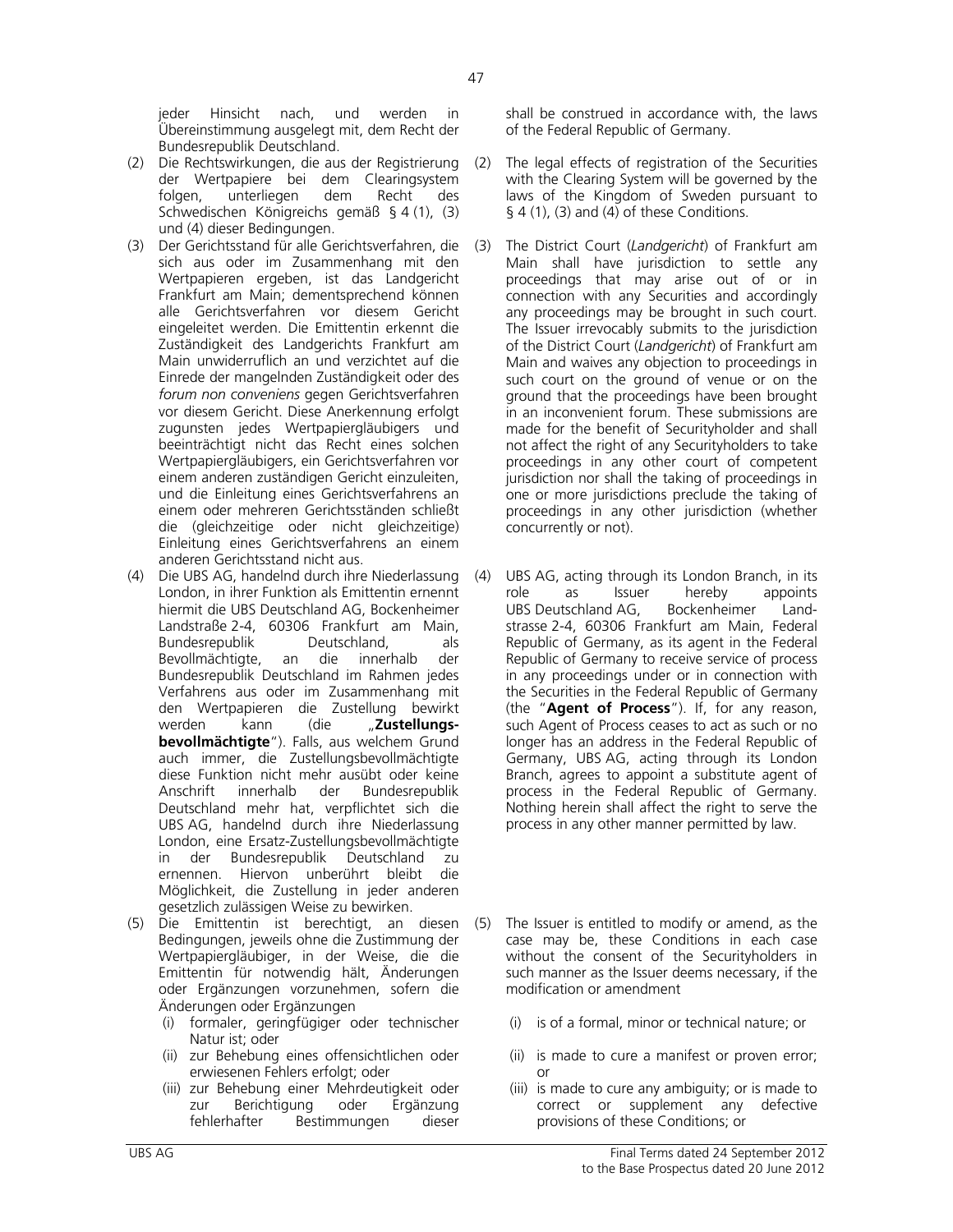Bedingungen erfolgt; oder

- (iv) zur Berichtigung eines Fehlers oder einer Auslassung erfolgt, wenn ohne eine solche Berichtigung die Bedingungen nicht die beabsichtigten Bedingungen, zu denen die Wertpapiere verkauft wurden und zu denen sie seitdem gehandelt werden, darstellen würden; oder
- (v) keine wesentlichen nachteiligen Auswirkungen auf die Interessen der Wertpapiergläubiger in Bezug auf die Wertpapiere hat.

 Eine solche Änderung bzw. Ergänzung wird gemäß ihren Bestimmungen wirksam, ist für die Wertpapiergläubiger bindend und wird den Wertpapiergläubigern gemäß § 11 dieser Bedingungen bekannt gemacht (wobei jedoch eine versäumte Übermittlung einer solchen Mitteilung oder deren Nichterhalt die Wirksamkeit der betreffenden Änderung bzw. Ergänzung nicht beeinträchtigt).

(6) Sollte eine Bestimmung dieser Bedingungen ganz oder teilweise unwirksam sein oder werden, so bleiben die übrigen Bestimmungen wirksam. Die unwirksame Bestimmung ist durch eine wirksame Bestimmung zu ersetzen, die den wirtschaftlichen Zwecken der unwirksamen Bestimmung so weit wie rechtlich möglich entspricht. Entsprechendes gilt für etwaige Lücken in den Bedingungen.

- (iv) is made to correct an error or omission such that, in the absence of such correction, the Conditions would not otherwise represent the intended terms of the Securities on which the Securities were sold and have since traded; or
- (v) will not materially and adversely affect the interests of the Securityholders.

 Any modification or amendment of these Terms and Conditions shall take effect in accordance with its terms and be binding on the Securityholders, and shall be notified to the Securityholders in accordance with § 11 of these Conditions (but failure to give such notice, or non-receipt thereof, shall not affect the validity of such modification or amendment).

(6) If any of the provisions of these Conditions is or becomes invalid in whole or in part, the remaining provisions shall remain valid. The invalid provision shall be replaced by a valid provision, which, to the extent legally possible, serves the economic purposes of the invalid provision. The same applies to gaps, if any, in these Conditions.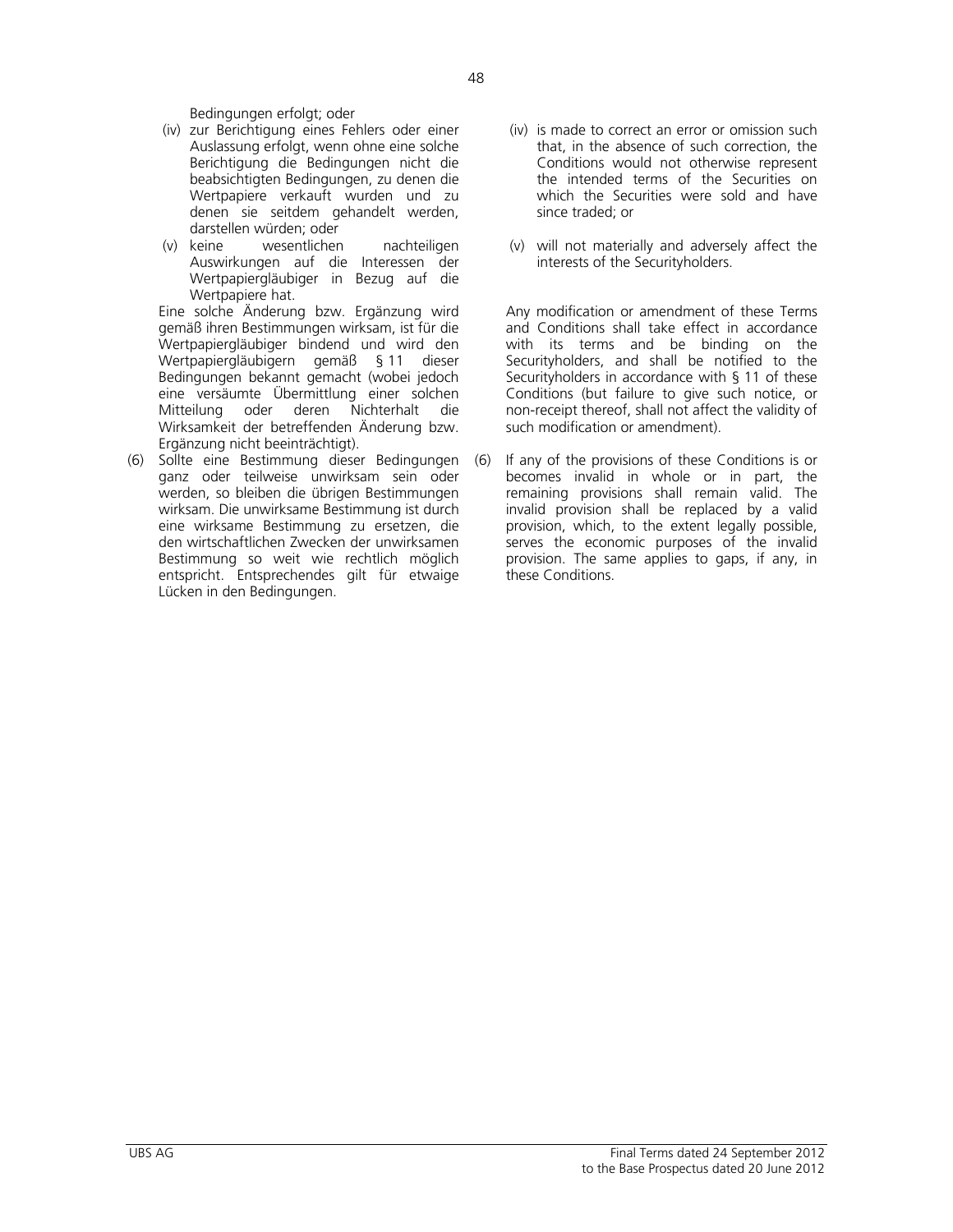# **INFORMATION ABOUT THE UNDERLYINGS**

The following information about the Underlyings comprises extracts or summaries of information publicly available on the internet page of the Index Sponsor. The Issuer confirms that such information has been accurately reproduced. As far as the Issuer is aware and is able to ascertain from information published by that third party, no facts have been omitted which would render the reproduced information inaccurate or misleading.

#### **I. Description of the EURO STOXX 50**® **Index (ISIN EU0009658145)**

The following Information is in essence an extract of the description of the Index as available on the internet page www.stoxx.com.

More information about the Index, nature, history, composition and prices of the Index is available under www.stoxx.com.

#### **I. Introduction**

The objectives of the STOXX® Indices are:

- Indices that accurately cover the breadth and depth of the European market
- Indices that are stable, predictable, consistent and economical
- Provide a tradable liquid base for indexation products.

A crucial requirement for achieving these objectives is transparency. To enable the accurate replication of the Index, STOXX Limited regularly updates and widely disseminates all the necessary data and information on all aspects of the Index composition and methodology. The Index and component data are disseminated immediately via the major data vendors and STOXX Limited's data distribution service, press releases and website (www.stoxx.com).

#### **II. Index Universe**

The EURO STOXX 50® blue chip index consists of 50 stocks covering the market sector leaders in the EURO STOXX® Index.

#### **III. Index Description**

As a member of the STOXX® family, the EURO STOXX 50® Index represents the performance of 50 companies representing the market sector leaders in the Eurozone. The following countries are included: Austria, Belgium, Finland, France, Germany, Greece, Ireland, Italy, Luxembourg, the Netherlands, Portugal and Spain. Price and total return values are calculated for the Index which is denominated in both Euros and US Dollars. Like all STOXX® Indices, it is a free float market capitalisation weighted index which captures around 60 % of the underlying market capitalisation of the EURO STOXX® Total Market Index. Component weightings are based on the number of free float shares; *i.e.* those shares that are available for trading.

#### **IV. Index Methodology**

The investable stock universe consists of the tradable stocks in the regional universe:

- Stock class: only common stocks and others with similar characteristics;
- Trading frequency: only stocks with less than 10 non-trading days in any three months.

The EURO STOXX 50® Index is derived from the EURO STOXX® Index, itself the Eurozone subset of the STOXX 600® Index.

# **1. Periodic Review (Selection List)**

Annual review procedure:

(1) Selection List

- Within each of the 19 EURO STOXX Supersector indices, the component stocks are ranked by free float market capitalisation. The largest stocks are added to the selection list until the coverage is close to, but still less than, 60 % of the free float market capitalisation of the corresponding EURO STOXX® TMI Supersector index. If the next-ranked stock brings the coverage closer to 60 % in absolute terms, then it is also added to the selection list.
- Any remaining stocks that are current EURO STOXX 50<sup>®</sup> Index components are added to the selection list.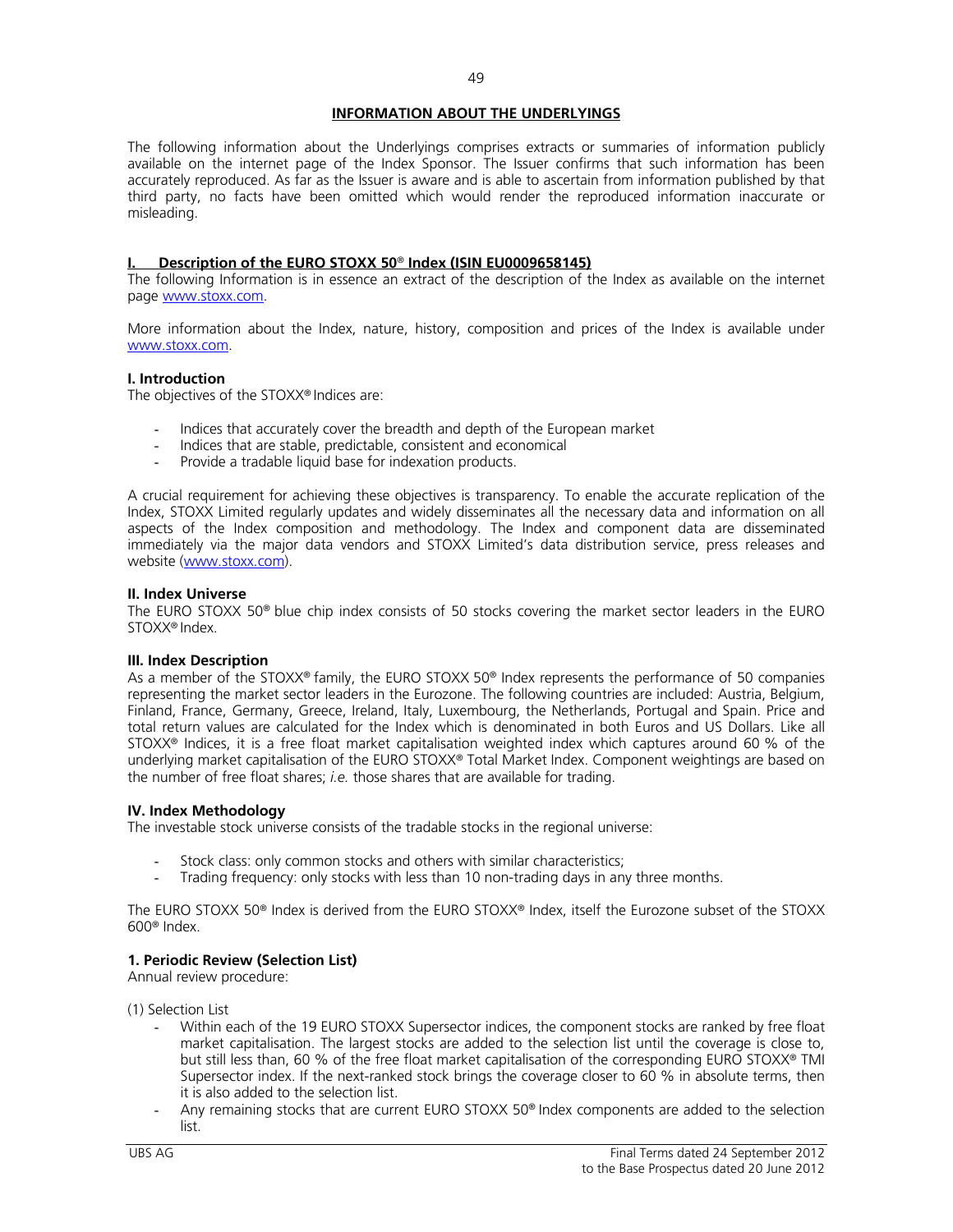The stocks on the selection list are ranked by free float market capitalisation. In exceptional cases, the STOXX Limited Supervisory Board could make additions or deletions to the selection list.

The free float factors are reviewed on a quarterly basis; they are published and implemented on the quarterly underlying data announcement dates. In exceptional cases they can be implemented immediately.

(2) 40 - 60 Rule

The "40 - 60" rule is then applied to select the blue chip stocks from the selection list:

- The largest 40 stocks on the list are selected.
- The remaining 10 stocks are selected from the largest remaining current stocks ranked between 41 and 60.
- If the number of stocks selected is still below 50, the largest remaining stocks are selected to bring the total to 50.

In addition, a selection list is also published on the first trading day of every month to indicate possible changes to the blue chip index composition at the next annual review or in case of extraordinary corporate actions.

# **2. Ongoing Review**

The EURO STOXX 50® Index is reviewed annually. If the number of shares changes by more than 10 % (due to extraordinary corporate actions, *e.g.* initial public offerings, mergers and takeovers, spin-offs, delistings or bankruptcy), the number of shares are adjusted immediately. Changes of less than 10 % will be implemented at the next quarterly review.

Index divisors are adjusted to maintain the continuity of the index across changes due to corporate actions.

#### **3. Index Constituents and Weightings**

The actual composition of the EURO STOXX 50® Index is published on Internet page www.stoxx.com.

If, at a quarterly review, the free float of a blue chip component is more than 10 % of the total free float market capitalisation of the EURO STOXX 50® Index, then it is reduced to 10 % by a weighting cap factor that is fixed until the next quarterly review.

#### **4. Index Calculation and Dissemination**

The Index is calculated with the Laspeyres formula which measures price changes against a fixed base quantity weight. The EURO STOXX 50® Index has a base value of 1,000 on the base date December 31, 1991. Historical data is available back to December 31, 1986.

The closing value of the EURO STOXX 50<sup>®</sup> Index is calculated at approximately 18:00 CET (Central European Time) based on the closing/adjusted price of the shares in the EURO STOXX 50<sup>®</sup> Index. If a stock did not trade all day then the previous day's closing/adjusted price is used. The same applies in case of a suspended quotation or stock exchange holiday.

#### **DISCLAIMER**

STOXX and its licensors have no relationship to the Issuer, other than the licensing of the EURO STOXX 50 $^{\circ}$ Index and the related trademarks for use in connection with the products.

#### **STOXX and its Licensors do not:**

- Sponsor, endorse, sell or promote the products.
- Recommend that any person invest in the products or any other securities.
- Have any responsibility or liability for or make any decisions about the timing, amount or pricing of products.
- Have any responsibility or liability for the administration, management or marketing of the products.
- Consider the needs of the products or the owners of the products in determining, composing or calculating the relevant index or have any obligation to do so.

# **STOXX and its Licensors will not have any liability in connection with the products. Specifically, STOXX and its Licensors do not make any warranty, express or implied and disclaim any and all warranty about:**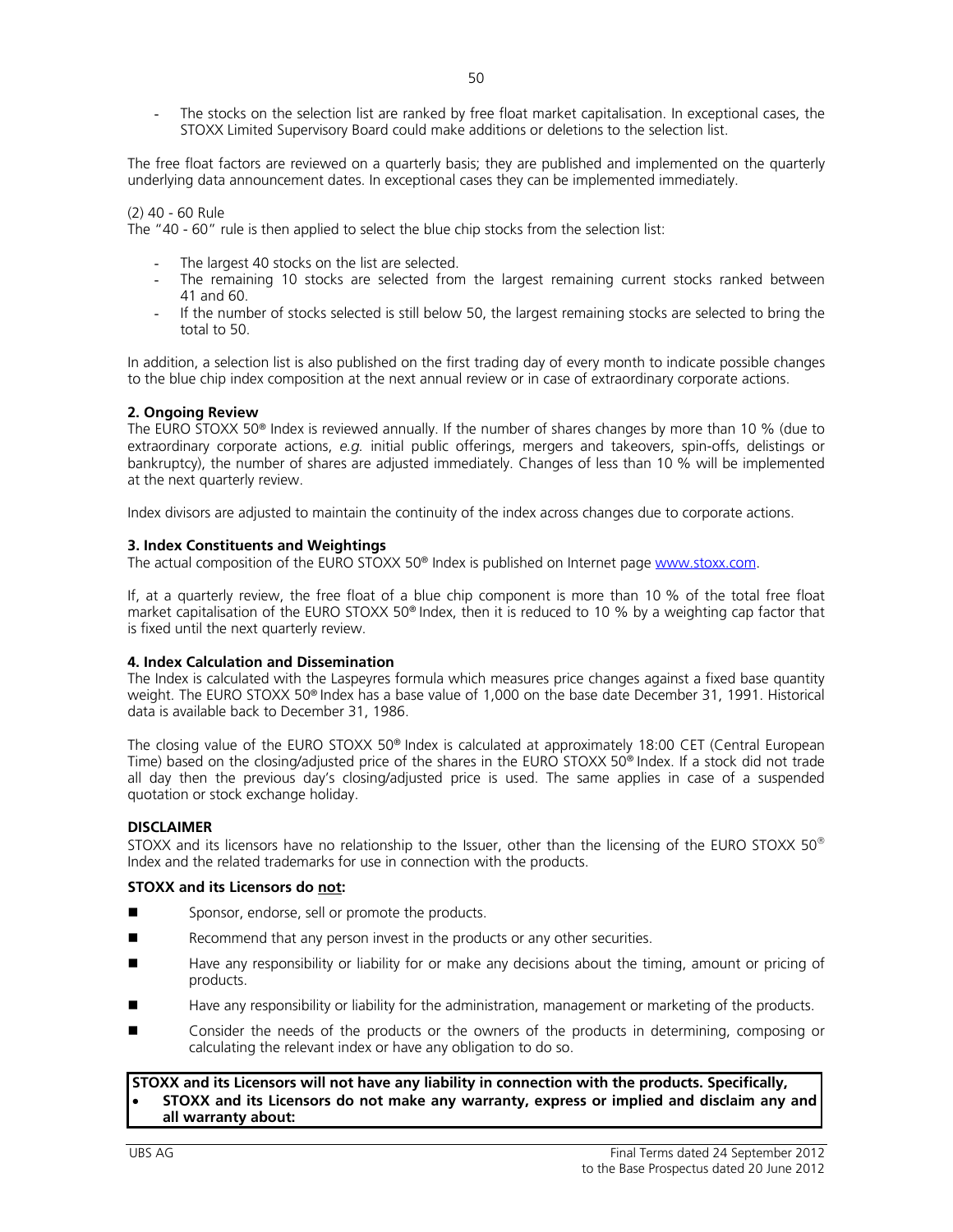- **The results to be obtained by the products, the owner of the products or any other person in connection with the use of the relevant index and the data included in the relevant index;**
- **The accuracy or completeness of the relevant index and its data;**
- **The merchantability and the fitness for a particular purpose or use of the relevant index and its data;**
- **STOXX and its Licensors will have no liability for any errors, omissions or interruptions in the relevant index or its data;**
- **Under no circumstances will STOXX or its Licensors be liable for any lost profits or indirect, punitive, special or consequential damages or losses, even if STOXX or its Licensors knows that they might occur.**

**The licensing agreement between UBS AG and STOXX is solely for their benefit and not for the benefit of the owners of the products or any other third parties.**

# **II. Description of the Hang Seng China Enterprises Index (Bloomberg: HSCEI)**

The Hang Seng China Enterprises Index ("**H-shares Index**") was launched on 8 August 1994 to track the performance of China enterprises listed in Hong Kong in the form of H shares.

The universe of the H-shares Index comprises all H-share companies that have their primary listing on the Main Board of the Hong Kong Stock Exchange (SEHK).

The H-shares Index adopts a freefloat-adjusted market capitalization weighted methodology with a 10 % cap on each constituent weighting. The 40 stocks that have the highest combined market capitalization ranking will be selected as constituents for the index.

The H-shares Index is reviewed quarterly.

More information about the Hang Seng China Enterprises Index, nature, history, composition and prices of the index is available under http://www.hsi.com.hk.

# **Index Disclaimer**

The Hang Seng China Enterprises Index (the "**Index(es)**") is/are published and compiled by Hang Seng Indexes Company Limited pursuant to a licence from Hang Seng Data Services Limited. The mark(s) and name(s) Hang Seng China Enterprises Index are proprietary to Hang Seng Data Services Limited. Hang Seng Indexes Company Limited and Hang Seng Data Services Limited have agreed to the use of, and reference to, the Index(es) by UBS AG in connection with UBS Express Certificates (the "**Product**"), **BUT NEITHER HANG SENG INDEXES COMPANY LIMITED NOR HANG SENG DATA SERVICES LIMITED WARRANTS OR REPRESENTS OR GUARANTEES TO ANY BROKER OR HOLDER OF THE PRODUCT OR ANY OTHER PERSON (i) THE ACCURACY OR COMPLETENESS OF ANY OF THE INDEX(ES) AND ITS COMPUTATION OR ANY INFORMATION RELATED THERETO; OR (ii) THE FITNESS OR SUITABILITY FOR ANY PURPOSE OF ANY OF THE INDEX(ES) OR ANY COMPONENT OR DATA COMPRISED IN IT; OR (iii) THE RESULTS WHICH MAY BE OBTAINED BY ANY PERSON FROM THE USE OF ANY OF THE INDEX(ES) OR ANY COMPONENT OR DATA COMPRISED IN IT FOR ANY PURPOSE, AND NO WARRANTY OR REPRESENTATION OR GUARANTEE OF ANY KIND WHATSOEVER RELATING TO ANY OF THE INDEX(ES) IS GIVEN OR MAY BE IMPLIED.** The process and basis of computation and compilation of any of the Index(es) and any of the related formula or formulae, constituent stocks and factors may at any time be changed or altered by Hang Seng Indexes Company Limited without notice. **TO THE EXTENT PERMITTED BY APPLICABLE LAW, NO RESPONSIBILITY OR LIABILITY IS ACCEPTED BY HANG SENG INDEXES COMPANY LIMITED OR HANG SENG DATA SERVICES LIMITED (i) IN RESPECT OF THE USE OF AND/OR REFERENCE TO ANY OF THE INDEX(ES) BY UBS AG IN CONNECTION WITH THE PRODUCT; OR (ii) FOR ANY INACCURACIES, OMISSIONS, MISTAKES OR ERRORS OF HANG SENG INDEXES COMPANY LIMITED IN THE COMPUTATION OF ANY OF THE INDEX(ES); OR (iii) FOR ANY INACCURACIES, OMISSIONS, MISTAKES, ERRORS OR INCOMPLETENESS OF ANY INFORMATION USED IN CONNECTION WITH THE COMPUTATION OF ANY OF THE INDEX(ES) WHICH IS SUPPLIED BY ANY OTHER PERSON; OR (iv) FOR ANY ECONOMIC OR OTHER LOSS WHICH MAY BE DIRECTLY OR INDIRECTLY SUSTAINED BY ANY BROKER OR HOLDER OF THE PRODUCT OR ANY OTHER PERSON DEALING WITH THE PRODUCT AS A RESULT OF ANY OF THE AFORESAID, AND NO CLAIMS, ACTIONS OR LEGAL PROCEEDINGS MAY BE BROUGHT AGAINST HANG SENG INDEXES COMPANY LIMITED AND/OR HANG SENG DATA SERVICES LIMITED** in connection with the Product in any manner whatsoever by any broker, holder or other person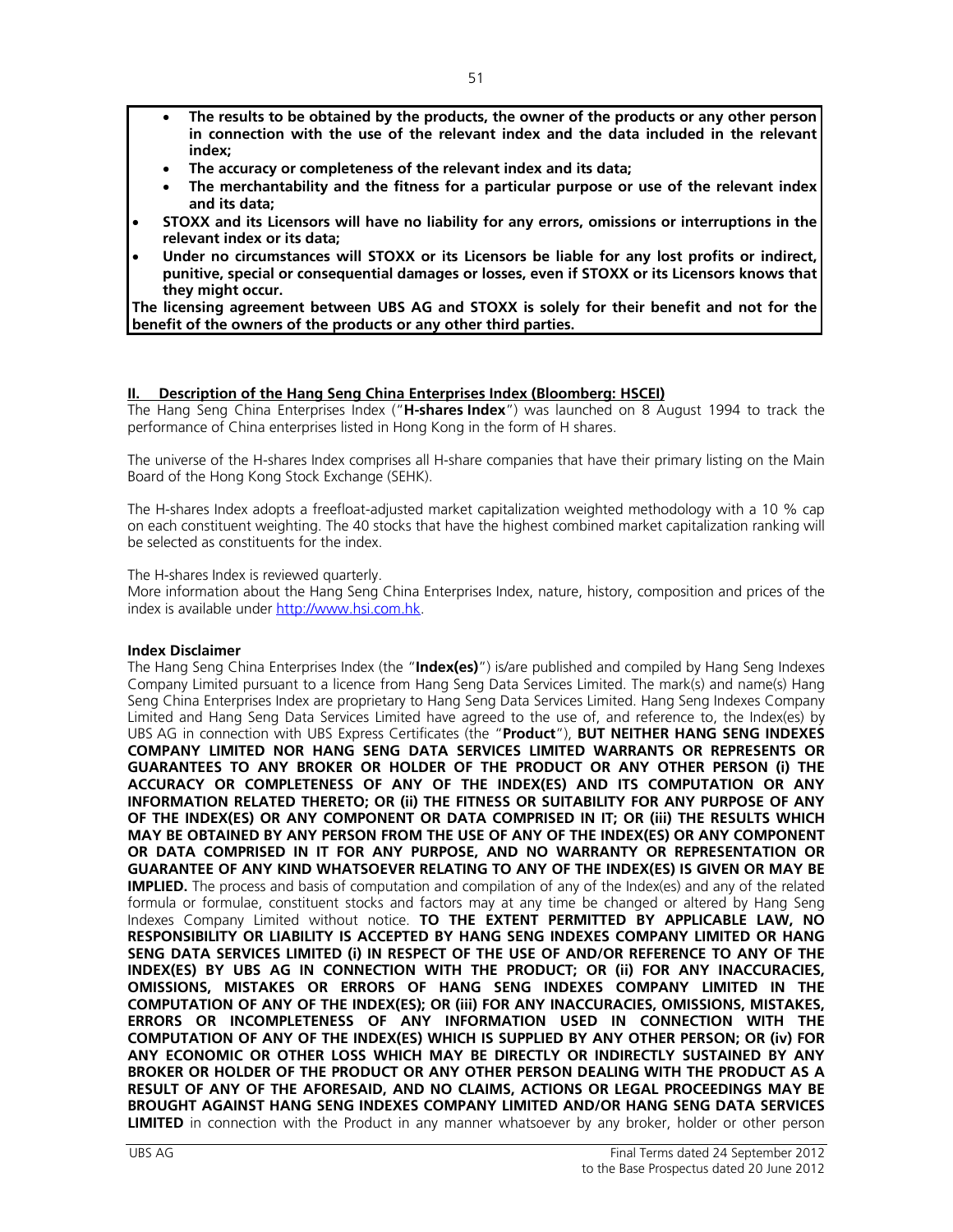dealing with the Product. Any broker, holder or other person dealing with the Product does so therefore in full knowledge of this disclaimer and can place no reliance whatsoever on Hang Seng Indexes Company Limited and Hang Seng Data Services Limited. For the avoidance of doubt, this disclaimer does not create any contractual or quasi-contractual relationship between any broker, holder or other person and Hang Seng Indexes Company Limited and/or Hang Seng Data Services Limited and must not be construed to have created such relationship.

# **III. Description of the RDX® - Russian Depositary Index (USD) (Bloomberg: RDXUSD)**

RDX is a capitalization-weighted price index and is made up of ADRs/GDRs of Russian blue chip stocks, which are continuously traded at London SE on IOB. Calculated in EUR and USD and disseminated in real-time by Wiener Börse, RDX is designed as a tradable index and is used as underlying for derivative instruments and structured products. The start level of RDX was set to 1,000 points as of 8 October 1997.

| <b>Name</b>                    | <b>ISIN</b>  | <b>Bloomberg</b> | <b>Reuters</b> | <b>Calculation time CET</b> |
|--------------------------------|--------------|------------------|----------------|-----------------------------|
| Russian Depositary Index (EUR) | AT0000802079 | <b>RDX</b>       | <b>RDXEUR</b>  | $9:15 - 17:00$              |
| Russian Depositary Index (USD) | AT0000634076 | <b>RDXUSD</b>    | <b>RDXUSD</b>  | $9:15 - 17:00$              |

The composition of the RDX is reviewed semi-annually in March and September. The calculation factors (i.e. free float factor, etc.) are reviewed on a quarterly basis (March, June, September and December) at the beginning of the respective month.

Further information can be obtained from the internet page www.wienerborse.at.

# **Disclaimer**

The **RDX® (Russian Depositary Index)** was developed and is real-time calculated and published by Wiener Börse AG. The abbreviation of the index is protected by copyright law as trademarks. The RDX index description, rules and composition are available online on www.indices.cc - the index portal of Wiener Börse AG.

Wiener Börse does not guarantee the accuracy and/or the completeness of the RDX index or any data included therein and Wiener Börse shall have no liability for any errors, omissions, or interruptions therein.

A non-exclusive authorization to use the RDX Index in conjunction with financial products was granted upon the conclusion of a license agreement between Issuer and Wiener Börse AG. The only relationship to the Licensee is the licensing of certain trademarks and trade names of RDX Index which is determined, composed and calculated by Wiener Börse without regard to the Licensee or the Product(s). Wiener Börse reserves the rights to change the methods of index calculation or publication, to cease the calculation or publication of the RDX Index or to change the RDX trademarks or cease the use thereof.

The issued Product(s) is/are not in any way sponsored, endorsed, sold or promoted by the Wiener Börse. Wiener Börse makes no warranty or representation whatsoever, express or implied, as to results to be obtained by Licensee, owners of the product(s), or any other person or entity from the use of the RDX Index or any data included therein. Without limiting any of the foregoing, in no event shall Wiener Börse have any liability for any special, punitive, indirect, or consequential damages (including lost profits), even if notified of the possibility of such damages.

# **IV. Description of the S&P 500® Index (Bloomberg: SPX)**

The S&P 500® Index ("**S&P 500®**") includes a representative sample of 500 leading companies in leading industries of the U.S. economy. Although the S&P 500® focuses on the large-cap segment of the market, with approximately 75 % coverage of U.S. equities, it is also an ideal proxy for the total market. The S&P 500® is a capitalization-weighted index, designed to measure performance of the broad U.S. domestic economy through changes in the aggregate market value of 500 stocks representing all major industries, and which are listed on the New York Stock Exchange, but also on other stock exchanges in the U.S.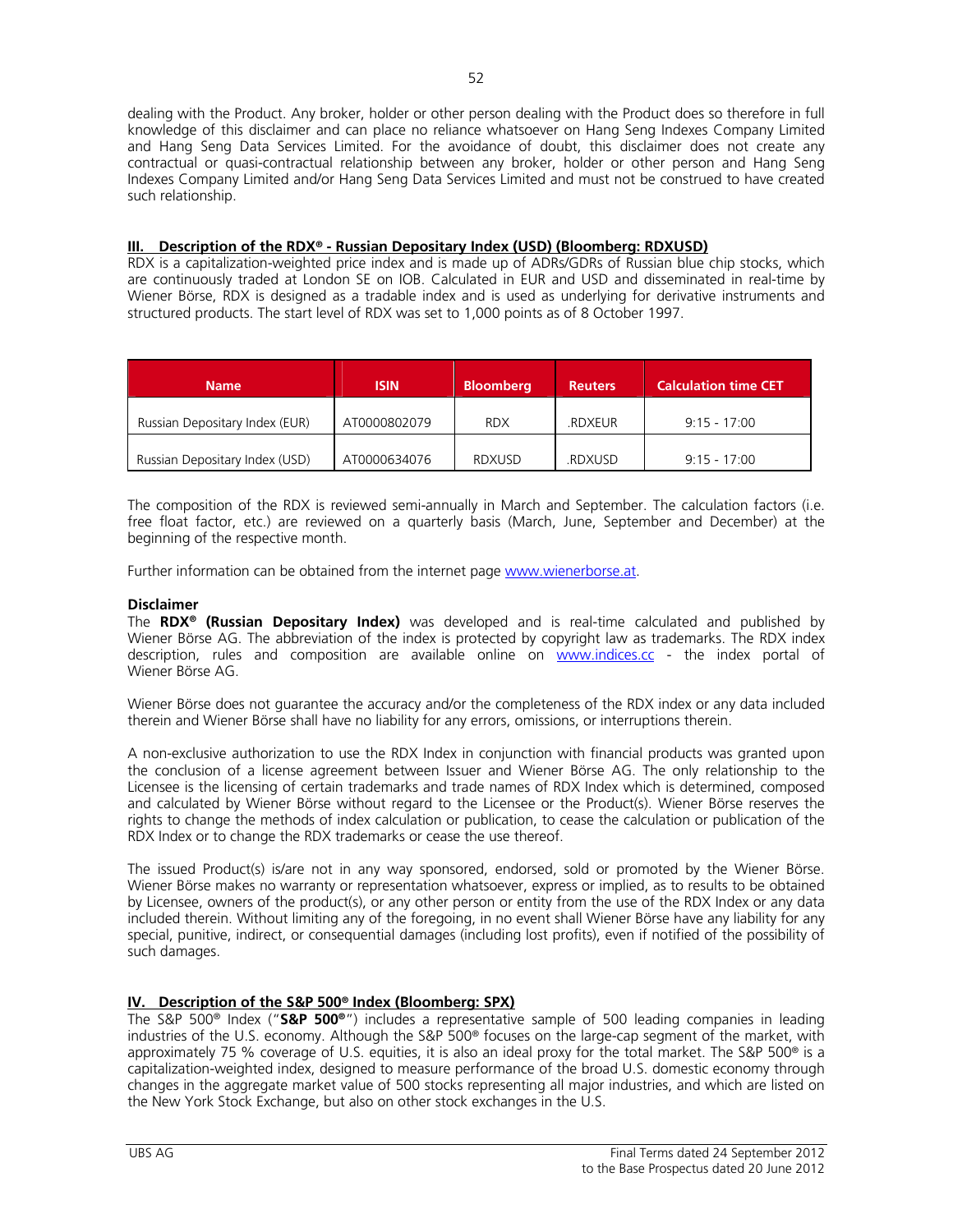The S&P 500® is part of a series of U.S. Indices that can be used as building blocks for portfolio construction. With more than \$1 trillion in indexed assets, the S&P U.S. Indices have earned a reputation for being not only leading market indicators, but also investable portfolios designed for cost efficient replication, or the creation of index-linked products.

The S&P 500® is maintained by the S&P Index Committee, whose members include Standard and Poor's economists and index analysts. Committee oversight gives investors the benefit of Standard and Poor's depth of experience, research and analytic capabilities. The Committee establishes Index Committee Policy used to maintain the indices in an independent and objective manner.

The history of the S&P 500® dates back to 1923, when Standard and Poor's Corporation introduced an Index covering 233 companies. The Index, as it is known today, was introduced in 1957 when it was expanded to include 500 companies.

Further information as well as information about the past performance and the volatility of the S&P 500® can be obtained from the internet page www.standardandpoors.com.

# **DISCLAIMER**

Copyright © 2012 by S&P/Dow Jones Indices LLC, a subsidiary of The McGraw-Hill Companies. All rights reserved. STANDARD & POOR'S, S&P, and S&P 500® are registered trademarks of Standard & Poor's Financial Services LLC. "Dow Jones" is a registered trademark of Dow Jones Trademark Holdings LLC ("**Dow Jones**"). Redistribution, reproduction and/or photocopying in whole or in part is prohibited without written permission. This document does not constitute an offer of services in jurisdictions where S&P/Dow Jones Indices LLC, Dow Jones or their respective affiliates, parents, subsidiaries, directors, officers, shareholders, employees or agents (collectively "**S&P Dow Jones Indices**") do not have the necessary licenses. All information provided by S&P Dow Jones Indices is impersonal and not tailored to the needs of any person, entity or group of persons. S&P Dow Jones Indices receives compensation in connection with licensing its indices to third parties. Any returns or performance provided within are for illustrative purposes only and do not demonstrate actual performance. Past performance is not a guarantee of future investment results.

It is not possible to invest directly in an index. Exposure to an asset class represented by an index is available through investable instruments based on that index. S&P Dow Jones Indices does not sponsor, endorse, sell, promote or manage any investment fund or other vehicle that is offered by third parties and that seeks to provide an investment return based on the returns of any S&P Dow Jones Indices index. There is no assurance that investment products based on the index will accurately track index performance or provide positive investment returns. S&P Dow Jones Indices is not an investment advisor, and S&P Dow Jones Indices makes no representation regarding the advisability of investing in any such investment fund or other vehicle. A decision to invest in any such investment fund or other vehicle should not be made in reliance on any of the statements set forth in this document. Prospective investors are advised to make an investment in any such fund or other vehicle only after carefully considering the risks associated with investing in such funds, as detailed in an offering memorandum or similar document that is prepared by or on behalf of the issuer of the investment fund or other vehicle. Inclusion of a security within an index is not a recommendation by S&P Dow Jones Indices to buy, sell, or hold such security, nor is it considered to be investment advice. Closing prices for S&P US benchmark indices and Dow Jones US benchmark indices are calculated by S&P Dow Jones Indices based on the closing price of the individual constituents of the Index as set by their primary exchange (i.e., NYSE, NASDAQ, NYSE AMEX). Closing prices are received by S&P Dow Jones Indices from one of its vendors and verified by comparing them with prices from an alternative vendor. The vendors receive the closing price from the primary exchanges. Real-time intraday prices are calculated similarly without a second verification.

These materials have been prepared solely for informational purposes based upon information generally available to the public from sources believed to be reliable. No content (including ratings, credit-related analyses and data, model, software or other application or output therefrom) or any part thereof (Content) may be modified, reverse engineered, reproduced or distributed in any form by any means, or stored in a database or retrieval system, without the prior written permission of S&P Dow Jones Indices. The Content shall not be used for any unlawful or unauthorized purposes. S&P Dow Jones Indices and any third-party providers (collectively S&P Dow Jones Indices Parties) do not guarantee the accuracy, completeness, timeliness or availability of the Content. S&P Dow Jones Indices Parties are not responsible for any errors or omissions, regardless of the cause, for the results obtained from the use of the Content, or for the security or maintenance of any data input by the user. The Content is provided on an "as is" basis. S&P DOW JONES INDICES PARTIES DISCLAIM ANY AND ALL EXPRESS OR IMPLIED WARRANTIES, INCLUDING, BUT NOT LIMITED TO, ANY WARRANTIES OF MERCHANTABILITY OR FITNESS FOR A PARTICULAR PURPOSE OR USE, FREEDOM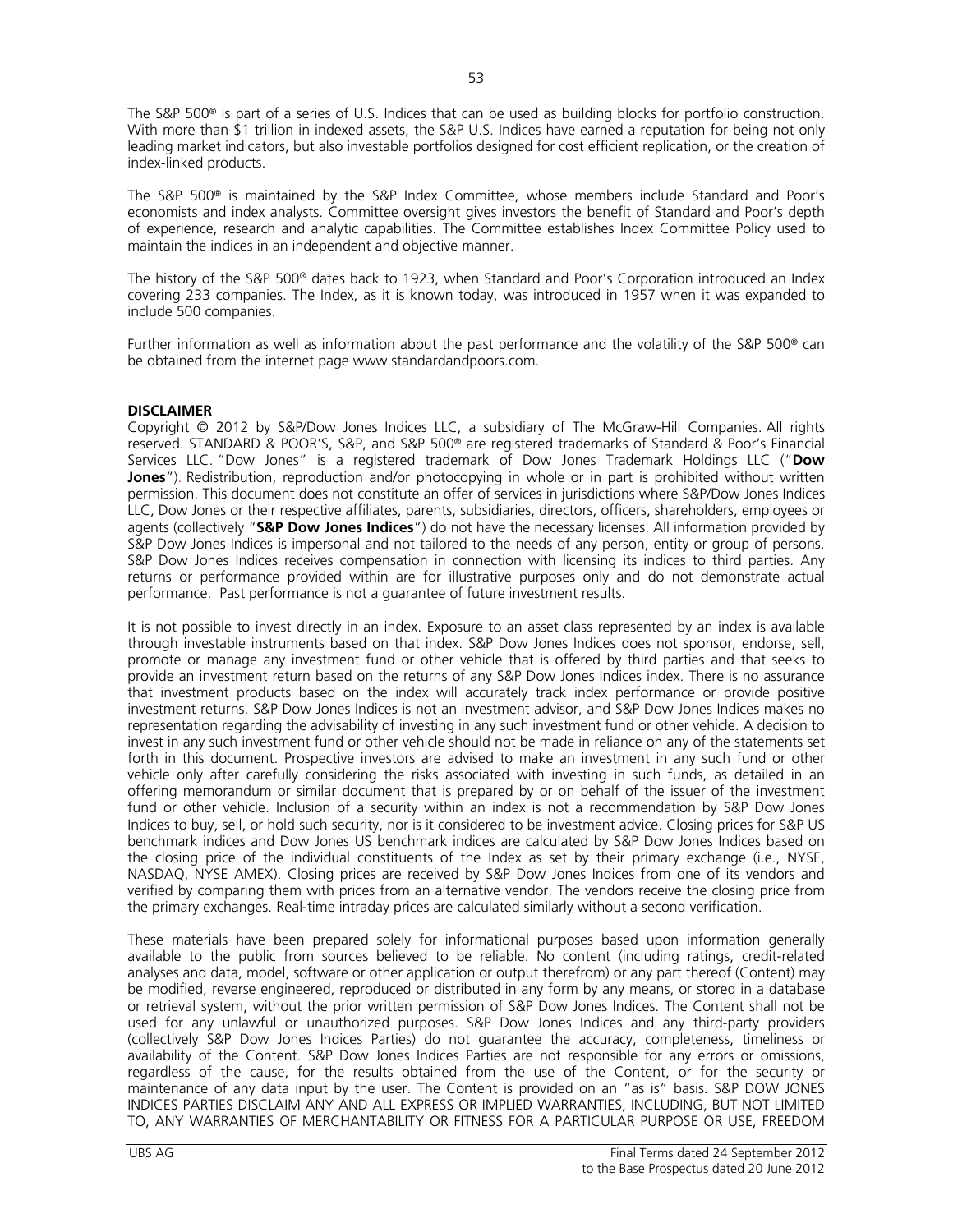FROM BUGS, SOFTWARE ERRORS OR DEFECTS, THAT THE CONTENT'S FUNCTIONING WILL BE UNINTERRUPTED OR THAT THE CONTENT WILL OPERATE WITH ANY SOFTWARE OR HARDWARE CONFIGURATION. In no event shall S&P Dow Jones Indices Parties be liable to any party for any direct, indirect, incidental, exemplary, compensatory, punitive, special or consequential damages, costs, expenses, legal fees, or losses (including, without limitation, lost income or lost profits and opportunity costs) in connection with any use of the Content even if advised of the possibility of such damages.

S&P Dow Jones Indices keeps certain activities of its business units separate from each other in order to preserve the independence and objectivity of their respective activities. As a result, certain business units of S&P Dow Jones Indices may have information that is not available to other business units. S&P Dow Jones Indices has established policies and procedures to maintain the confidentiality of certain non-public information received in connection with each analytical process.

In addition, S&P Dow Jones Indices provides a wide range of services to, or relating to, many organizations, including issuers of securities, investment advisers, broker-dealers, investment banks, other financial institutions and financial intermediaries, and accordingly may receive fees or other economic benefits from those organizations, including organizations whose securities or services they may recommend, rate, include in model portfolios, evaluate or otherwise address.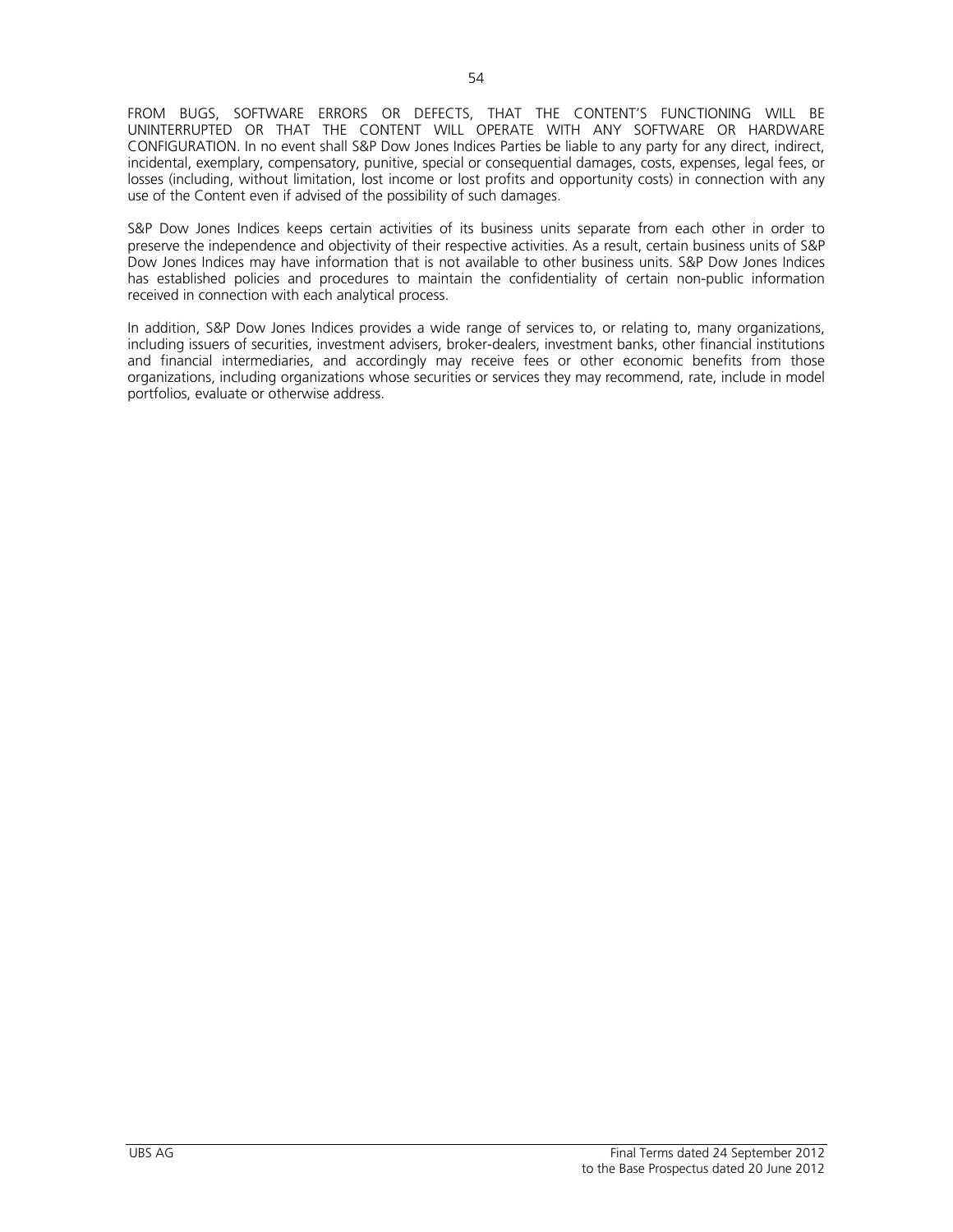# **ISSUE, SALE AND OFFERING**

### **I. Issue and Sale**

It has been agreed that, on or after the respective Issue Date of the Securities (as defined in the section "Key Terms and Definitions of the Securities") the Manager (as defined in the section "Key Terms and Definitions of the Securities") shall underwrite the Securities by means of an underwriting agreement and shall place them for sale. The Securities will be offered on a continuous basis by the Issuer to the relevant Manager(s) and may be resold by the relevant Manager(s).

# **Selling Restrictions**

#### General

The Manager has represented and agreed (and each additional Manager will be required to represent and agree) that it will comply with all applicable securities laws and regulations in force in any jurisdiction in which it purchases, offers, sells or delivers Securities or possesses or distributes the Prospectus and will obtain any consent, approval or permission required by it for the purchase, offer, sale or delivery by it of Securities under the laws and regulations in force in any jurisdiction to which it is subject or in which it makes such purchases, offers, sales or deliveries and neither the Issuer nor any Manager shall have any responsibility therefor. Neither the Issuer nor the Manager has represented that Securities may at any time lawfully be sold in compliance with any applicable registration or other requirements in any jurisdiction, or pursuant to any exemption available thereunder, or has assumed any responsibility for facilitating such sale. The relevant Manager will be required to comply with such other additional restrictions as the relevant Issuer and the relevant Manager shall agree and as shall be set out in the applicable Final Terms.

#### United States of America

The Securities (or any rights thereunder) have not been registered and will not be registered under the United States Securities Act of 1933, as amended, (the "**Securities Act**"); trading in these Securities has not and will not be approved by the United States Commodity Futures Trading Commission pursuant to the United States Commodity Exchange Act, as amended. The Securities (or any rights thereunder) will be offered only outside of the United States and only to persons that are not U.S. persons as defined in Regulation S of the Securities Act.

#### European Economic Area

In relation to each Member State of the European Economic Area which has implemented the Prospectus Directive (each, a "**Relevant Member State**"), each Manager has represented and agreed, and each further Manager appointed under the Base Prospectus will be required to represent and agree, that with effect from and including the date on which the Prospectus Directive is implemented in that Relevant Member State (the "**Relevant Implementation Date**") it has not made and will not make an offer of Securities which are the subject of the offering contemplated by this Prospectus as completed by the final terms in relation thereto to the public in that Relevant Member State except that it may, with effect from and including the Relevant Implementation Date, make an offer of such Securities to the public in that Relevant Member State:

- (a) if the final terms in relation to the Securities specify that an offer of those Securities may be made other than pursuant to Article 3 (2) of the Prospectus Directive in that Relevant Member State (a "**Non-exempt Offer**"), following the date of publication of a prospectus in relation to such Securities which has been approved by the competent authority in that Relevant Member State or, where appropriate, approved in another Relevant Member State and notified to the competent authority in that Relevant Member State, provided that any such prospectus has subsequently been completed by the final terms contemplating such Non-exempt Offer, in accordance with the Prospectus Directive, in the period beginning and ending on the dates specified in such prospectus or final terms, as applicable, and the Issuer has consented in writing to its use for the purpose of that Non-exempt Offer;
- (b) at any time to any legal entity which is a qualified investor as defined in the Prospectus Directive;
- (c) at any time to fewer than 100 or, if the Relevant Member State has implemented the relevant provision of the 2010 PD Amending Directive, 150 natural or legal persons (other than qualified investors as defined in the Prospectus Directive), subject to obtaining the prior consent of the relevant Manager or Managers nominated by the Issuer for any such offer; or
- (d) at any time in any other circumstances falling within Article 3 (2) of the Prospectus Directive,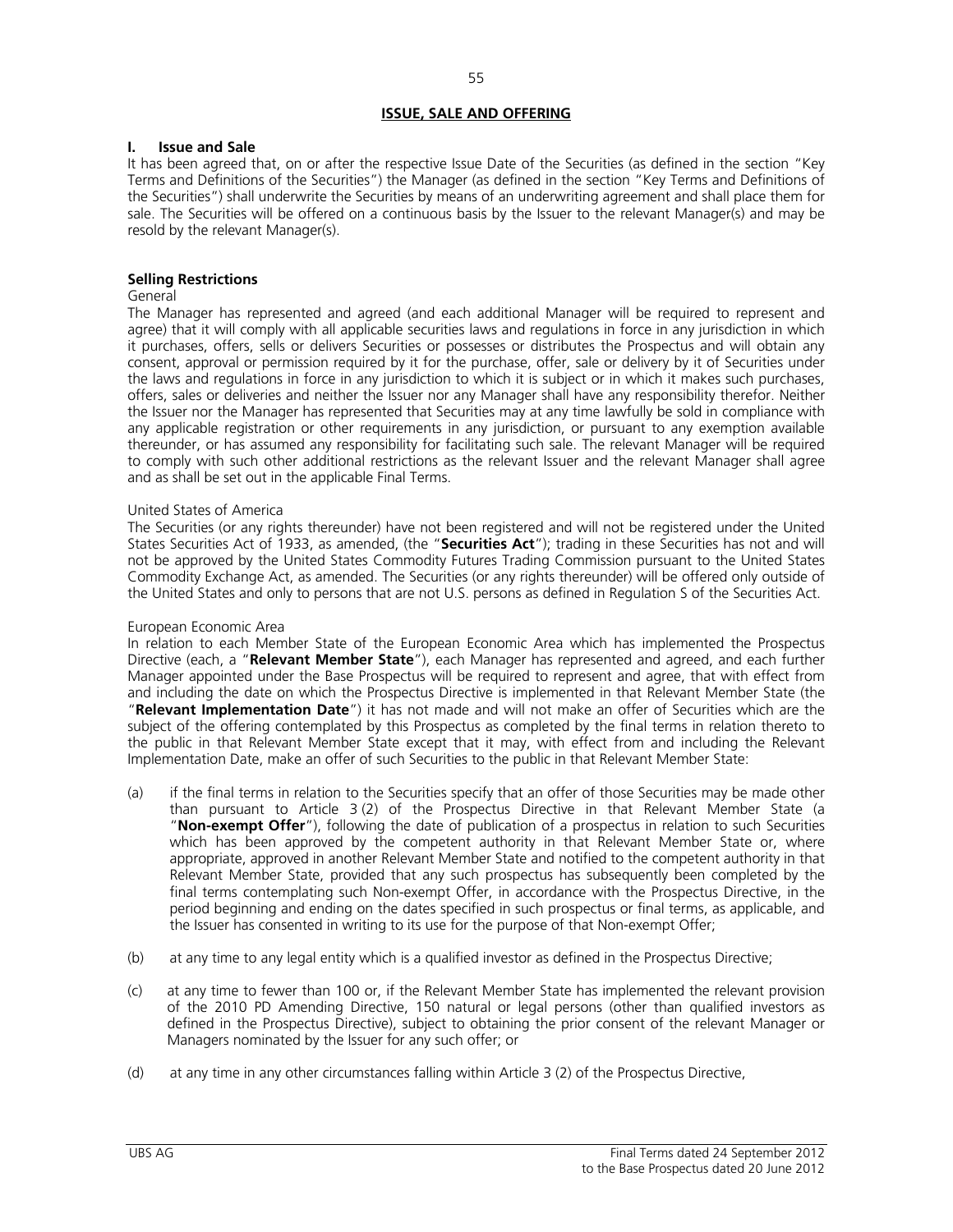provided that no such offer of Securities referred to in (b) to (d) above shall require the Issuer or any Manager to publish a prospectus pursuant to Article 3 of the Prospectus Directive or supplement a prospectus pursuant to Article 16 of the Prospectus Directive.

For the purposes of this provision, the expression "offer of Securities to the public" in relation to any Securities in any Relevant Member State means the communication in any form and by any means of sufficient information on the terms of the offer and the Securities to be offered so as to enable an investor to decide to purchase or subscribe the Securities, as the same may be varied in that Member State by any measure implementing the Prospectus Directive in that Member State, the expression "Prospectus Directive" means Directive 2003/71/EC (and amendments thereto, including the 2010 PD Amending Directive, to the extent implemented in the Relevant Member State), and includes any relevant implementing measure in the Relevant Member State and the expression "2010 PD Amending Directive" means Directive 2010/73/EU.

# **II. Offering for Sale and Issue Price**

It has been agreed that, on or after the respective Issue Date of the Securities (as defined in the section "Key Terms and Definitions of the Securities"), the Manager(s) (as defined in the section "Key Terms and Definitions of the Securities") may purchase Securities and shall place the Securities for sale under terms subject to change. The Issue Price was fixed at the Start of public offer of the Securities. After closing of the Subscription Period the selling price will then be adjusted on a continual basis to reflect the prevailing market situation.

The Manager shall be responsible for coordinating the entire Securities offering.

# **III. Subscription and Delivery of the Securities**

The Securities may be subscribed from the Manager(s) during normal banking hours within the Subscription Period (as defined in the section "Key Terms and Definitions of the Securities"). The Issue Price per Security is payable on the Initial Payment Date (as defined in the section "Key Terms and Definitions of the Securities").

The Issuer reserves the right to earlier close or to extend the Subscription Period if market conditions so require.

After the Initial Payment Date, the appropriate number of Securities shall be credited to the investor's account in accordance with the rules of the corresponding Clearing System (as defined in the section "Key Terms and Definitions of the Securities"). If the Subscription Period is shortened or extended, the Initial Payment Date may also be brought forward or postponed.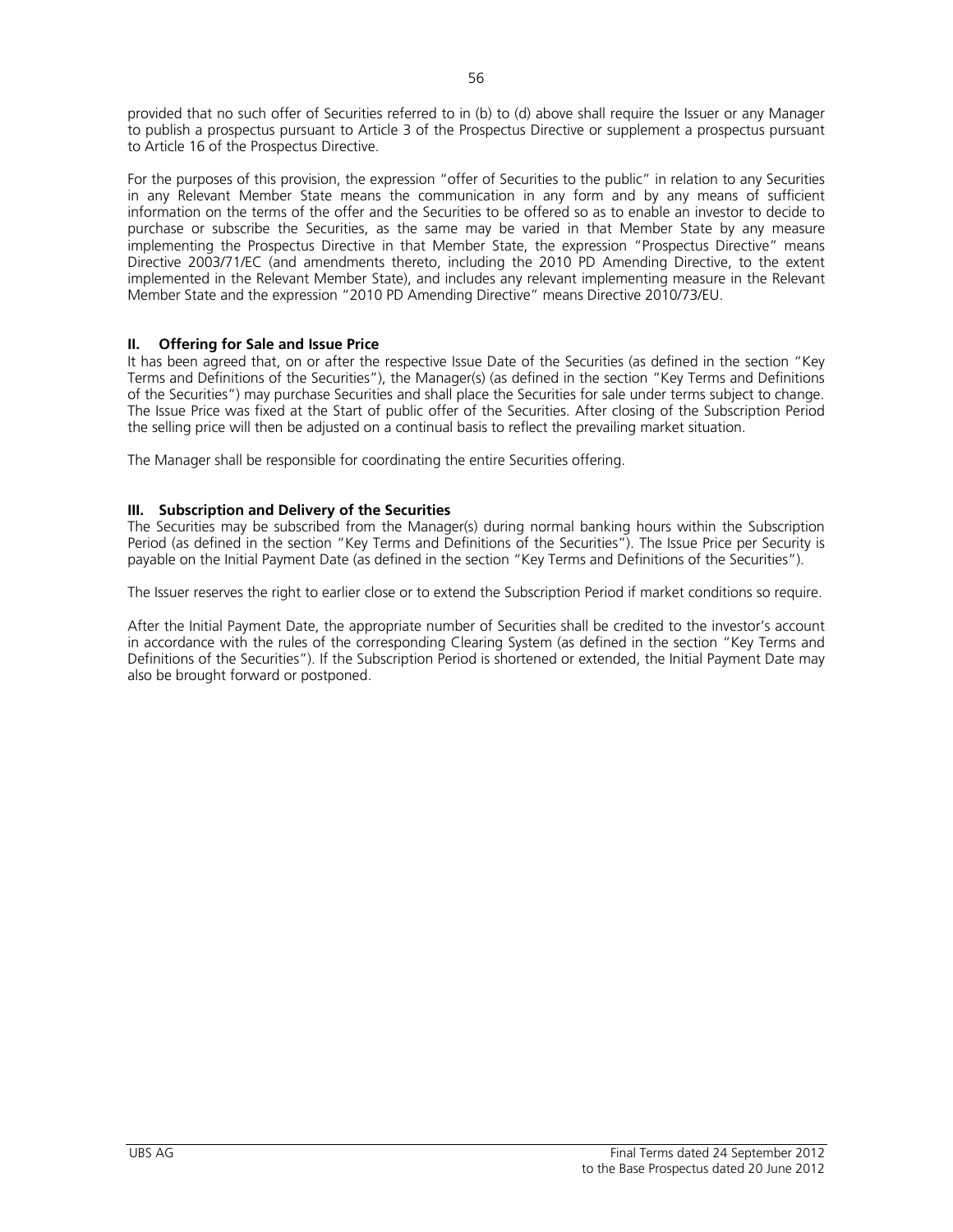# **GENERAL INFORMATION**

### **I. General Note on the Base Prospectus**

The Base Prospectus should be read and construed with any supplement hereto and with any other documents incorporated by reference and with the relevant Final Terms.

The Manager(s) (excluding the Issuer) have not independently verified the information contained herein. Accordingly, no representation, warranty or undertaking, express or implied, is made and no responsibility or liability is accepted by the Managers as to the accuracy or completeness of the information contained in this Prospectus or any other information provided by the Issuer in connection with the Base Prospectus.

No person has been authorised by the Issuer to issue any statement which is not consistent with or not contained in this document, any other document entered into in relation to the Base Prospectus or any information supplied by the Issuer or any information as in the public domain and, if issued, such statement may not be relied upon as having been authorised by the Issuer or the Managers.

# **II. Form, Governing Law and Status**

The Securities are cleared through Euroclear Sweden AB as the Clearing System and issued in uncertificated and dematerialised book-entry form, and registered at Euroclear Sweden AB in accordance with the relevant CA Rules. No physical notes, such as global temporary or permanent notes or definitive securities will be issued in respect of the Securities. The Securities are governed by German law, except for § 4 (1), (3) and (4) of the Conditions of the Securities which shall be governed by the laws of the Kingdom of Sweden.

The Securities constitute direct, unsecured and unsubordinated obligations of the Issuer, ranking *pari passu* among themselves and with all other present and future unsecured and unsubordinated obligations of the Issuer, other than obligations preferred by mandatory provisions of law.

# **III. Listing of the Securities**

The Manager intends to apply for listing of the Securities on the Security Exchange.

# **IV. Authorisation**

The Issuer does not need to obtain (individual) authorisation from its Management Board to issue the Securities. There exists a general resolution for the issue of the Securities.

# **V. EEA-Passport**

For certain EEA States, the Issuer reserves the right to apply to the Federal Financial Services Supervisory Authority (*Bundesanstalt für Finanzdienstleistungsaufsicht* – "**BaFin**") for a certificate of the approval of the Base Prospectus pursuant to Section 18 WpPG, in order to be able to publicly offer the Securities also in those countries and/or have them admitted to trading at an organised market (within the meaning of Directive 93/22/EEC) (the "**EEA Passport**"). A special permit allowing for the Securities to be offered or the prospectus to be distributed in a jurisdiction outside of those countries for which an EEA Passport is possible and a permit required has not been obtained.

# **VI. Use of Proceeds**

The net proceeds from the sale of the Securities will be used for funding purposes of the UBS Group. The Issuer shall not employ the net proceeds within Switzerland. The net proceeds from the issue shall be employed by the Issuer for general business purposes. A separate ("special purpose") fund will not be established.

If, in the normal course of business, the Issuer trades in the Underlyings or in related options and futures contracts, or hedges the financial risks associated with the Securities by means of hedging transactions in the Underlyings or in related options or futures contracts, the Securityholders have no rights to or interests in the Underlyings or in related options or futures contracts.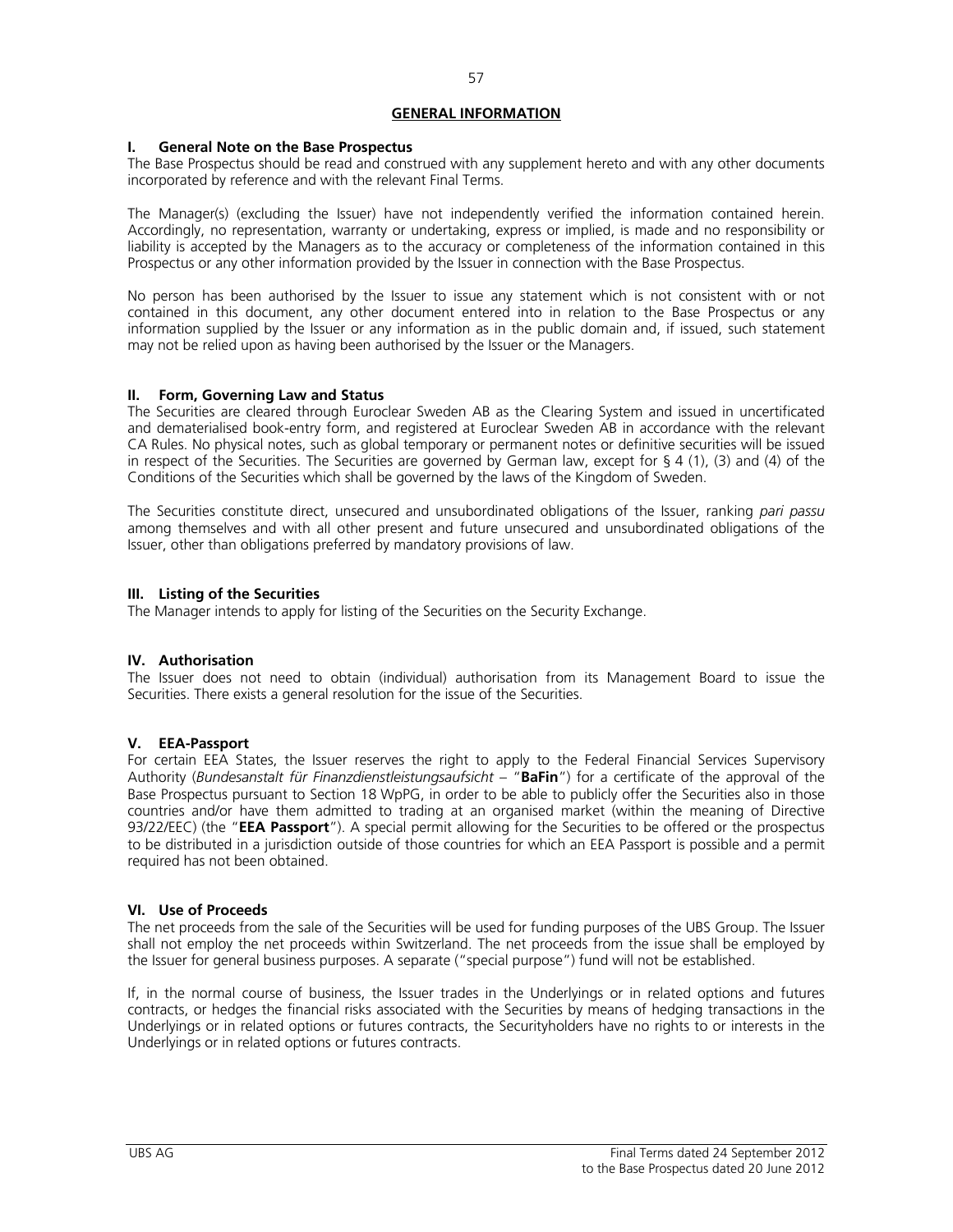# **VII. Availability of the Base Prospectus and other documents**

So long as any of the Securities are outstanding copies of the following documents will be available, during usual business hours on any weekday (Saturdays and public holidays excepted), at the office of the Issuer:

- (a) the Articles of Association of UBS AG;
- (b) a copy of the Base Prospectus (together with any supplement including any Final Terms thereto);
- (c) a copy of the base prospectus of UBS AG for the issue of Securities under the UBS A(lternative) I(nvestment) S(trategies) Programme dated 19 August 2010;
- (d) a copy of the base prospectus of UBS AG for the issue of Securities dated 3 December 2010;
- (e) a copy of the base prospectus of UBS AG for the issue of Securities dated 28 November 2011;
- (f) a copy of the Annual Report of UBS AG as at 31 December 2011;
- (g) a copy of the Annual Report of UBS AG as at 31 December 2010; and
- (h) copies of the quarterly reports of UBS AG.

Copies of the documents referred to under (a) through (h) above shall, as long as any of the Securities are outstanding, also be maintained in printed format, for free distribution, at the registered offices of the Issuer as well as at UBS Deutschland AG, Bockenheimer Landstrasse 2-4, 60306 Frankfurt am Main, Federal Republic of Germany. In addition, any annual and quarterly reports of UBS AG are published on the UBS website, at www.ubs.com/investors or a successor address.